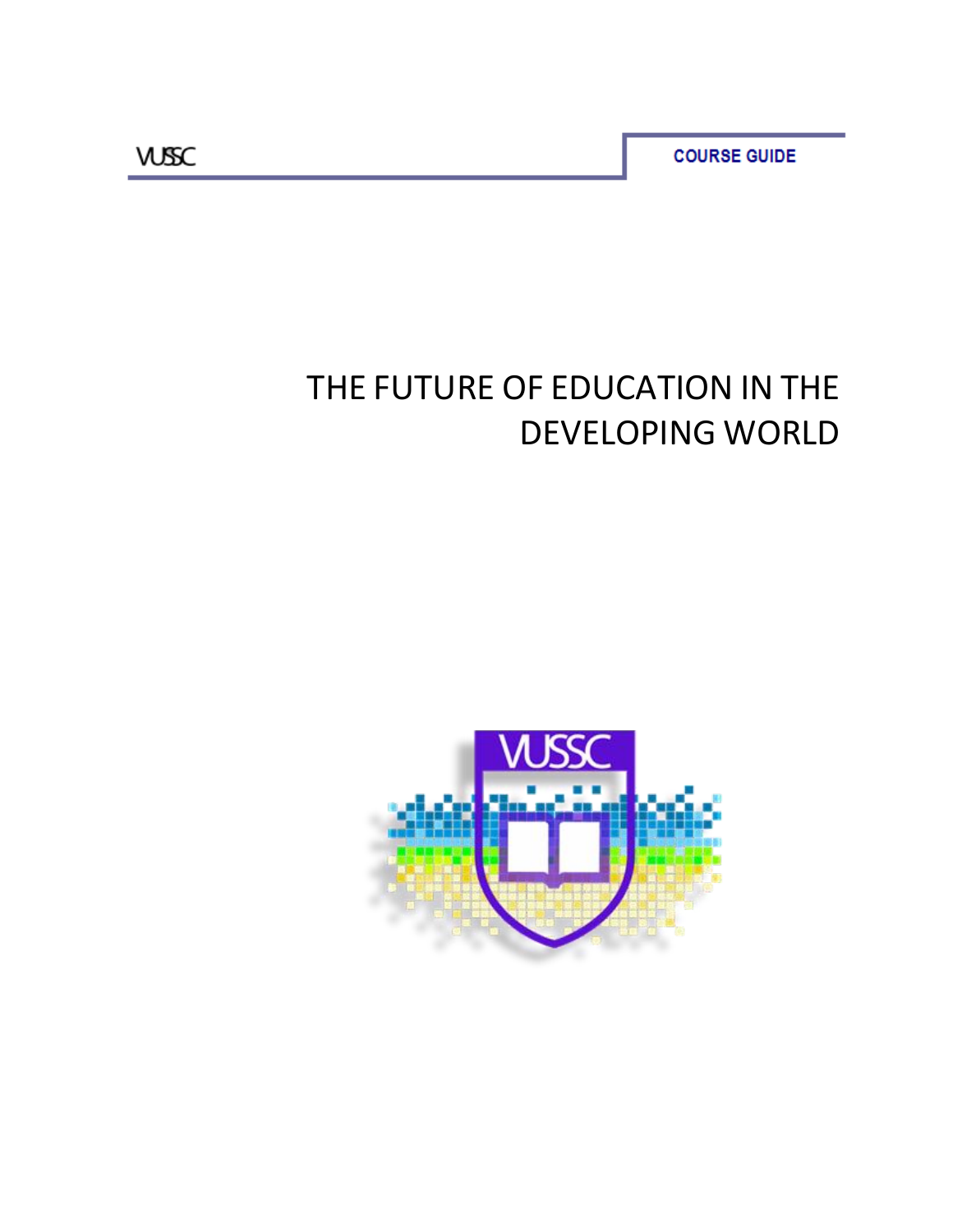

The Future of Education in the Development World

Claudette L. Barrett, Ph.D.

Commonwealth of Learning Edition 1



Commonwealth of Learning © January 2014 Any part of this document may be reproduced without permission but with attribution to the Commonwealth of Learning using the CC-BY-SA (share alike with attribution).

<http://creativecommons.org/licenses/by-sa/4.0>



COMMONWEALTH Of LEARNING

Commonwealth of Learning 4710 Kingsway, Suite 2500 Burnaby, British Columbia Canada V5H 4M2 Telephone: +1 604 775 8200 Fax: +1 604 775 8210 Web: www.col.org E-mail: info@col.org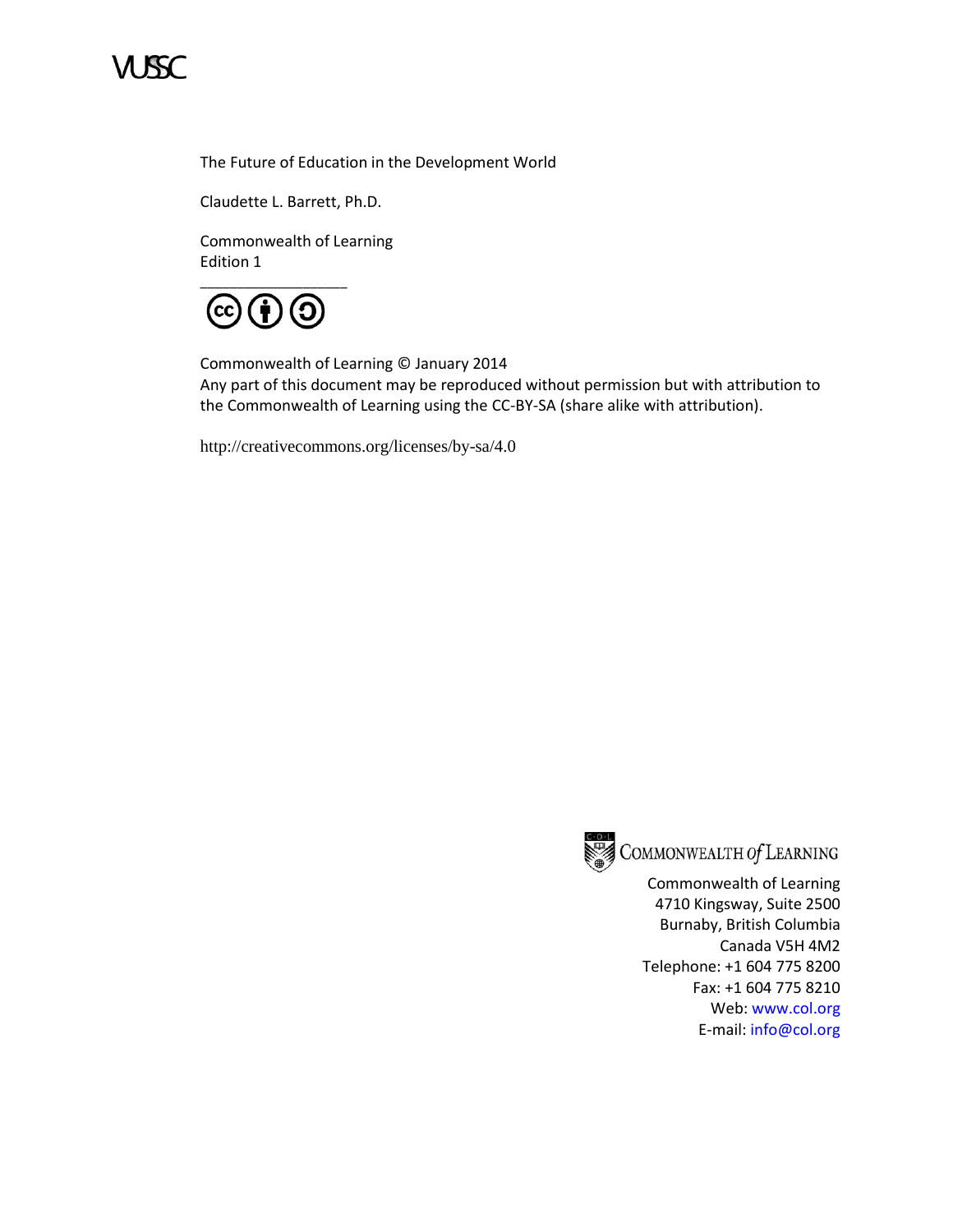# **ACKNOWLEDGEMENTS**

This course forms part of the Masters Degree in Educational Leadership developed through the Virtual University for Small States of the Commonwealth. Many thanks to the team of people who worked on this programme including:

John Lesperance, Commonwealth of Learning, Vancouver, BC Canada Dr. Claudette L. Barrett, COL Consultant, Kingston, Jamaica Dr. Roger Powley, COL Consultant, Victoria, BC, Canada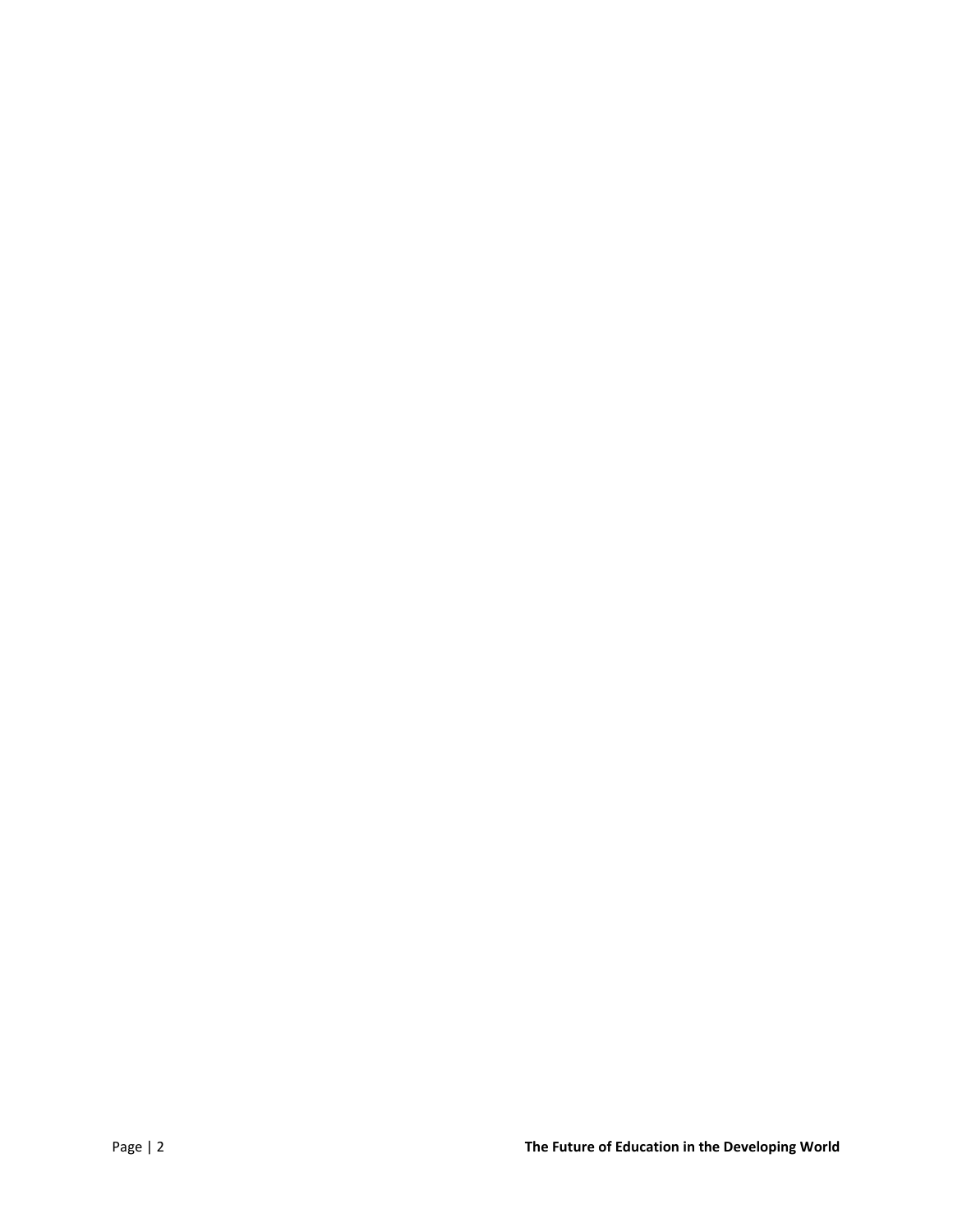# **TABLE OF CONTENTS**

| UNIT 3 - LEADING THE INTERNATIONAL AGENDA IN EDUCATIONAL IMPROVEMENT  36 |  |
|--------------------------------------------------------------------------|--|
|                                                                          |  |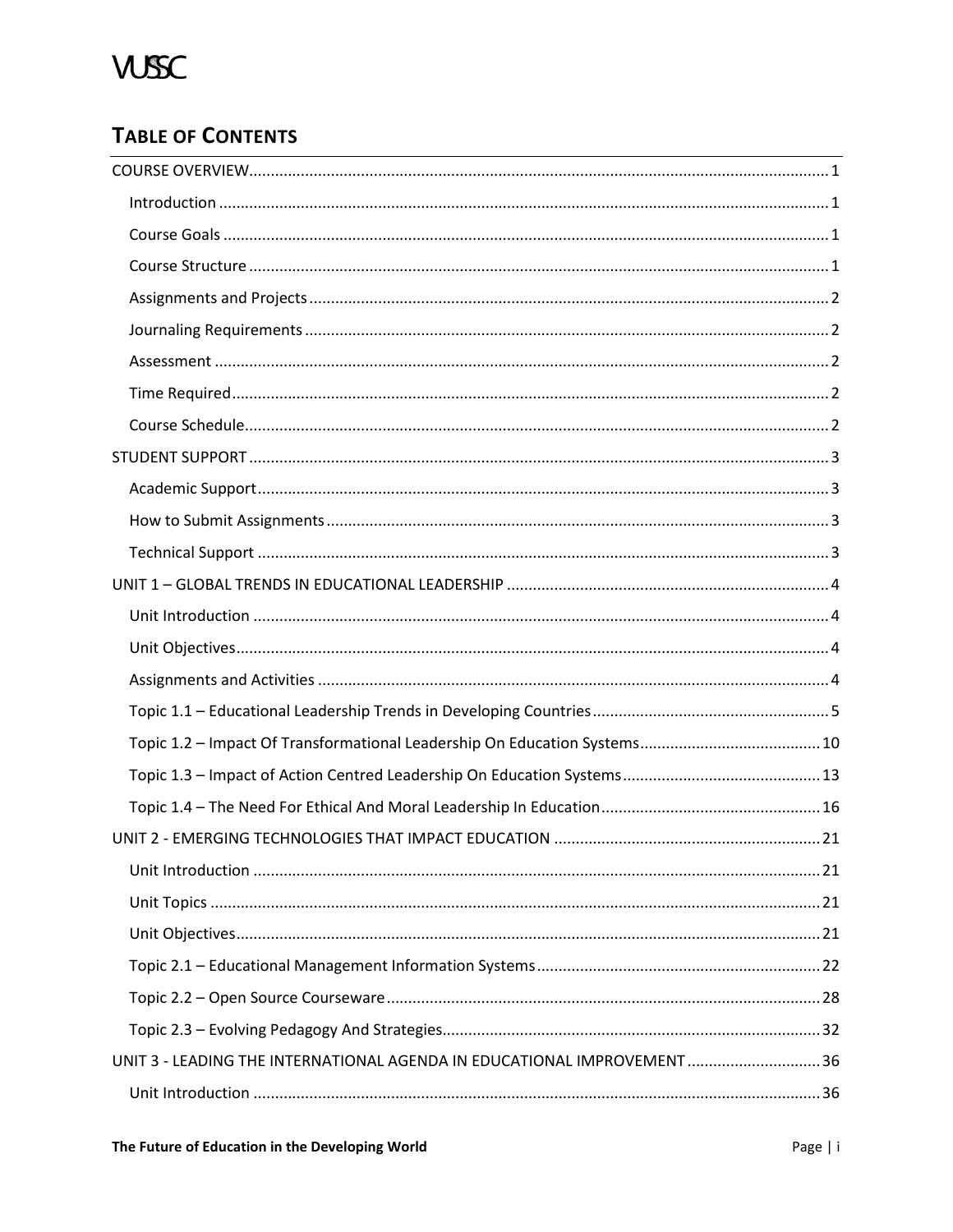| UNIT 4: IMPLICATIONS OF EDUCATIONAL RESEARCH ON FUTURE DEVELOPMENT  57 |
|------------------------------------------------------------------------|
|                                                                        |
|                                                                        |
|                                                                        |
|                                                                        |
|                                                                        |
|                                                                        |
|                                                                        |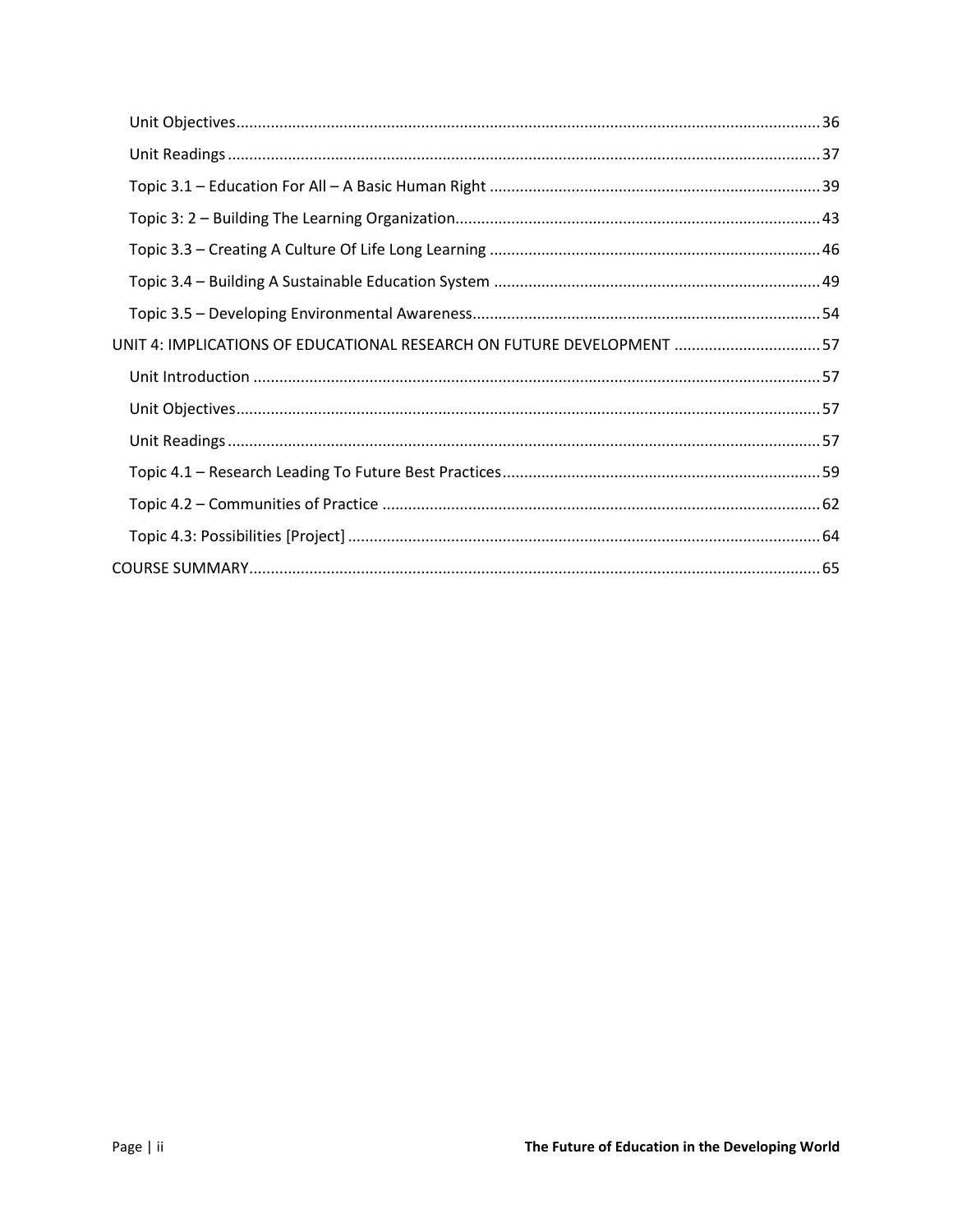# <span id="page-6-1"></span><span id="page-6-0"></span>**COURSE OVERVIEW**

# **INTRODUCTION**

Education is essential to social and economic development, especially for citizens in developing countries. The future is changing so dramatically and quickly that it poses more challenges for current educational leaders. They are educating students for the unknown. Hence, educational leaders need to explore the necessary changes and challenges that their educational systems are faced with now; and how innovation can be used to inform their future. In order to achieve a sustainable future for their community this course will help educational leaders explore the trends, issues and practices that impact the future of their educational systems.

# <span id="page-6-2"></span>**COURSE GOALS**

Upon completion of this course the educational leader will be able to:

- 1. Analyse the possible future local, national and global trends and challenges in developing countries and their potential impact on the education system.
- 2. Identify and explore emerging technologies to enhance the educational system of the future.
- 3. Explore the potential of the open source and open courseware movement and technologies on the future of their educational system.
- 4. Explore the future trends in educational methodologies and their potential impact on the educational system, the learners, the teachers and others.
- 5. Foster creativity and innovation in others to help mold the future of their education system.

# <span id="page-6-3"></span>**COURSE STRUCTURE**

The course is divided into four units:

- UNIT 1: Global trends in Educational Leadership
- UNIT 2: Emerging Technologies that impact Education
- UNIT 3: Leading the International Agenda in Educational Improvement

UNIT 4: Implications of Educational Research on Future Development

Each unit is further broken down into related topics which include self-reflection questions to ponder, activities to complete and formal assignments to complete and send to your instructor.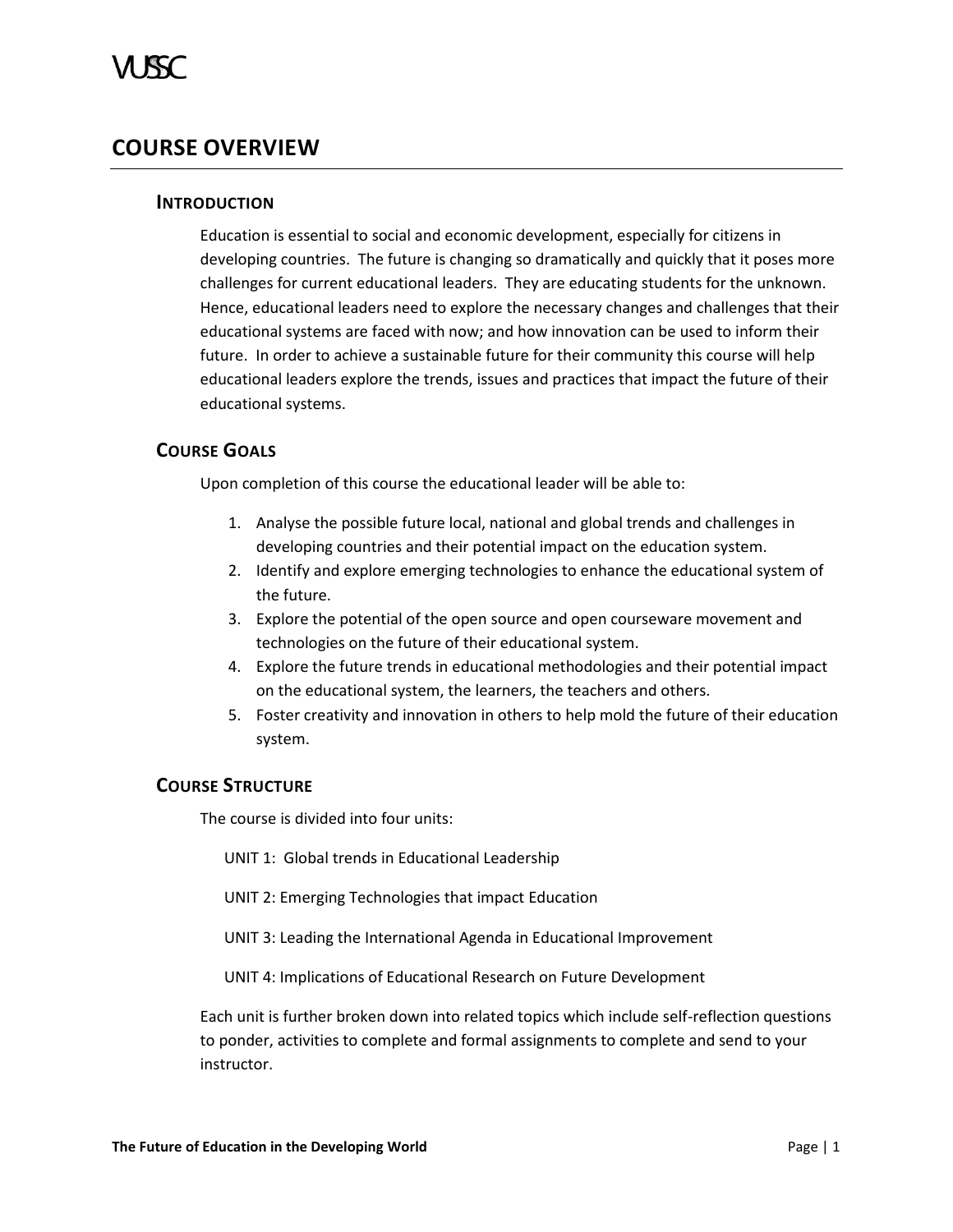

The units contain a number of references that learners either required to use or encouraged to review. This may require that you have access to a computer with Internet connection to download the reference. Each unit should take approximately three weeks to complete.

# <span id="page-7-0"></span>**ASSIGNMENTS AND PROJECTS**

A series of activities and assignments guide you through concepts in this course and ask you to demonstrate that you can apply the concepts to your individual contexts. The major assignment in this course is found in Unit Four, where you will incorporate the learning from all the topics covered to design a project to reflect the future education in the developing world. This 'possibility' project should highlight what education will look like in 5-10 years in your country. Your institution / tutor will help you through this material and will also assign additional projects.

# <span id="page-7-1"></span>**JOURNALING REQUIREMENTS**

To capture the output from the reflective questions and activities you are asked to keep a personal journal. At the end of the course the personal journal will be submitted to your instructor for feedback and grading.

### <span id="page-7-2"></span>**ASSESSMENT**

Assessment takes the form of responding to activities, as well as written assignments and examinations as determined from time-time by the institution. In cases where coursework assignments, fieldwork projects, and examinations are used in combination, a percentage rating for each component will be communicated to you at the appropriate time.

# <span id="page-7-3"></span>**TIME REQUIRED**

This course is worth **14** credits, or a credit value assigned by your institution. Each credit is equivalent to 10 notional hours. You are, therefore advised to spend not less than 160 hours of study on the course. This notional time includes:

- going over activities embedded in the study material;
- peer group interaction (where necessary);
- face-to-face tutorials (where necessary);
- working on tutor-marked assignments; and
- preparation time for and sitting examinations (where that is a requirement.)

# <span id="page-7-4"></span>**COURSE SCHEDULE**

A course schedule with due dates and additional readings will be supplied to you by your institution.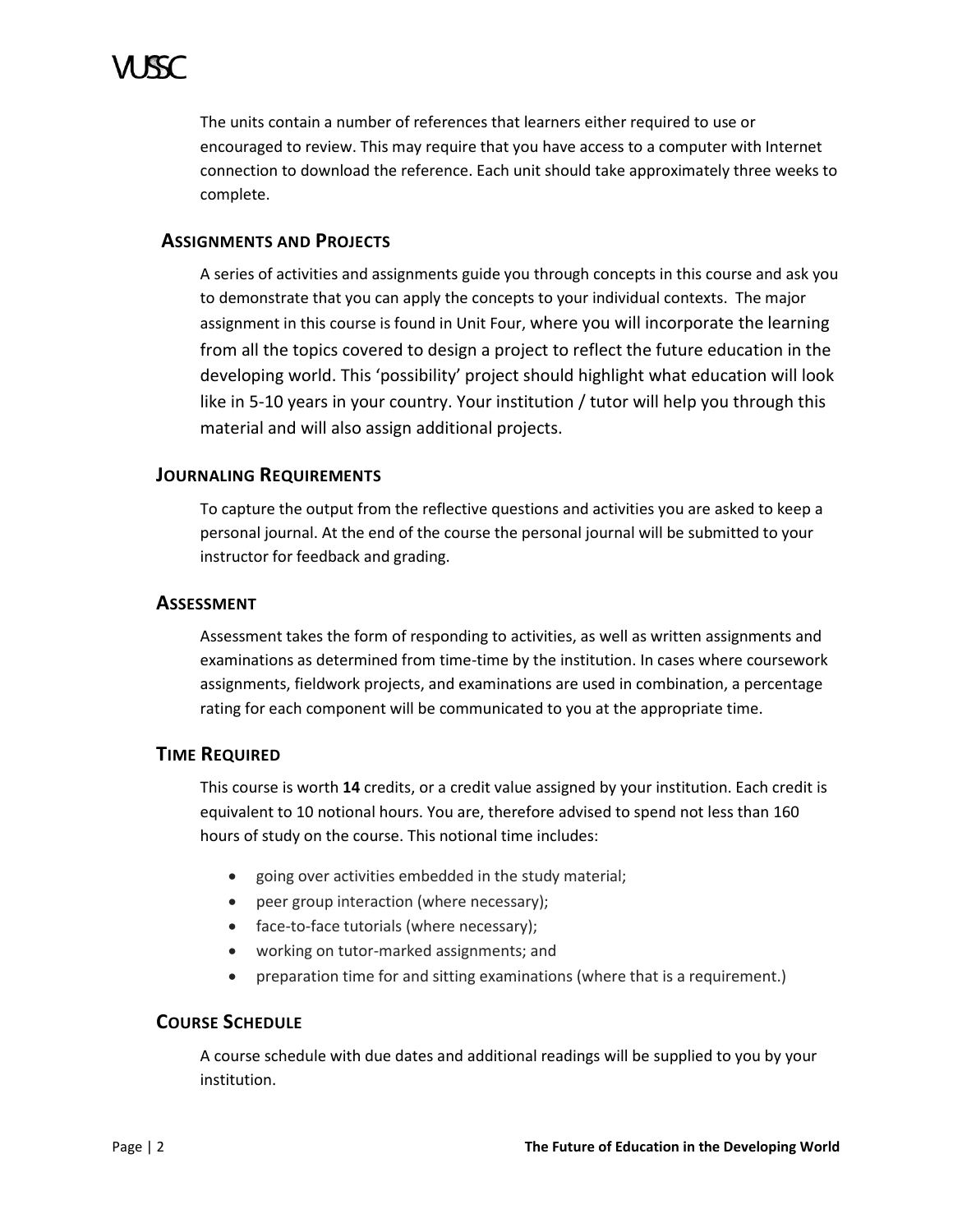# <span id="page-8-1"></span><span id="page-8-0"></span>**STUDENT SUPPORT**

# **ACADEMIC SUPPORT**

<Insert the following information if relevant>

- 1. How to contract a tutor/facilitator (Phone number, email, office hours, etc.).
- 2. Background information about the tutor/facilitator if he/she does not change regularly. Alternatively provide a separate letter with the package describing your tutor/facilitator's background.
- 3. Description of any resources that they may need to procure to complete the course (e.g. lab kits, etc.).
- 4. How to access the library (either in person, by email or online).

# <span id="page-8-2"></span>**HOW TO SUBMIT ASSIGNMENTS**

<If the course requires that assignments be regularly graded, then insert a description of how and where to submit assignments. Also explain how the learners will receive feedback.>

# <span id="page-8-3"></span>**TECHNICAL SUPPORT**

<If the students must access content online or use email to submit assignments, then a technical support section is required. You need to include how to complete basic tasks and a phone number that they can call if they are having difficulty getting online>.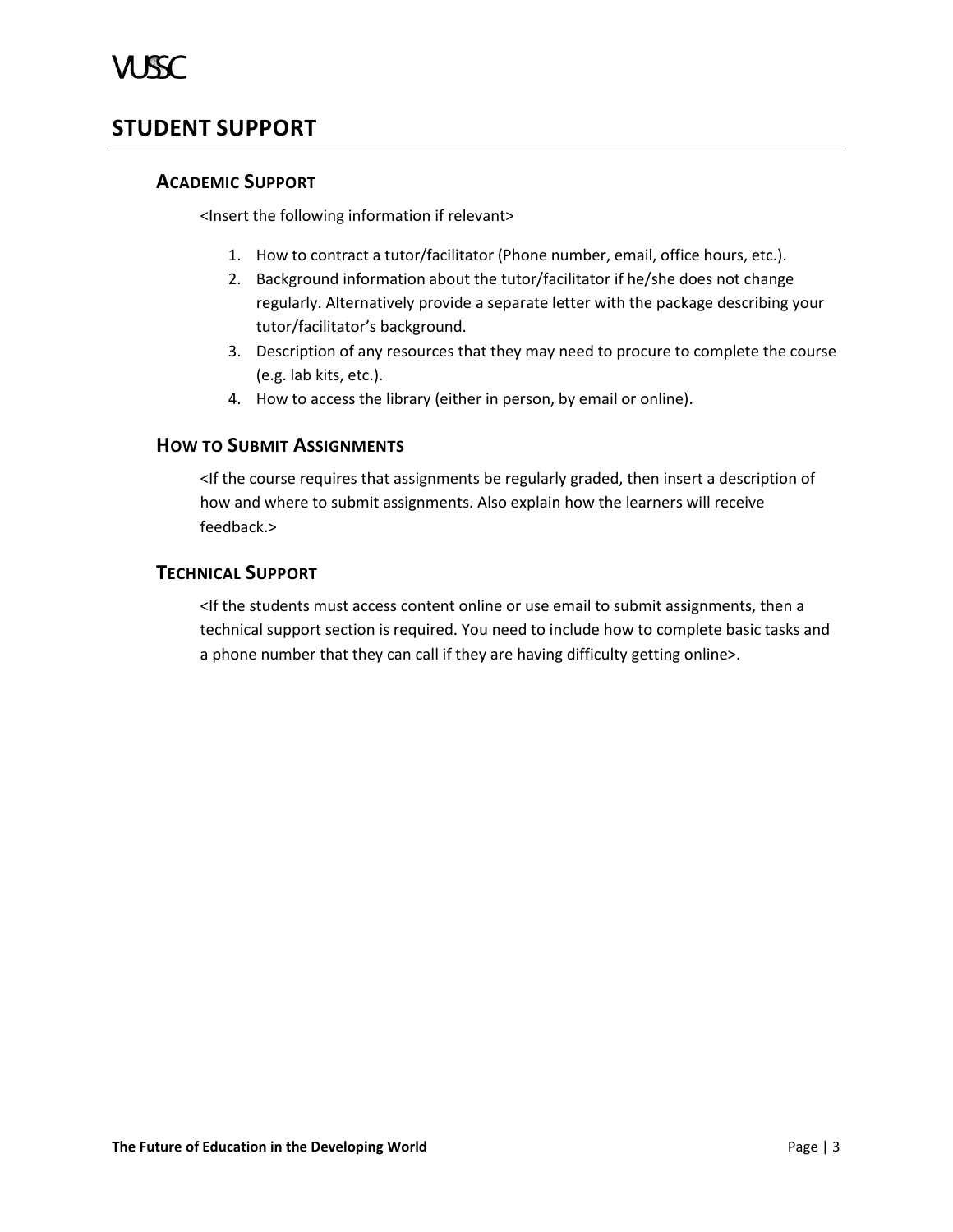# <span id="page-9-1"></span><span id="page-9-0"></span>**UNIT 1 – GLOBAL TRENDS IN EDUCATIONAL LEADERSHIP**

# **UNIT INTRODUCTION**

Educational leadership has become an issue of concern with the increase in the number of educational institutions now in developing countries. There are those who believe that there is need for educational leaders in these countries to inform themselves of the current trends in leadership development. With the fast pace of technological developments, and the vexing issue of climate change and its effects at the forefront of current discussions, leaders must become aware of global efforts in addressing these issues and the implications of these developments for developing countries. This unit will examine some educational leadership trends in developing countries and explore some leadership approaches that may be adopted to address the education problems of the future.

# <span id="page-9-2"></span>**UNIT OBJECTIVES**

Upon completion of this unit you should be able to:

- 1. Appreciate varying leadership trends across developing countries
- 2. Become aware of global developments and their implication for developing countries

# <span id="page-9-3"></span>**ASSIGNMENTS AND ACTIVITIES**

There are a number of learning activities and assignments throughout this unit.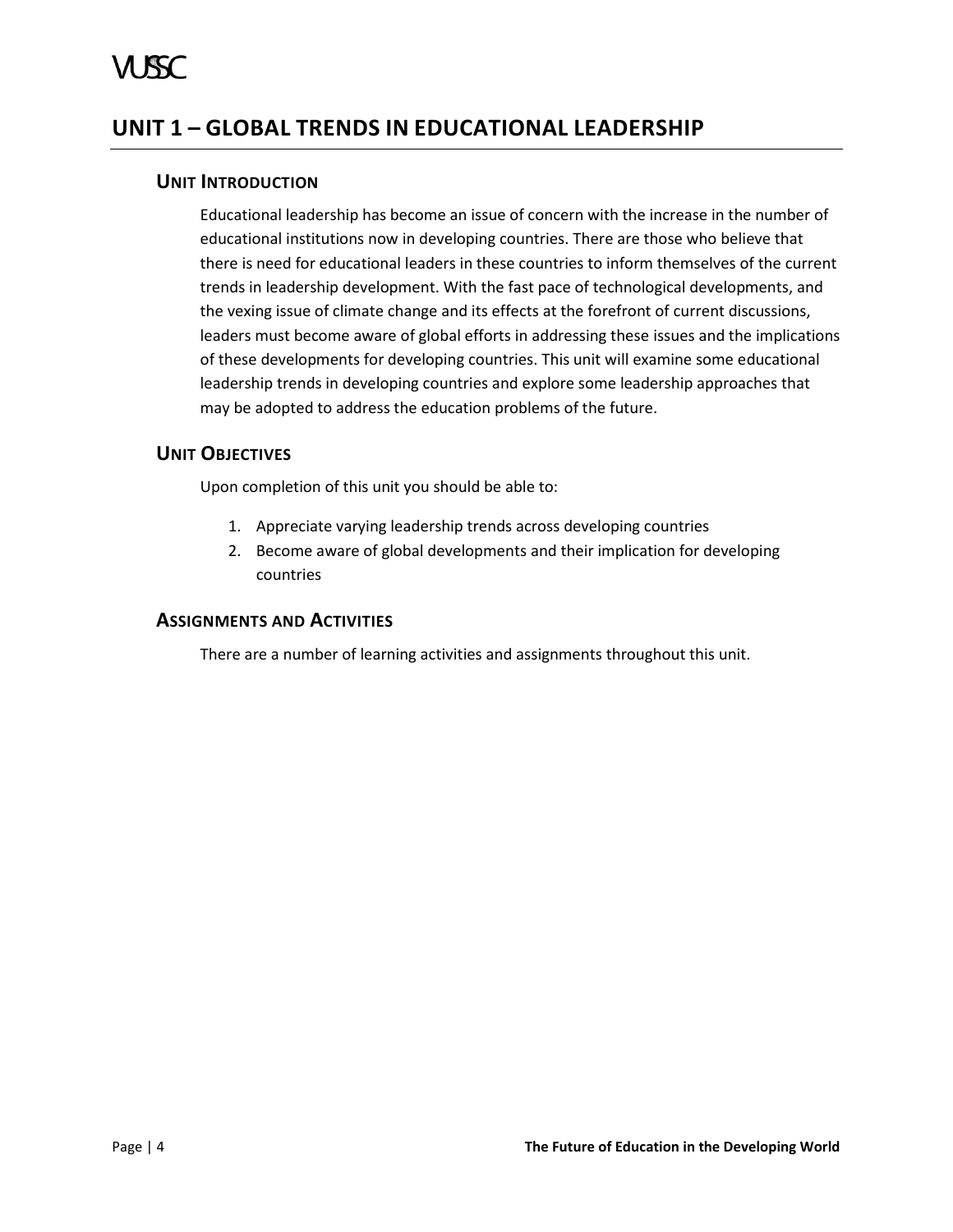# <span id="page-10-0"></span>**TOPIC 1.1 – EDUCATIONAL LEADERSHIP TRENDS IN DEVELOPING COUNTRIES**

# **TOPIC INTRODUCTION**

A publication by the UNDP Capacity Development Group states that:

*"Effective local leadership is a key strategic component for democratic governance, inclusion and human development"*

It seems that local leadership in the Pacific, Caribbean, Africa and Asia must understand the importance of investing in education since it is so central to democratic governance, inclusion, and human development. Singapore has been described as one of Asia's great success stories, transforming itself from a developing country to a modern industrial economy in one generation. This success has largely been attributed to the fact that Singapore has made education central to building both the economy and the nation. They have focused on building teacher and leadership capacity, and have fostered a culture of continuous improvement and future orientation that benchmarks educational practices against the best in the world. (OECD 2010). Is the Singapore experience a model for the developing world? What are the educational leadership trends in the developing world? Is there a place for collaborations, alliances, and partnerships in the future?

Despite the consistent economic challenges developing countries must find ways to improve and retool as the move towards the new century. This requires a look at the trends that can inform them for the future. Schwartzman (2001) argues that trends do not mean that the future is written since education systems can and will change. He suggests that Education systems should incorporate new forms of organization, new resources, new methodologies, and new instruments, and gather more support from society. By doing so, they can overcome the constraints imposed by even the most pessimistic social and economic scenarios (p. 5)

This topic will examine the educational leadership trends in the Pacific, Caribbean, Africa and Asia and assess the extent to which these trends can be adopted for Education in the future.

# **TOPIC OBJECTIVES**

Upon completion of this topic you will be able to:

- 1. Discuss global leadership trends
- 2. Assess leadership practices in the Pacific, Caribbean, Africa and Asia
- 3. Compare and contrast leadership trends in the Pacific, Caribbean, Africa and Asia

The educational leadership issues in developing countries across the globe seem to be similar although the contexts are dissimilar. Many of the same questions are being asked; what leadership skills are needed for the future? How can we prepare the nest generation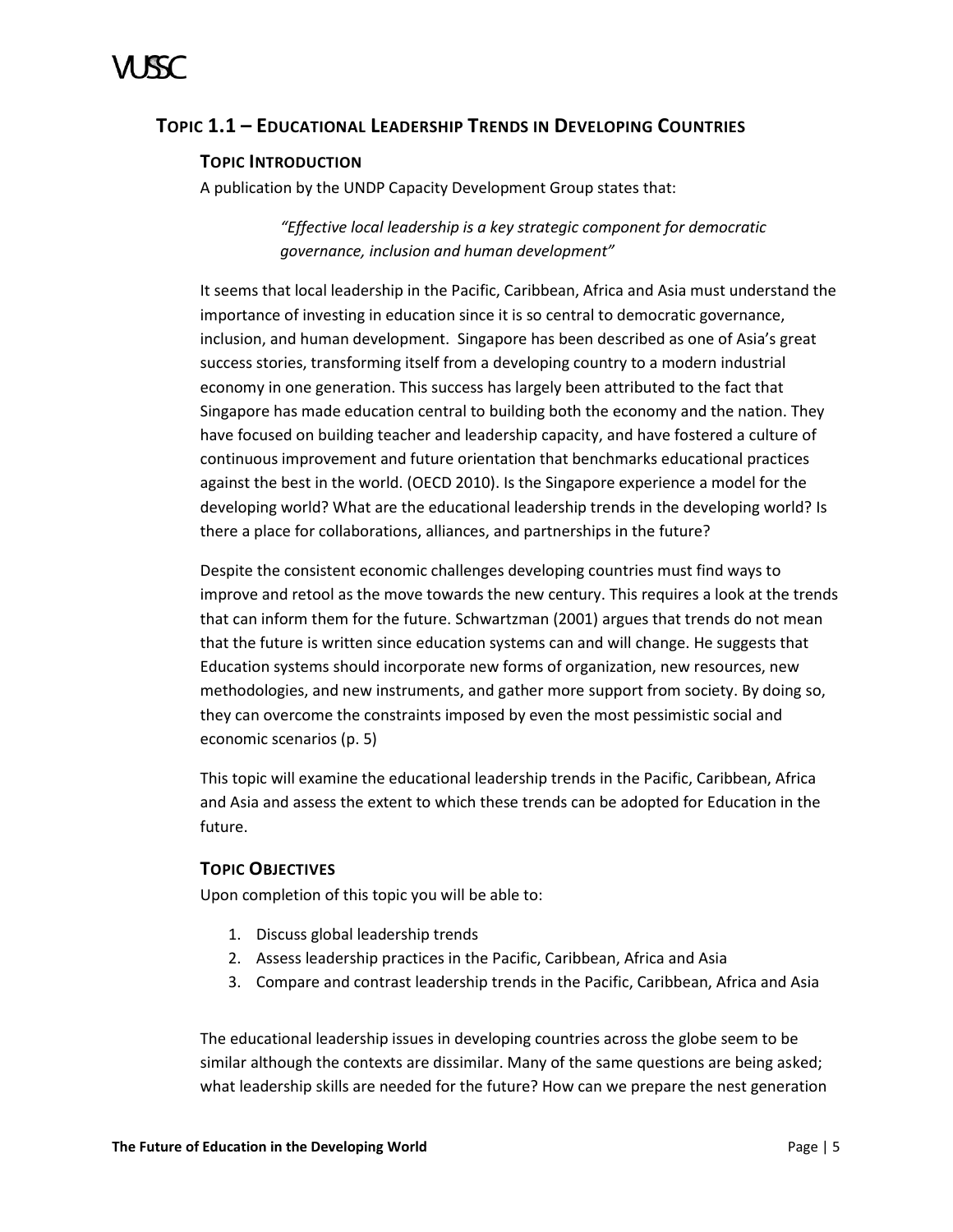to work effectively in the global environment? How can our educational institutions remain viable and competitive in this global environment? According to Schwartzman (2001),

"educational institutions will be transformed by trends such as the universalization of initial education, the growing relevance of science and technology in basic education curricula, the adoption of new educational technologies, a growing demand for lifelong education, and a growing concern for systematic assessments of student achievement"(p.3).

Mercer and Wyman 2007, proffer some possible answers to these questions. They conclude from a survey conducted among executives that the leaders of the future must be able to:

- 1. Foster growth on a global basis and be able to deal with the complexities of the globe
- 2. Understand different cultures and speak different languages
- 3. Think like the typical client
- 4. Adapt and respond to employees of different cultures and backgrounds
- 5. Work within processes in the context of a performance based culture
- 6. Manage people they cannot see, that is, outside of the boundaries and virtually.

# **TASK**

Consider each of the six points listed above. Provide two suggestions of actions that could be taken within your context in order to see each one operationalized. Record your response in journal.

# **COLLABORATION**

Jank, Chu and Koenig (2013) assessed the emergence of collaborations, mergers alliances and partnerships in education and seem to conclude that this could become a trend in educational leadership globally. They suggest that while this is not common practice in the education sector, there may need to be some rethinking as various kinds of collaborations have served to strengthen management and leadership in other sectors. According to Jank, Chu and Koenig, collaborations can occur in the form of (1) recruitment, (2) interdisciplinary and dual degree offerings across campus faculties and institutions, (3) content delivery, and (4) across geographic borders.

# **TASK**

Consider each type of collaboration suggested by Jank, Chu and Koenig (2013). Which one would be most feasible for your context? Log your response in your journal. Record your response in journal.

# **COMPETITIVE INTELLIGENCE**

Straus and du Toit, (2010) suggest that a trend that needs to be adopted is one of the application of competitive intelligence. They describe competitive intelligence as a process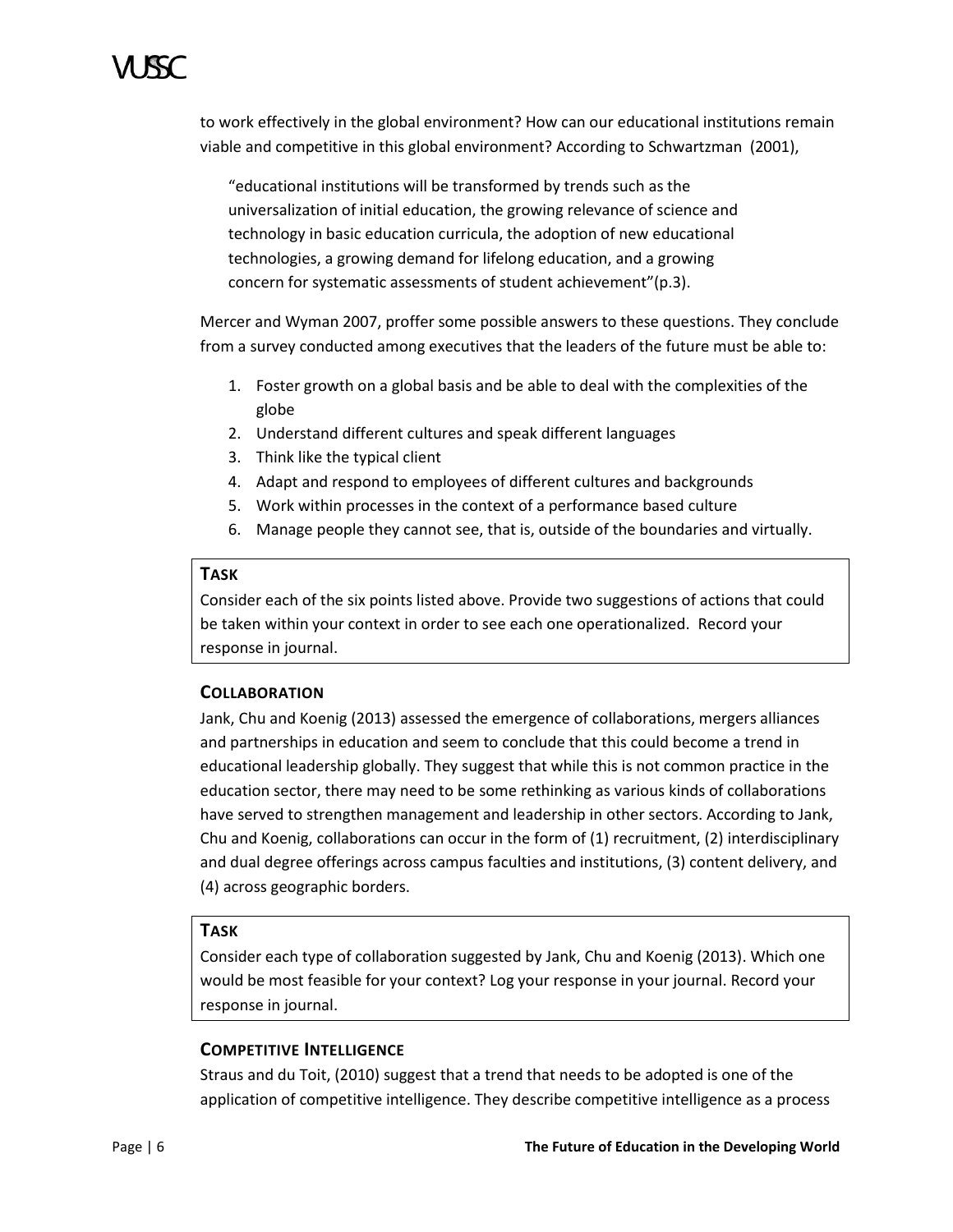of developing actionable foresight regarding competitive dynamics with a view to enhancing competitive advantage. Straus and du Toit contend that competitive intelligence can (a) support an organization in gathering, interpreting and disseminating information, (b) encourage the integration and analysis of the external environment, (c) indicate the level of competition in an organization, (d) provide strategies for adding value to information to gain competitive advantage, and (e) turn raw material into usable intelligence.

# **SELF-REFLECTION QUESTION**

How can I apply competitive intelligence to benefit my organization?

# **LEADERSHIP TRENDS IN THE ASIA PACIFIC REGION**

The Asia Pacific leadership program, APLP helps leaders and potential leaders of the region to understand the key trends that will affect the region in the future and the types of leadership that these trends require. This program provides a forum for the issue of leadership to be discussed and seems to equip participants with requisite skills for planning and implementing actions for future success.

# **TASK**

To what extent do you think that such an organization could be of benefit to your region as you prepare for education in the future? Record your response in journal.

# **TASK**

Read the article '**Leadership Development Programs in Asia: Where to Go from Here?**' found in your course materials and outline five actions suggested by the article for educational leadership for the future. Record your response in your journal.

# **LEADERSHIP TRENDS IN THE CARIBBEAN**

# **TASK**

Review the article "**The Caribbean Examinations Council: Leading and Facilitating Transformation in Secondary Education".** What are the lessons learnt about education in the future from this article? Record your response in journal.

Gazzola & Didriksson (2008) highlighted financing of higher education as a major issue in Latin America and the Caribbean. They suggested seven areas of focus:

- 1. Access, Equity, and Quality
- 2. Foster the training of high-level technicians, and improve the functioning of the market
- 3. In a context of university autonomy, improve the relevance of undergraduate and graduate programs according to the demands of society and of the labour market
- 4. Improvements in the internal efficiency of institutions of Higher Education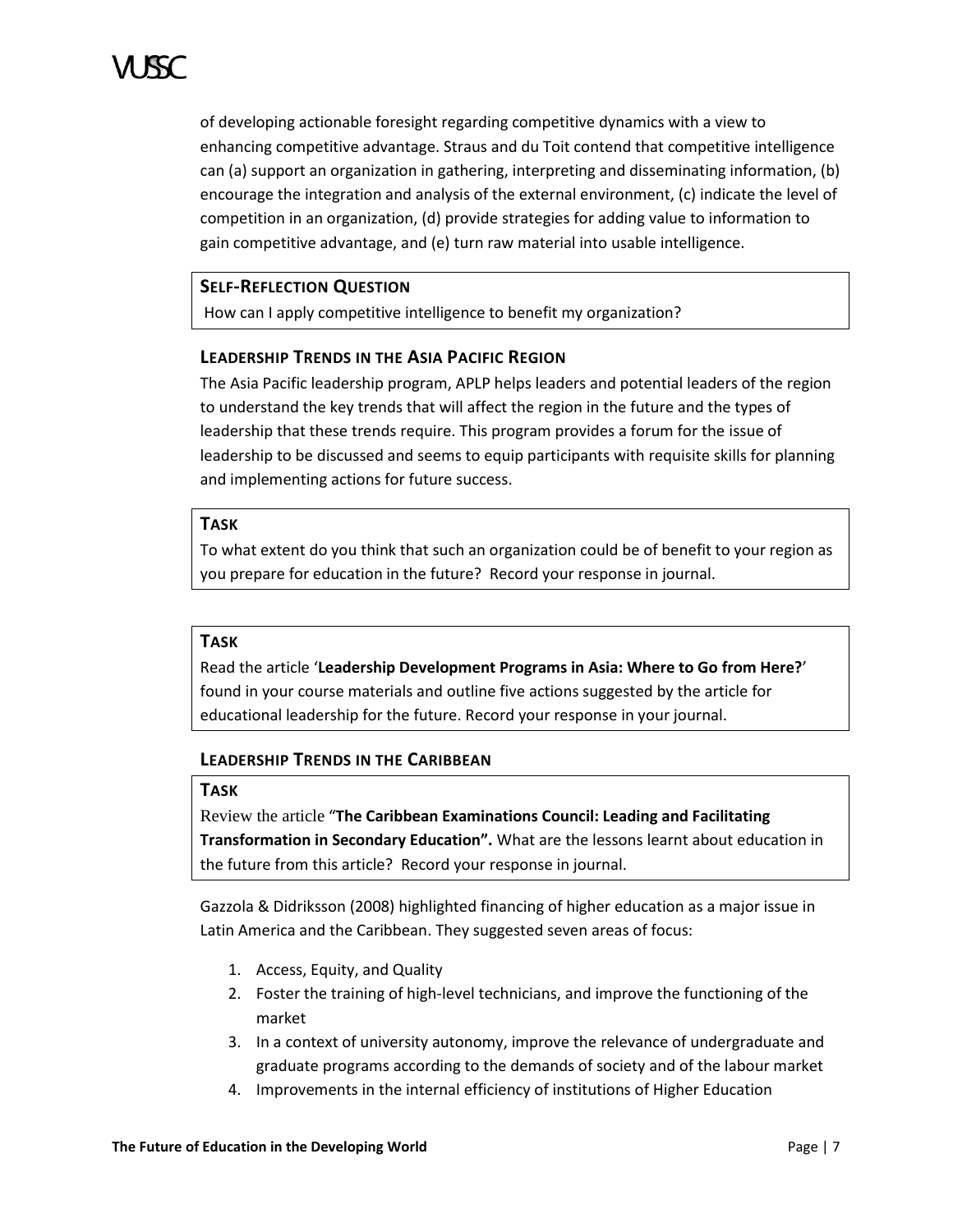

- 5. Public financing granted through the supply side (the institutions), or the demand side (the students)?
- 6. A change in R&D investment policies
- 7. Greater proactivity in the financing of public institutions of Higher Education

Do you agree that these areas need to be considered for the future of education in the Caribbean? Could these concerned be applied to other levels of education in your context? What other concerns would you add to this list?

# **LEADERSHIP TRENDS IN AFRICA**

### **TASK**

- **1.** Review the article named African Perspective in the course materials. **'Mapping principal preparation in Kenya and Tanzania'.**
- 2. Identify five areas to be addressed in order to prepare for education in the future. Record your findings on your journal.
- 3. How are the issues in African countries similar to those in the Asia Pacific region and the Caribbean?

Record your response in journal.

# **SELF-REFLECTION QUESTION**

What adjustments do I need to make in order to be a relevant leader for education for the future?

# **TOPIC SUMMARY**

For this topic we learnt that

- Leaders of the future must foster growth on a global basis, be able to deal with the complexities of the globe, understand different cultures and speak different languages. They should also think like the typical client, adapt and respond to employees of different cultures and backgrounds, work within processes in the context of a performance based culture as well as, manage people, outside of the boundaries and virtually.
- Collaboration and competitive intelligence are two important trends to consider for the future.
- General issues of concern for developing countries are climate change and economic hardships.
- In the Asia Pacific region, leaders and potential leaders are trained to plan and implement actions for the future.
- Financing higher education, access, equity and quality of education, improvements in institutional efficiency are a few of the focus areas for the Caribbean.
- In Africa, the focus is on prepare the leaders to better manage their resources.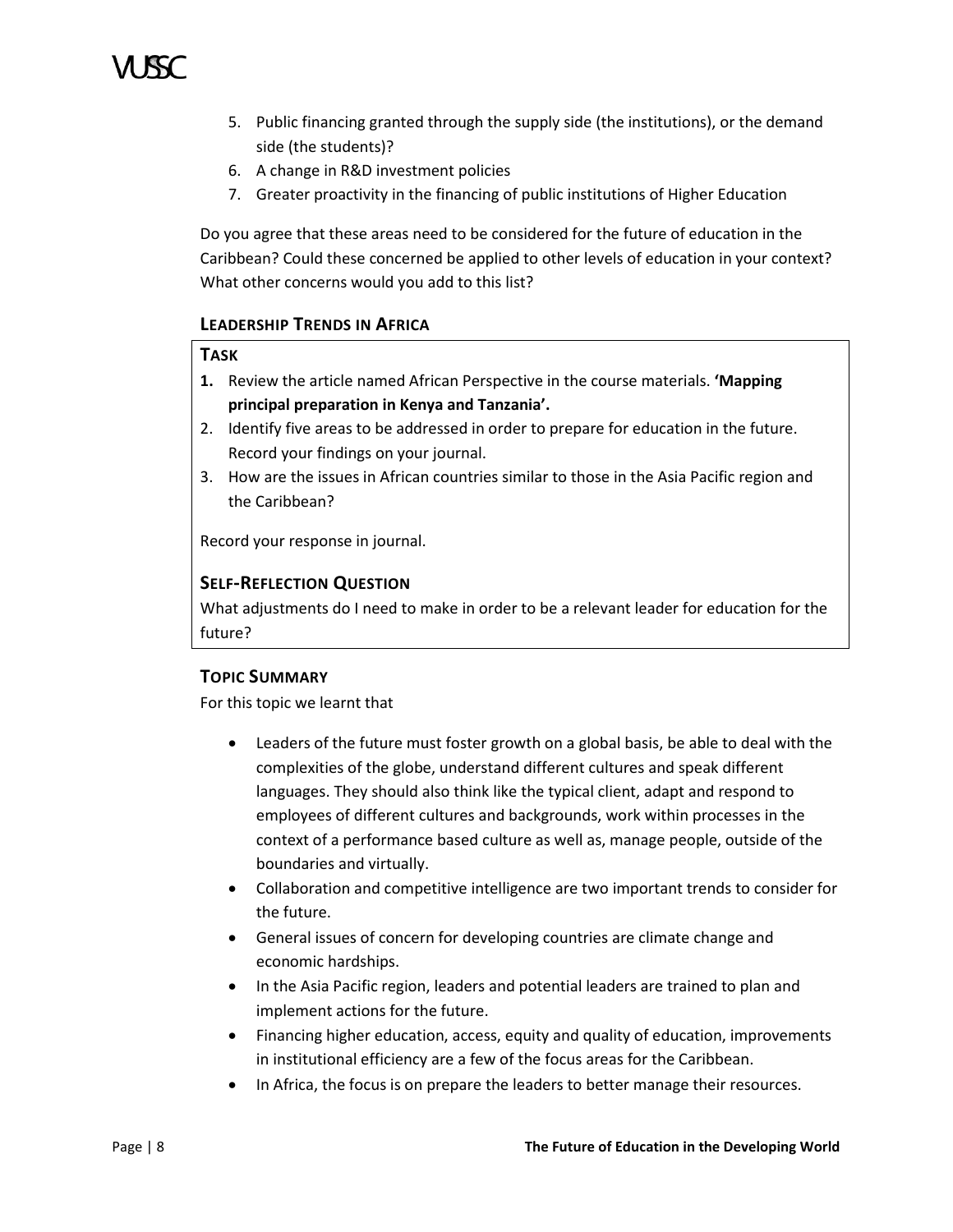# **RESOURCES**

ICT in Secondary Education in the Pacific Region: Status, Trends and Prospects. Retrieved from[:http://www.usp.ac.fj/jica/ict\\_research/documents/pdf\\_files/ICT%20in%20Secondary](http://www.usp.ac.fj/jica/ict_research/documents/pdf_files/ICT%20in%20Secondary%20Education%20in%20the%20Pacific%20Region.pdf) [%20Education%20in%20the%20Pacific%20Region.pdf](http://www.usp.ac.fj/jica/ict_research/documents/pdf_files/ICT%20in%20Secondary%20Education%20in%20the%20Pacific%20Region.pdf)

Singapore: Rapid Improvement Followed by Strong Performance. Retrieved from: <http://www.oecd.org/countries/singapore/46581101.pdf>

The Asia Pacific Leadership Program. Retrieved from: <http://www.eastwestcenter.org/education/asia-pacific-leadership-program/what-the-aplp>

What the future demands: The growing challenge of global leadership development. Retrieved from:

http://www.mmc.com/knowledgecenter/The\_Growing\_Challenge\_Of\_Global\_Leadership [Development.pdf](http://www.mmc.com/knowledgecenter/The_Growing_Challenge_Of_Global_Leadership_Development.pdf)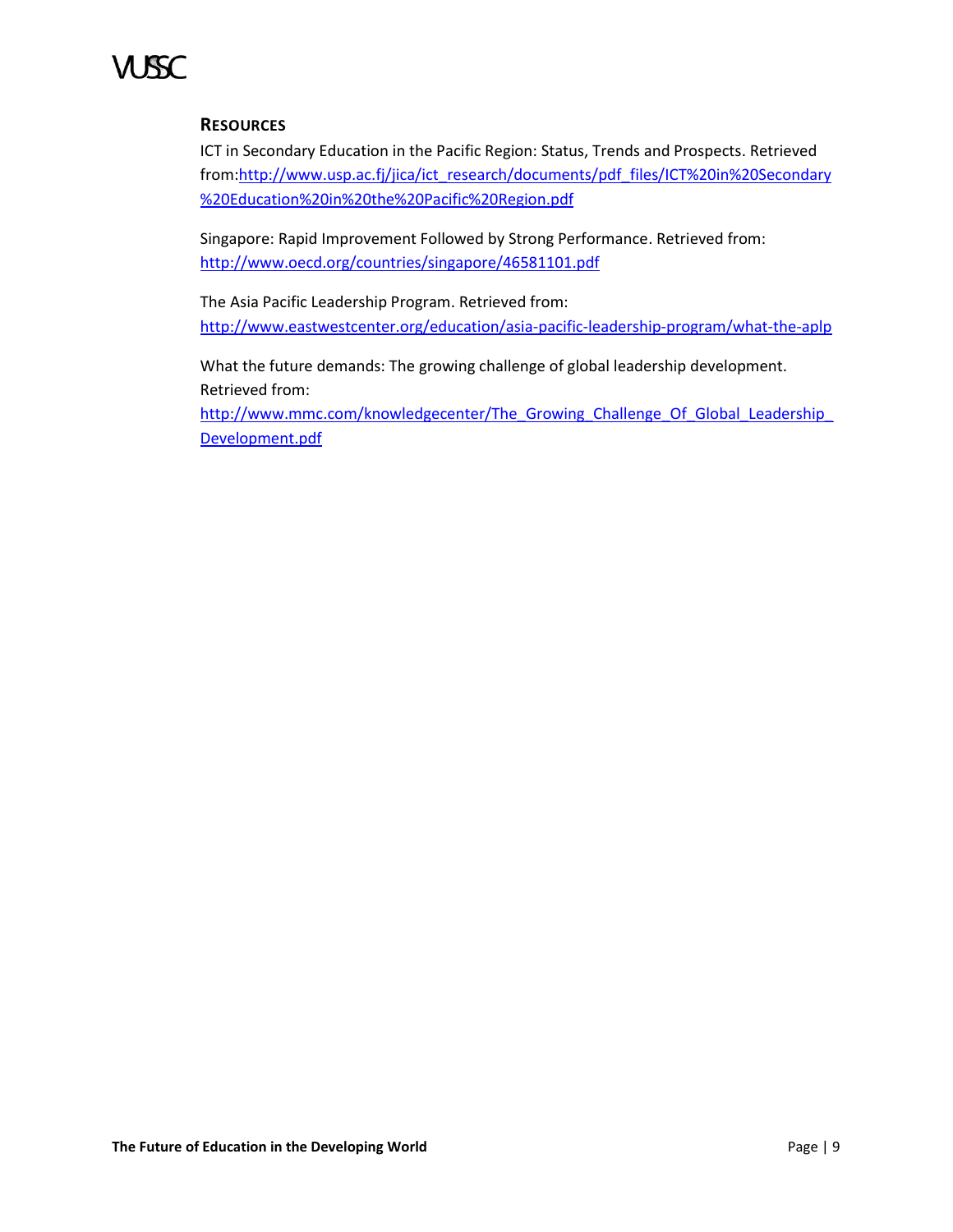# <span id="page-15-0"></span>**TOPIC 1.2 – IMPACT OF TRANSFORMATIONAL LEADERSHIP ON EDUCATION SYSTEMS**

# **TOPIC INTRODUCTION**

Transformational leadership has become a buzz phrase among contemporary leaders across the globe and particularly in developing countries. Much of the deliberations about transformational leadership must be credited to James MacGregor Burns who brought the concept to eminence. According to Burns, (1978) transformational leadership results from person to person engagement, with the objective of increasing the level of motivation and morality of each person involved. The authentic practice of this type of leadership requires individuals with high self-esteem and self-actualization levels. This approach to leadership is believed to increase performance levels as it seeks to mobilize the energies of followers. In this topic we will examine the merits of transformational leadership and seek to apply the principles of this leadership approach to improving the education system of the future.

# **TOPIC OBJECTIVES**

Upon completion of this topic you will be able to:

- 1. Evaluate the components of transformational leadership
- 2. Discuss the traits and behaviours of transformational leaders
- 3. Discuss the implications of transformational leadership for an organization

# **WHAT IS TRANSFORMATIONAL LEADERSHIP?**

Yukl (2006) suggests that transformational leadership engenders trust, admiration, loyalty and respect in followers and motivates them to do more than they were initially expected to do.

- *1. Have you ever seen transformational leadership as described by Yukl in action?*
- *2. If you have, please record one of your experiences in your journal.*

Bass (1985) is a renowned proponent of transformational leadership and he provides some insight about the approach. According to Bass, such a leader transforms and motivates followers by helping them to value the importance of task outcomes, awakening their team spirit, and activating their higher order needs.

# **SELF-REFLECTION QUESTION**

Have I ever been motivated by a leader in the three ways highlighted by Bass?

Take a look at the article entitled "What is transformational leadership" in your course package.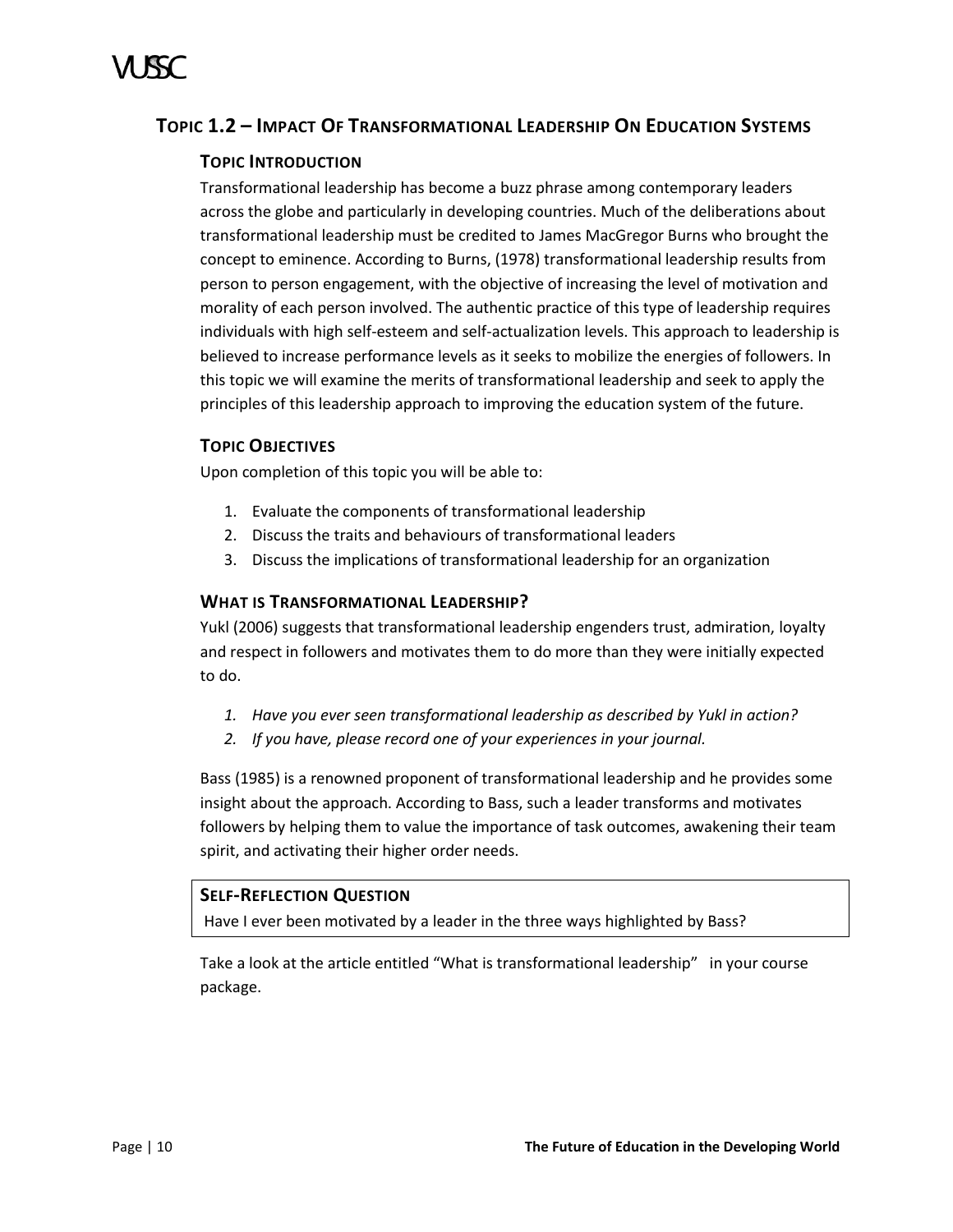

# **TASKS**

1. How do the views expressed in this article compare to your personal experience of transformational leadership?

Write three salient points from this article in your journal.

# **COMPONENTS OF TRANSFORMATIONAL LEADERSHIP**

There are several views about the components of transformational leadership but they all converge around the *four Is*.

### **Idealized Influence**

Transformational leaders influence others to want to become more like the leader. They are willing to take risks guided by core values, convictions and ethical principles. They build trust with followers who in turn develop confidence in their leader.

### **Inspirational Motivation**

Transformational leaders inspire confidence, motivation and a sense of purpose in his followers. A vision for the future is articulated, expectations are communicated and commitment is demonstrated. Messages are conveyed with precision, power and a sense of authority and the leader displays optimism, enthusiasm and the ability to point out the positive.

### **Intellectual Stimulation**

The transformational leader values creativity and autonomy. The leader encourages the involvement of followers in decision-making and stimulates creativity and innovation. The leader challenges assumptions and solicits ideas from followers. The leader also embraces the systems thinking philosophy and inspires followers to systems think.

### **Individualized Consideration**

The transformational leader recognizes that each follower or group member has specific needs and desires and devices ways to determine what motivates each individual. The leader may use strategies such as one-on-one coaching and mentoring to provide opportunities for customized training sessions for team members. This approach helps team members to grow and become fulfilled in their positions.

# **TASK**

Can one leader embody all four components of a transformational leader? Justify your response. Record your response in your journal.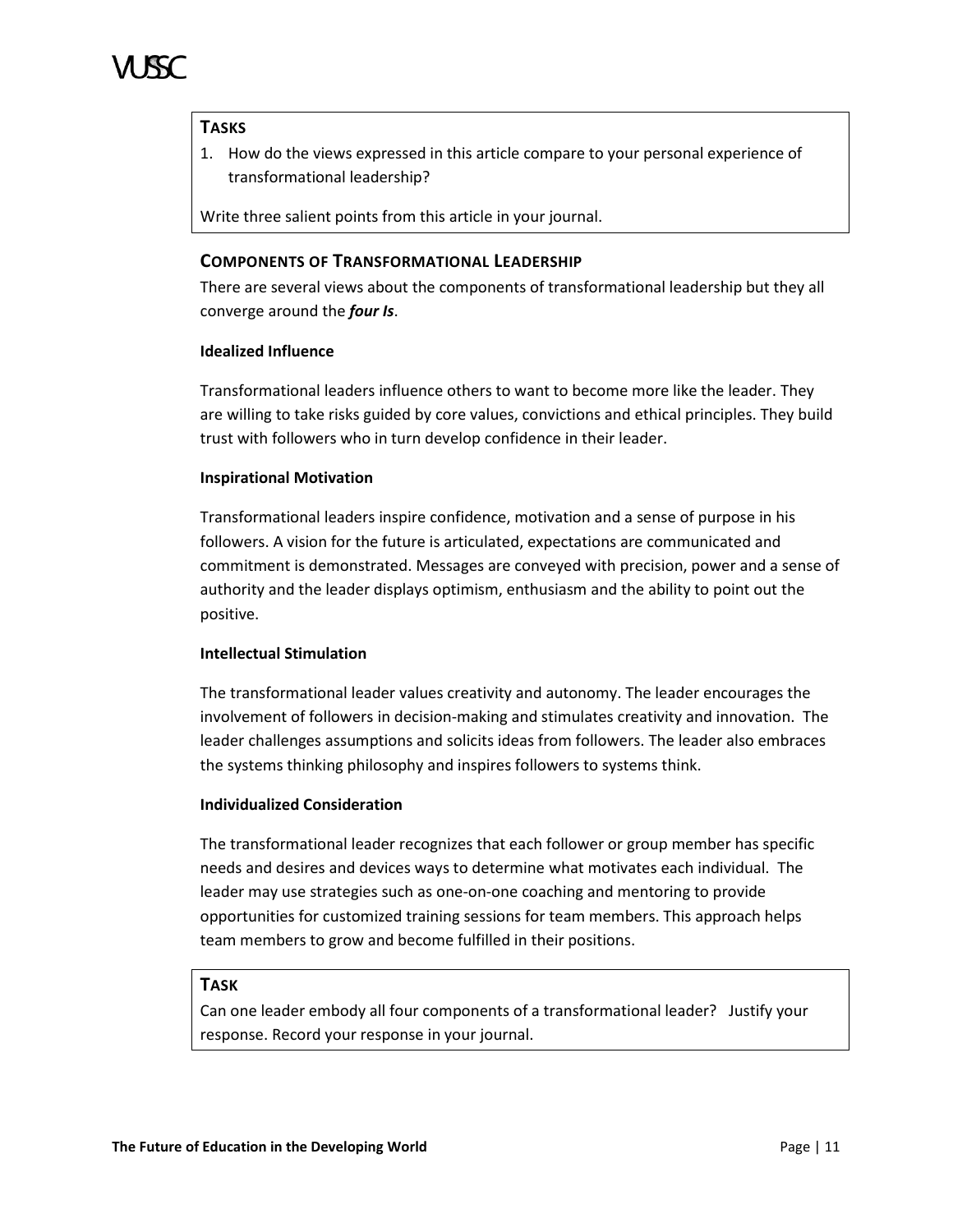

# **SELF-REFLECTION QUESTION**

How will I need to adjust in order to become a more transformational leader?

# **TRANSFORMATIONAL LEADER TRAITS**

As you explore the literature you will identify the traits of a transformational leader.

### **TASK**

Create your personal list of traits and record it in your journal.

Reflect on the literature you have read about transformational leadership and then create a list to reflect your synthesis of this literature.

### **TOPIC SUMMARY**

For this topic we learnt that

- Transformational leadership increases performance levels and mobilizes the energies of followers
- Transformational leaders must have high self esteem and self actualization levels
- Transformational leaders transform and motivate followers by helping them to value the importance of task outcomes, awakening their team spirit, and activating their higher order needs.
- The four components of transformational leadership are idealized influence, inspirational motivation, intellectual stimulation and individualized consideration.

# **RESOURCES**

Bass, B.M. (1985). Leadership and performance beyond expectations. New York: Free Press

Burns, J.M. (1978). Leadership. New York: Harper & Row.

What is transformational leadership. (2008). Retrieved from [http://www.leadwithgiants.com/wp-content/uploads/2013/05/What-is-transformational](http://www.leadwithgiants.com/wp-content/uploads/2013/05/What-is-transformational-leadership-Sept-2008-copy.pdf)[leadership-Sept-2008-copy.pdf](http://www.leadwithgiants.com/wp-content/uploads/2013/05/What-is-transformational-leadership-Sept-2008-copy.pdf)

Yukl, G. ( 2006). Leadership in organizations. Englewood Cliffs, NJ: Prentice Hall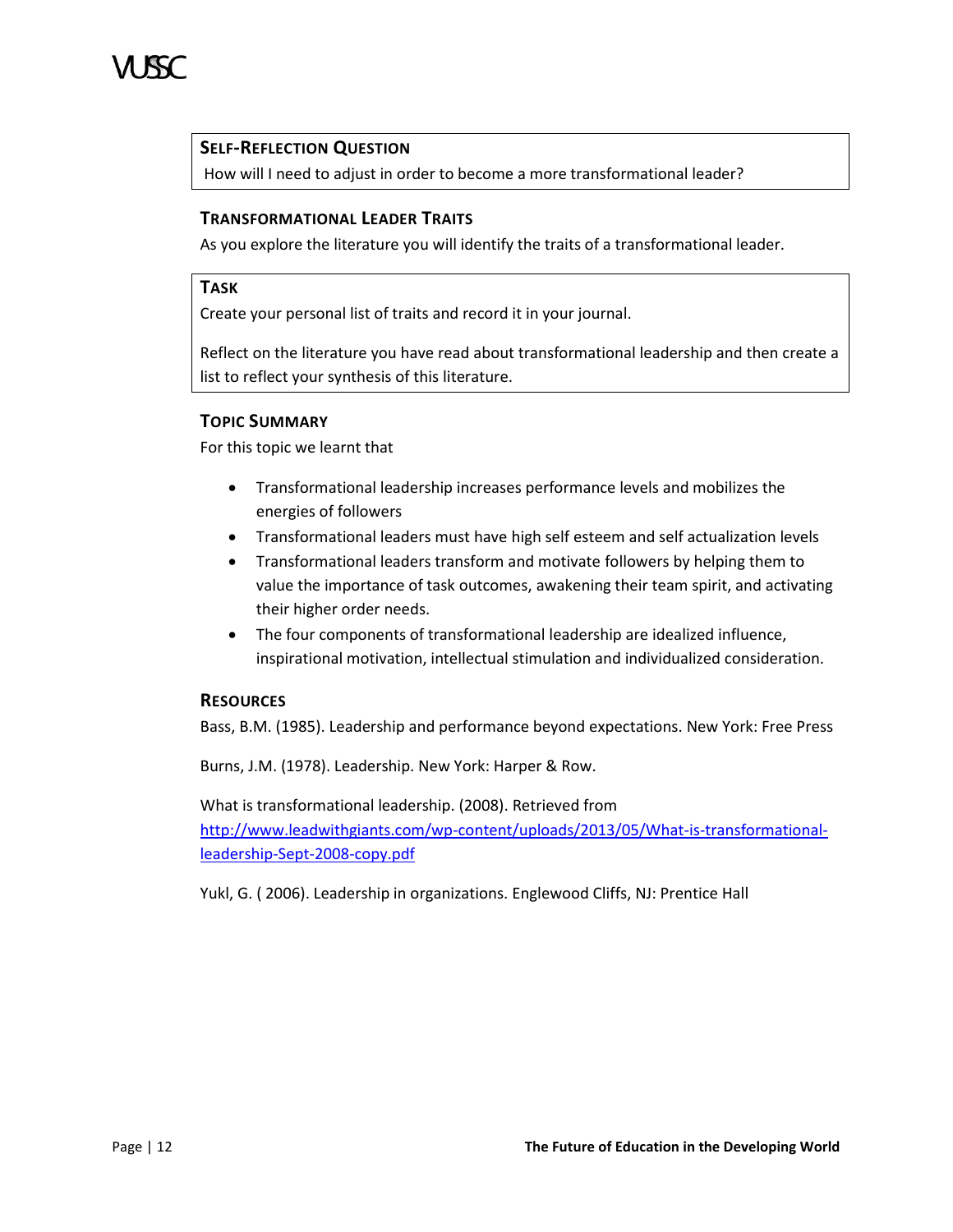# <span id="page-18-0"></span>**TOPIC 1.3 – IMPACT OF ACTION CENTRED LEADERSHIP ON EDUCATION SYSTEMS**

# **TOPIC INTRODUCTION**

The education system of the future must adopt the principles of forward thinking leadership approaches in order to remain relevant to the needs of the populace and to build effective organizations. John Adair contends that leadership is the ability to determine the next step and then take others with you along the journey. He proposes the Action centred leadership model which has been applied successfully in many organizations. For this topic we will explore the teachings of John Adair and critically assess its usefulness in the education system of the future.

# **TOPIC OBJECTIVES**

Upon completion of this topic you will be able to:

- 1. Examine the elements of the action cantered leadership model
- 2. Assess the implications of the action centred leadership model for your context.

# **OVERVIEW**

The essence of action centred leadership is the recognition of team in effective leadership. Adair believes that action centred leadership can create a paradigm change in any organization. The Adair approach is that leaders should aim to achieve tasks by building teams and developing individuals. Action centred leadership (ACL) revolves around three activities that leaders should attempt. Adair proposes that the ACL model involves accomplishing the task, building and upholding the team, and preparing individuals by honing their talents and skills. Adair proposes that in order to accomplish a task, leaders should identify the aims visions, purpose and direction for the organization. The resources, people, strategies and tools should also be selected and then the leader should monitor the performance of the members of the organization.

Second, the leader should endeavour to build and maintain the team for accomplishing the task. This involves ensuring open communication to facilitate mutual trust a while identifying and resolving potential conflicts in the team. For this component of the ACL model, the leader should constantly build team spirit, encourage high production levels, as well as take pride in their accomplishments. Third, the action centred leader should be capable of identifying and honing the skills of the individuals in the organization. According to Adair, this leader should also be able to assist the members of the team with their "plans, problems, highs and lows" (Adair, 1973). This leader should also be sensitive and "should also remember the dignity of an individual, and should take steps to encourage and inspire an individual" (p. 10).

He intimates that the action oriented leader should be able to balance the three components of the model. This means that, while the leader engages the organization in practical activities towards accomplishing clear goals through teamwork, the skills and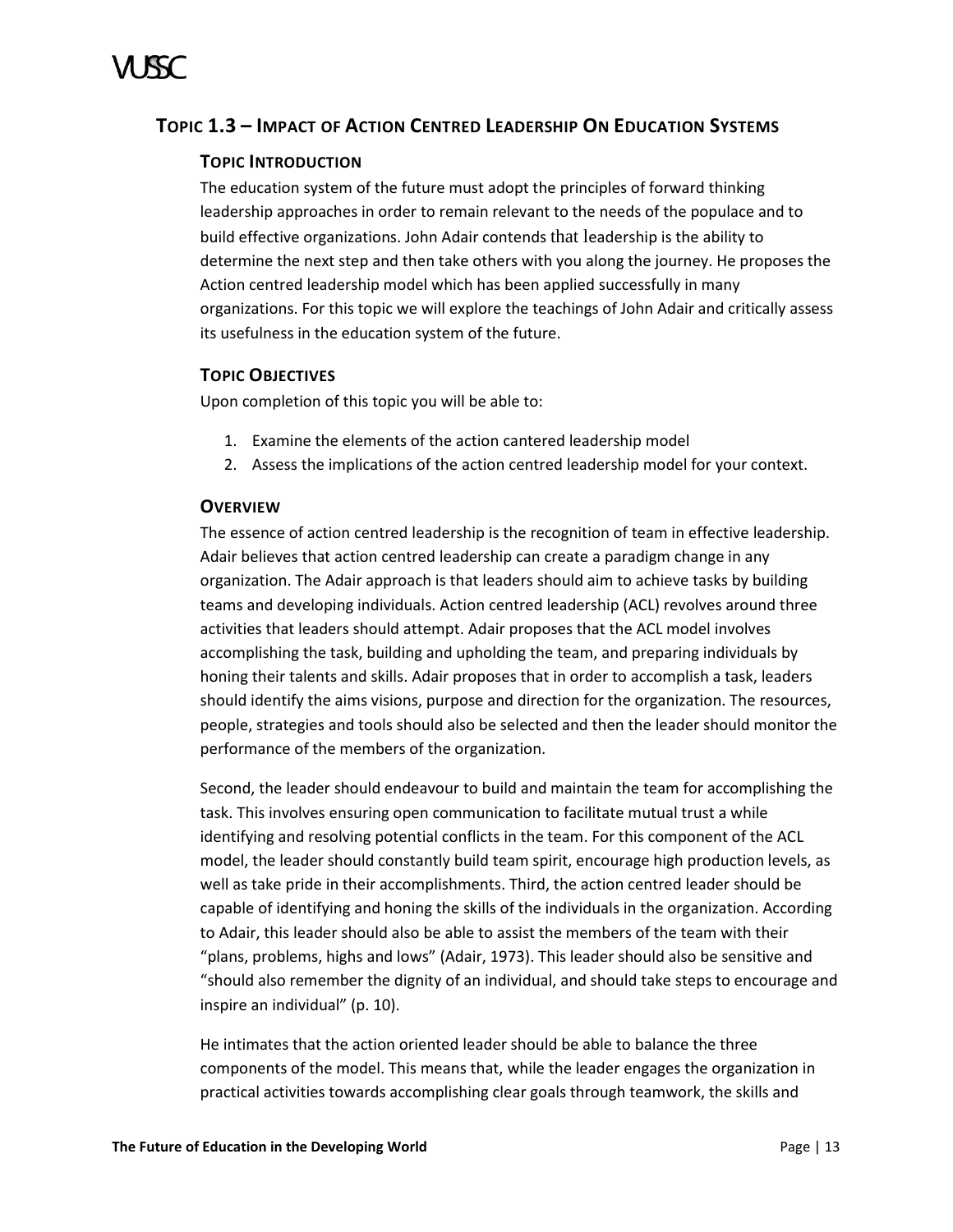talents of the individuals in the organization will be encouraged and allowed to develop. Adair provides advice as to how the three components can be balanced (Adair, 1973). He suggests that the following steps be considered in balancing the components of the ACL:

- 1. Identify and evaluate the requirements of the task.
- 2. Communicate these to the group and gain their commitment.
- 3. Plan the achievement of the task with the group.
- 4. Identify resources within the group and allocate responsibility to individuals.
- 5. Monitor and evaluate progress of the whole group and of individual members.
- 6. Communicate feedback to the group and support, praise, encourage individuals.
- 7. Review plans, and make changes, with the group until the task is achieved.

# **SELF-REFLECTION QUESTIONS**

- 1. How will I need to adjust to become a more action centred leader?
- 2. Can this model work in my context?

Read the case studies of applying the Adair model at the following site. Do you think that this could be applied in your context? Explain your response on the discussion board/ in your journal. Select one case and outline how you could adjust the approach taken in your organization.

[http://www.comp.lancs.ac.uk/computing/research/cseg/projects/explicating/Explicating\\_le](http://www.comp.lancs.ac.uk/computing/research/cseg/projects/explicating/Explicating_leadership/Papers/adair.pdf) [adership/Papers/adair.pdf](http://www.comp.lancs.ac.uk/computing/research/cseg/projects/explicating/Explicating_leadership/Papers/adair.pdf)

Visit the following site and examine the leadership functions outlined. Use the checklist to help you assess your readiness for action centered leadership.

# <http://www.vitae.ac.uk/CMS/files/upload/Action-Centred%20Leadership.pdf>

After reading about the elements of action centered leadership, record your views about the model and its possible impact within your context.

# **TOPIC SUMMARY**

For this topic we learnt that:

- Action centered leadership is the recognition of team in effective leadership
- Action centered leadership (ACL) revolves around three activities that leaders should attempt. Adair proposes that the ACL model involves accomplishing the task, building and upholding the team, and preparing individuals by honing their talents and skills
- The steps to be taken for balancing the components of action centered leadership are identifying and evaluating the requirements of the task, communicating the requirements to the group and gaining their commitment, planning how to achieve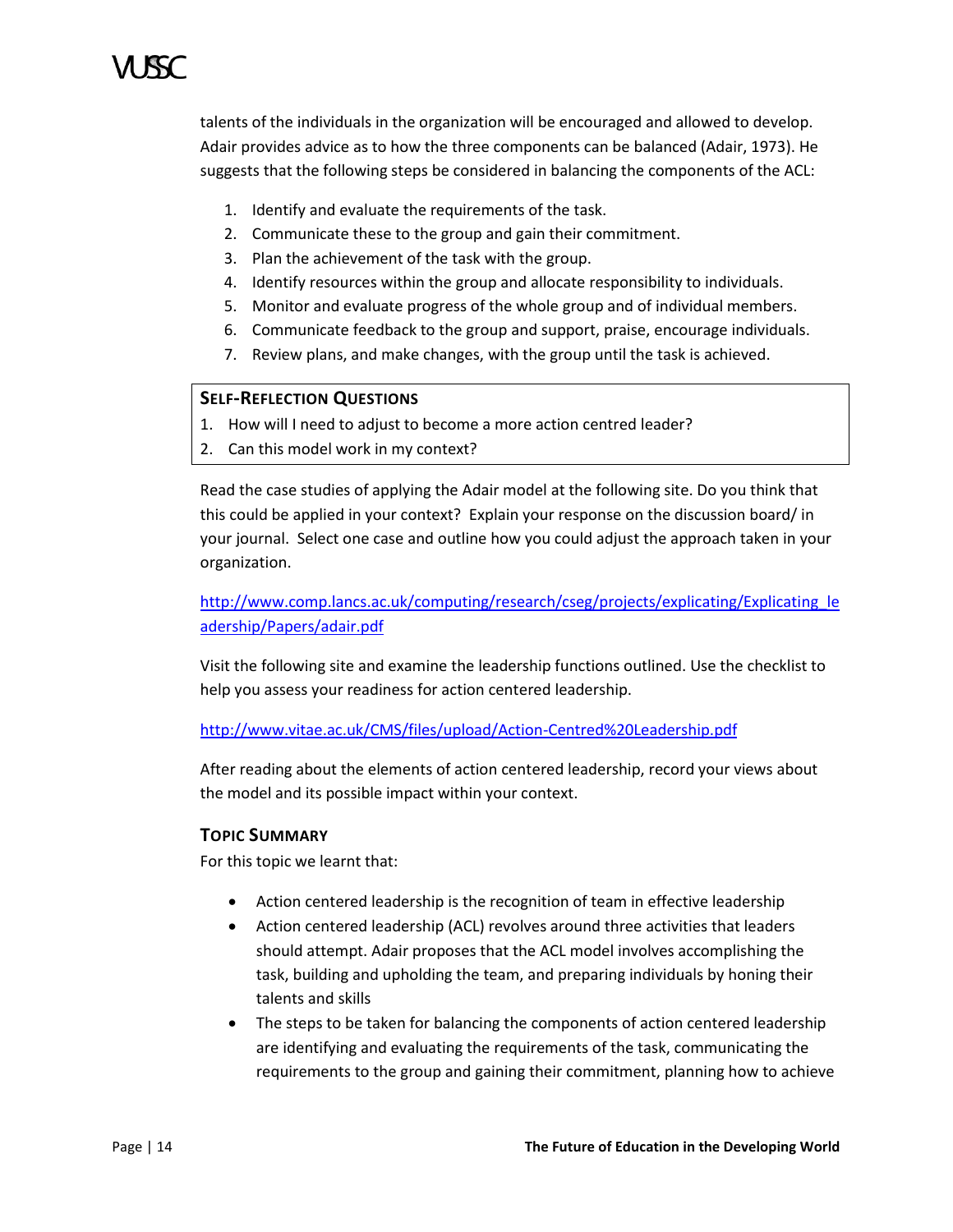the task, identifying resources and allocating, responsibilities, monitoring and evaluating progress, communicating feedback, and reviewing plans.

# **RESOURCES**

Action centred leadership: John Adair's action centred leadership - a model for team leadership and management (n.d). Retrieved from: <http://www.businessballs.com/action.htm>

Adair's action centred leadership model. (2001). Retrieved from: <http://www.trainanddevelop.co.uk/article/adairs-action-centred-leadership-model-a161>

White, M.I. (n.d). Explicating John Adair's action centred leadership – Fieldwork examples from further education. Retrieved from:

[http://www.comp.lancs.ac.uk/computing/research/cseg/projects/explicating/Explicating\\_le](http://www.comp.lancs.ac.uk/computing/research/cseg/projects/explicating/Explicating_leadership/Papers/adair.pdf) [adership/Papers/adair.pdf](http://www.comp.lancs.ac.uk/computing/research/cseg/projects/explicating/Explicating_leadership/Papers/adair.pdf)

Barrett, C. (2013). Sustainable development practices in a Jamaican teacher training college Unpublished Dissertation.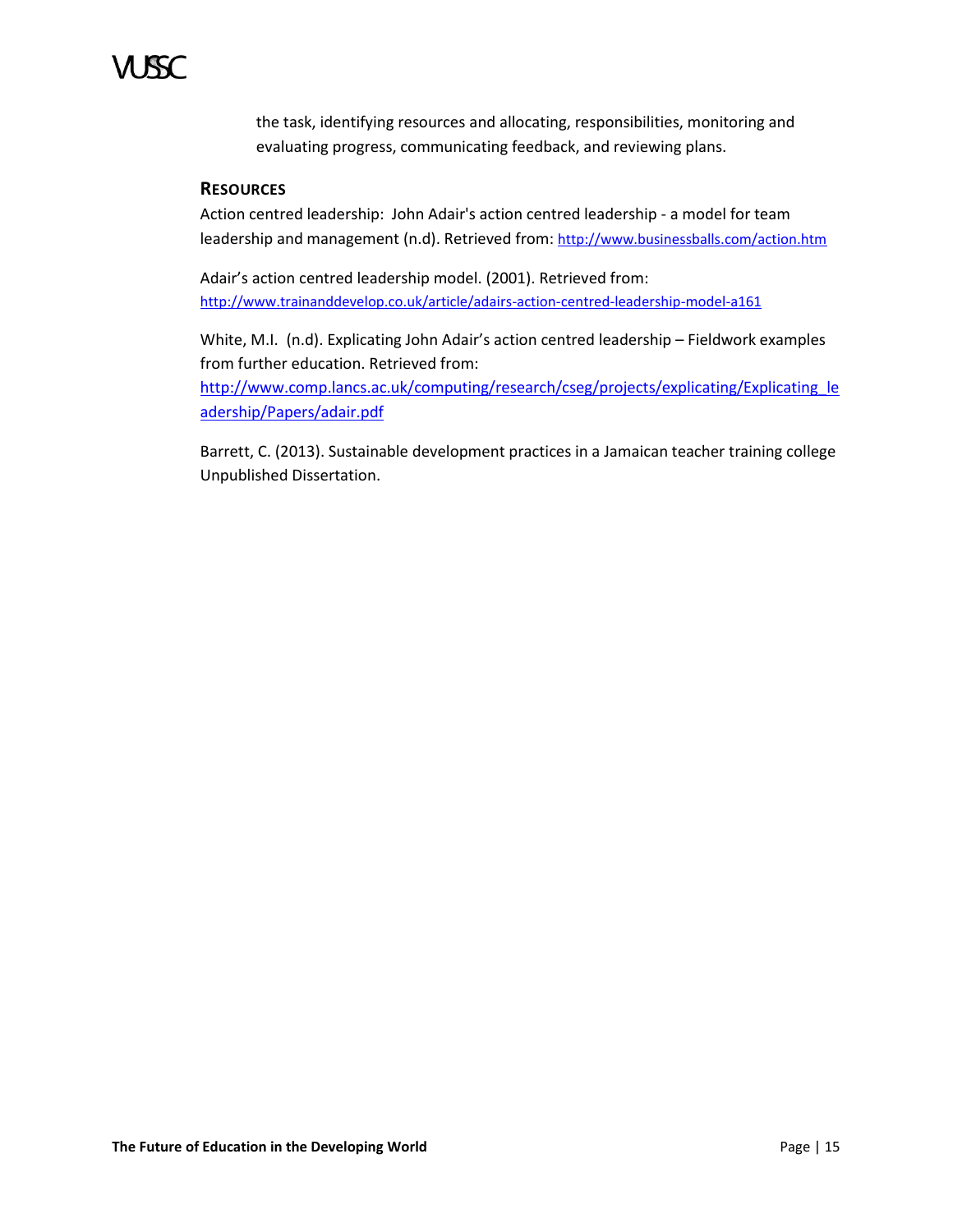# <span id="page-21-0"></span>**TOPIC 1.4 – THE NEED FOR ETHICAL AND MORAL LEADERSHIP IN EDUCATION**

# **TOPIC INTRODUCTION**

There are some who would say that we have a leadership crisis in the world today. In the Pacific, Caribbean, Asia and African countries there have been constant leadership challenges. What are some of the challenges experienced by these leaders? In the pacific, The Emerging Pacific Leaders' Dialogue EPLD (2010) reveals that Pacific leaders face challenges of globalization and the preservation of values as well as challenges associated with climate change. The Caribbean islands face similar challenges in addition to those associated with economic development and debt. There is no doubt that leaders of African and Asian countries also face these challenges and consequently the need arises for a more cogent look at ethical and moral leadership. There are several theories proffered about ethical and moral leadership and these theories impact the views of leaders across the world. The concept of moral leadership must also be considered, especially in so far as it is closely linked to ethical leadership. This topic explores ethical and moral leadership and examines the ways in which they may impact education in the future.

# **TOPIC OBJECTIVES**

Upon completion of this topic you will be able to:

- 1. Examine the characteristics associated with ethical and moral leadership
- 2. Evaluate ethical and moral dilemmas
- 3. Assess leadership practices in your contexts.

# **DEFINING ETHICAL LEADERSHIP**

# **TASKS**

- 1. Conduct research on the topic of ethical leadership and record two of your findings in your journal.
- 2. Write an annotated bibliography of two journal articles that address the topic of ethical leadership. Submit the bibliography to your instructor for review and feedback.

Read the article 'A Review of the Literature Concerning Ethical Leadership in Organizations'

Now, coin your personal definition of ethical leadership and post it on the discussion board/write it in your journal

Write a critique of this article. Include in your critique:

- A brief summary of the article (1 paragraph)
- The main thesis of the article
- Your evaluation of the article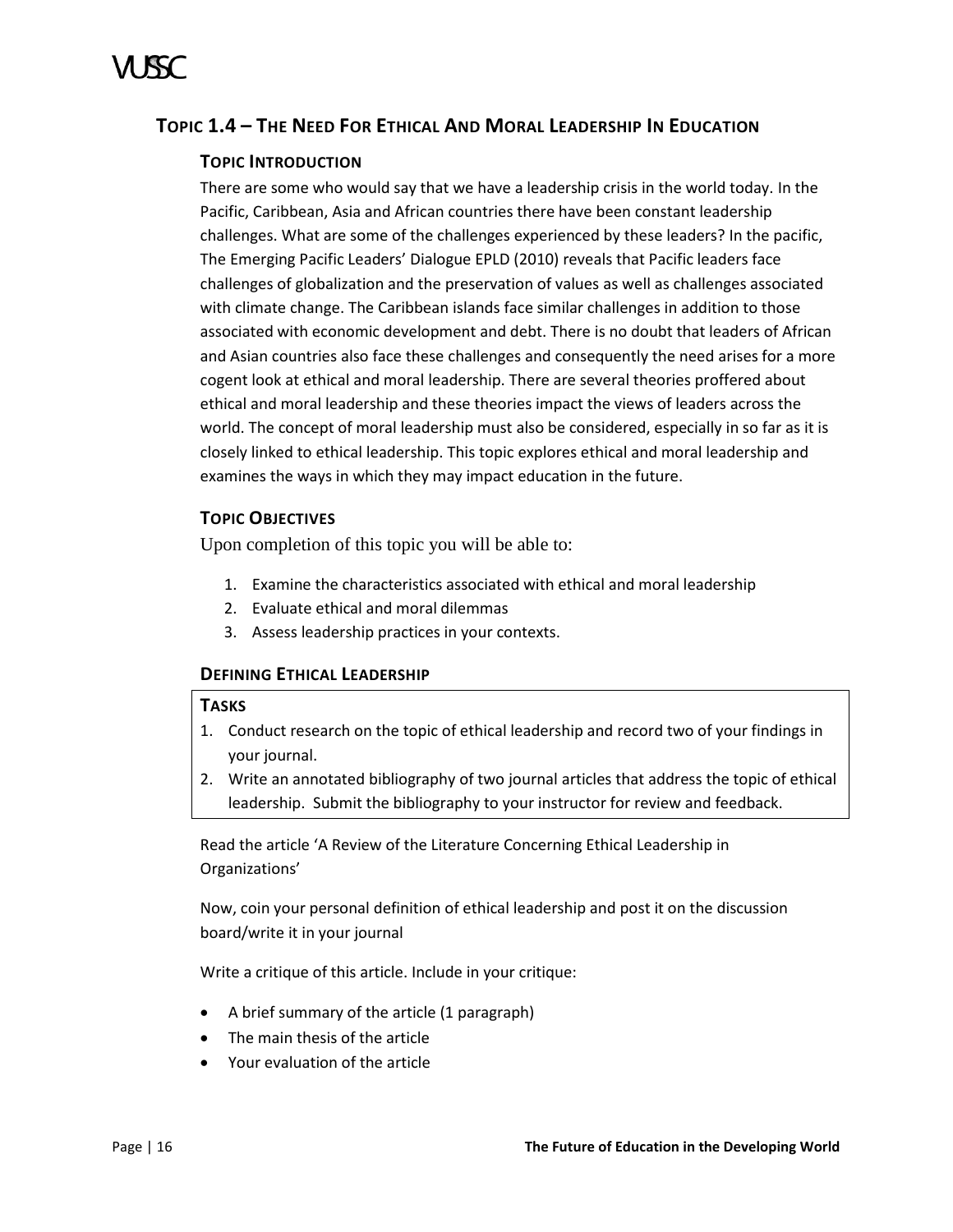# **INFLUENCES ON ETHICAL LEADERSHIP**

**Confucianism** is an ethical philosophy developed by the ancient Chinese philosopher named Confucius. The core elements of Confucianism are compassion, rightness, and rites. Essentially, Confucianism promotes compassion for fellow humans, appropriateness and rightness in one's approach to relationships and humanity, and the observation of etiquettes, norms, and protocols in both personal and institutional lives.

**The Natural Law Theory** promoted by Aristotle and others of his time purports the view that morality is a function of human nature and that the content of positive law cannot be known without some reference to natural law**.** 

Proponents of **Moral Nihilism** believe that that nothing is intrinsically moral or immoral and that morality can be considered as a complex set of rules and recommendations that may give a psychological, social, or economical advantage to its adherents, but is otherwise without universal or even relative truth in any sense.

**Virtue Ethics** proponents believe that character of a moral agent is the driving force for ethical behaviour and not the agent's adherence to rules, views of rightness or wrongness or the social context.

**The Divine command theory** asserts that moral knowledge cannot be had except from God because morality is based on what God commands.

Which one of these varying views on ethics and morality do you think would be a useful guide to leaders in your context? Do you now observe leadership in your context being guided by any of the theories discussed above? Which of the theories best fit your personal philosophy on ethical and moral leadership?

# **DEFINING MORAL LEADERSHIP**

# **TASK**

- 1. Conduct research on the topic of moral leadership and write a review of two of your findings.
- 2. Coin your personal definition of moral leadership and post it on the discussion board/write it in your journal

Read the following blog and share your views on the content.

*Leadership is a complex concept, yet too often is it understood in narrow ways. Leaders are frequently considered to be those that have authority over others, those who control, those that somehow walk ahead, are better than the rest. This kind of leadership is often self-serving, shortterm oriented and disempowers others. It has often proven disastrous on a personal and organizational level.*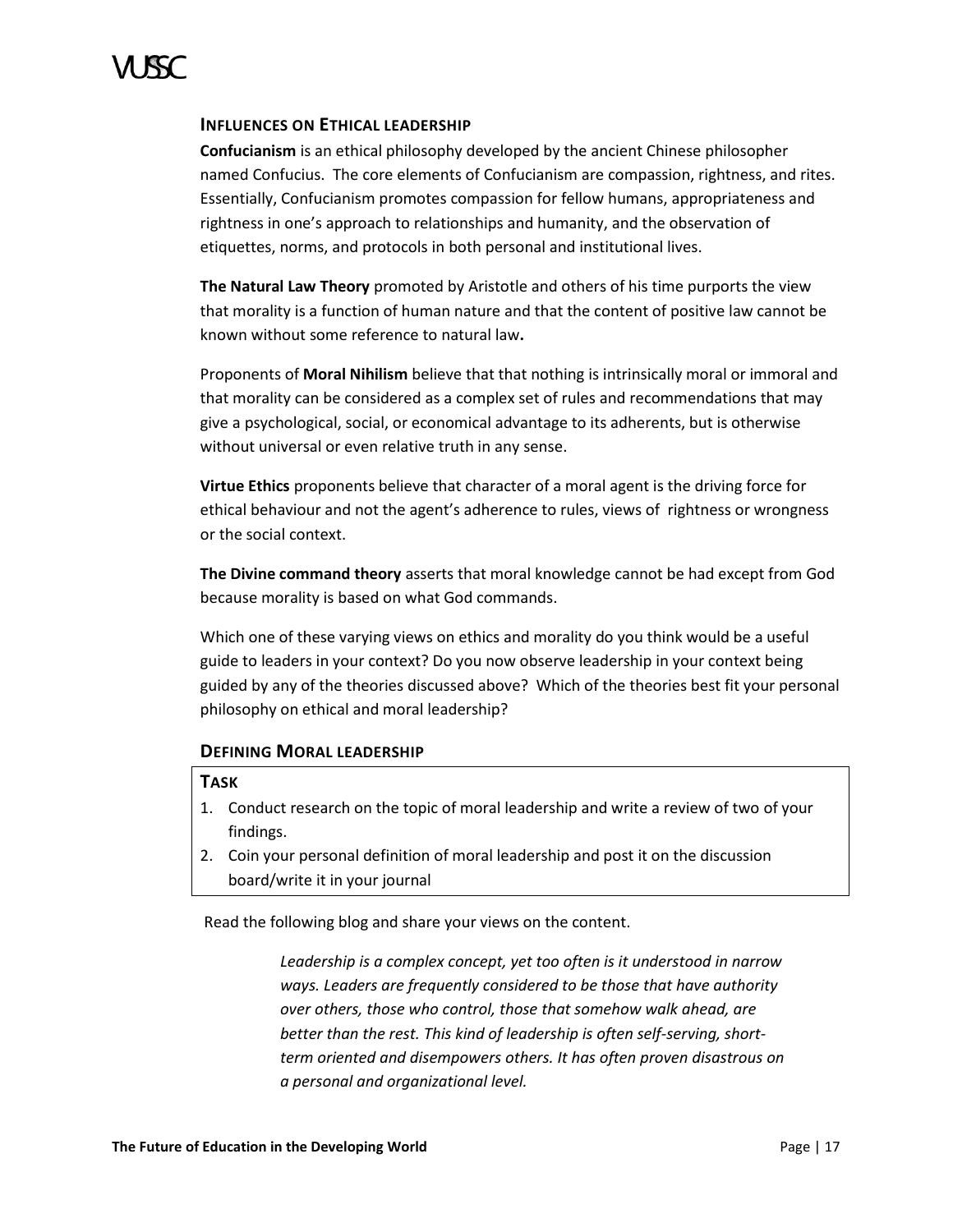*Moral Leadership is a very different kind of leadership. Rather than aspiring to being followed, Moral Leaders aim to serve. Instead of showcasing their own skills, Moral Leaders tend to develop the capacities of others. Moral Leadership is not about rank – any person holding any position can be a Moral Leader, but such individuals are always characterized by a deep sense of ethics, are driven by core ideals (such as justice) and are motivated by the pursuit of a higher purpose.*

*Moral Leadership is also about particular capacities and skills. First of all, Moral Leaders know how to manage themselves, how to temper their egos and how to act with nobility and rectitude. They are visionary and affect personal change. Moral Leaders also have a highly developed sense of emotional intelligence and master key social skills. They work to overcome obstacles and are skilled at the art of consultation. They build consensus navigate diversity and establish unity. Moral Leaders are the conscience (i.e. moral compass) of an enterprise or organization and the glue that holds it together.*

*Moral Leadership originates in, builds, and reinforces Spiritual Capital.*

Retrieved fro[m http://www.scmli.com/what-is-moral-leadership/](http://www.scmli.com/what-is-moral-leadership/)

# **SELF-REFLECTION QUESTIONS**

- 1. Can I be an ethical leader without being a moral leader?
- 2. Can I be a moral leader without being an ethical leader?
- 3. Is there a difference between moral and ethical leadership?

Are you able to differentiate between morals and ethics based on the leadership examples you have seen? Record your reflections in your journal.

# **PRACTICING ETHICAL AND MORAL LEADERSHIP**

According to Yukl 2006, ethical leadership is an ambiguous construct which may include a variety of diverse elements (p. 418). He proposed eight criteria for evaluating ethical leadership. These include:

- 1. The leaders' use of power and influence
- 2. How the leader handles the diverse interest of multiple stakeholders
- 3. How the organization's vision has been developed
- 4. The integrity of the leader's behaviour
- 5. The leader's ability to take risks
- 6. The leaders ability to communicate relevant information
- 7. How the leader responds to criticism and dissent
- 8. The leader's ability to develop follower skills and self confidence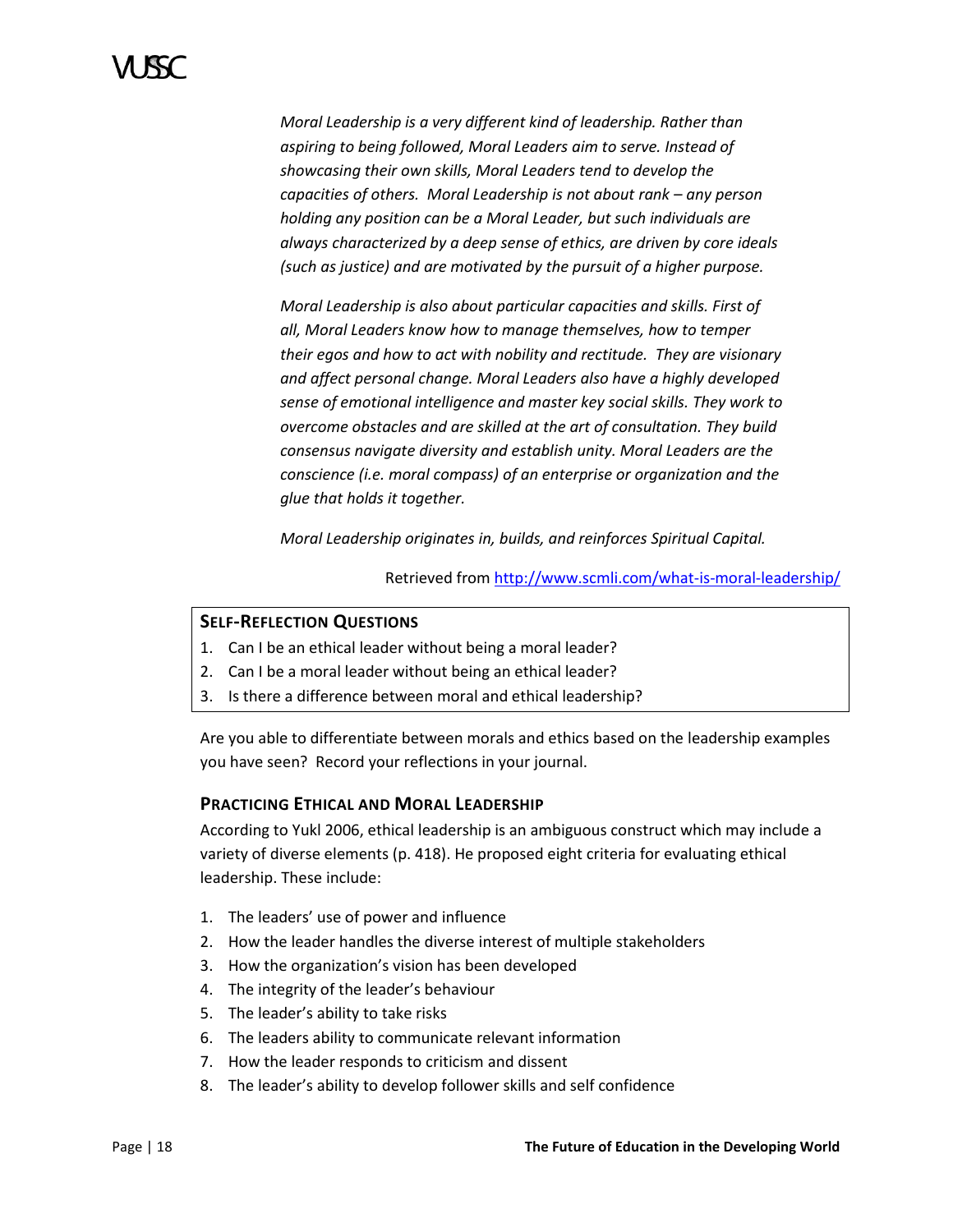# **TASKS**

How would you rate yourself as an ethical leader using the eight criteria proposed by Yukl? Try to conduct an honest assessment of your leadership by responding to the following questions.

- 1. Do you use your power and influence to serve your followers and the organization?
- 2. Do you attempt to balance and integrate the diverse interests of stakeholders?
- 3. Do you develop a vision based on the needs values and ideas of followers?
- 4. Are you consistent with your values?
- 5. Are you willing to take personal risks and make necessary decisions?
- 6. Do you provide timely disclosure of information about events problems and actions?
- 7. Do you encourage critical evaluation to find better solutions?
- 8. Do you use coaching, mentoring and training to develop followers?

Design your personal list of moral and ethical characteristics that must embody a moral and ethical leader.

# **TASK**

Select two case studies of ethical dilemmas from your readings. What would you do in each case? Post your responses in your journal.

# **SELF-REFLECTION QUESTION**

- 1. Can I be an ethical leader without being a moral leader?
- 2. Can I be a moral leader without being an ethical leader?

# **TOPIC SUMMARY**

For this topic you learnt that:

- The concept of ethical leadership is influenced by Confucianism, the natural law theory, moral nihilism, virtue ethics and divine command theory
- Moral leadership is influenced by personal principles while ethical leadership is influenced by rules and laws.
- The criteria for evaluating ethical leadership include the way the leaders uses power and handles the interest of stakeholders. The integrity as well as the way the leader communicates and responds to criticism are also important indicators.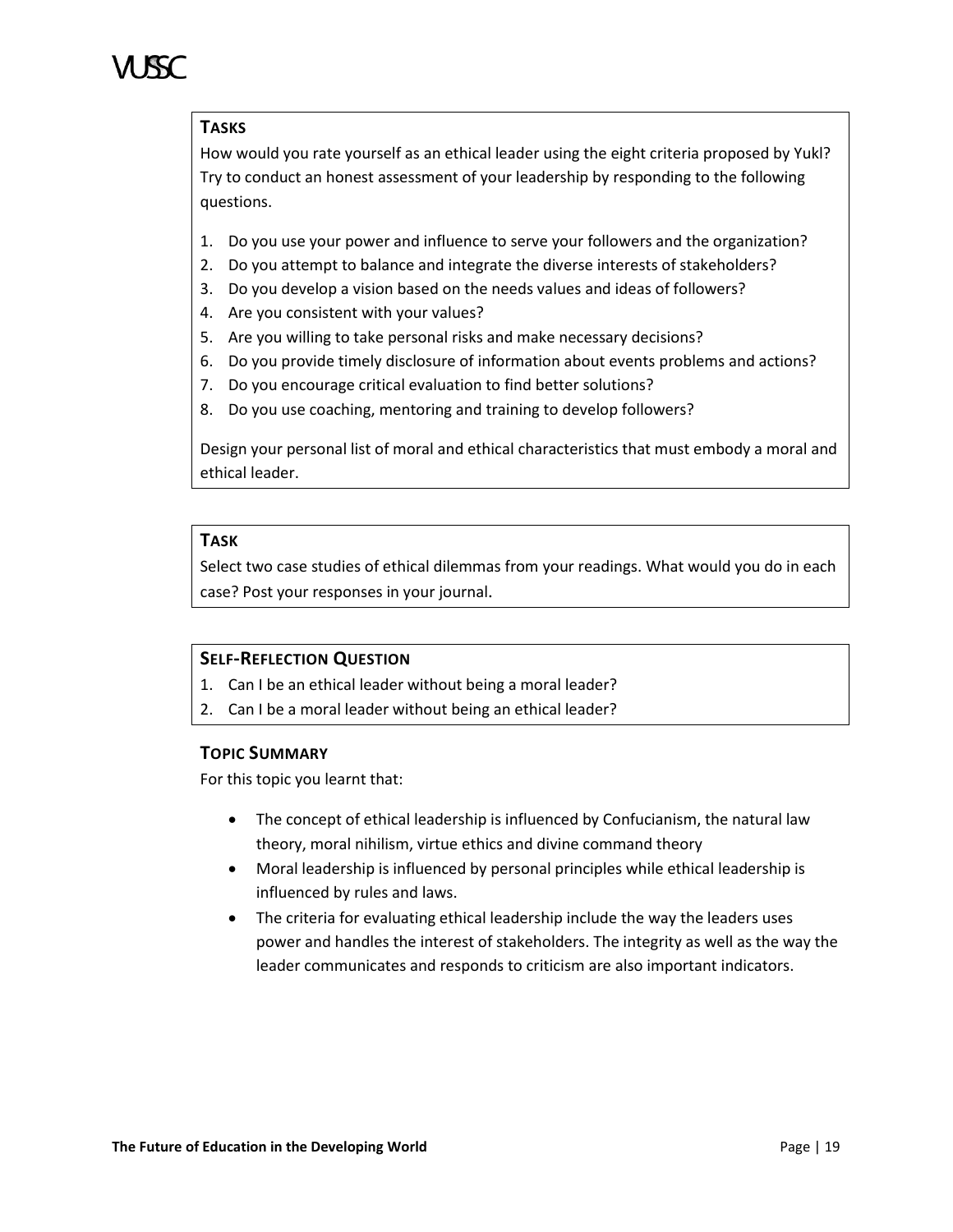# **RESOURCES**

Annotated list of ethical theories. (n.d). Retrieved from

[http://files.meetup.com/1715539/Annotated%20List%20of%20Ethical%20Theories.](http://files.meetup.com/1715539/Annotated%20List%20of%20Ethical%20Theories.pdf) [pdf](http://files.meetup.com/1715539/Annotated%20List%20of%20Ethical%20Theories.pdf)

- Monahan, K. (2012). A Review of the Literature Concerning Ethical Leadership in Organizations. *Emerging Leadership Journeys, 5 (1),* 56-66. Retrieved from:
- [http://www.regent.edu/acad/global/publications/elj/vol5iss1/ELJ\\_Vol5No1\\_Monahan\\_pp5](http://www.regent.edu/acad/global/publications/elj/vol5iss1/ELJ_Vol5No1_Monahan_pp56-66.pdf) [6-66.pdf](http://www.regent.edu/acad/global/publications/elj/vol5iss1/ELJ_Vol5No1_Monahan_pp56-66.pdf)
- The ethical literacy learning community. (2006) Retrieved from[: http://ethical](http://ethical-literacy.org/category/resource-center/dilemmas/)[literacy.org/category/resource-center/dilemmas/](http://ethical-literacy.org/category/resource-center/dilemmas/)
- Yukl, G. ( 2006). *Leadership in organizations.* Englewood Cliffs, NJ: Prentice Hall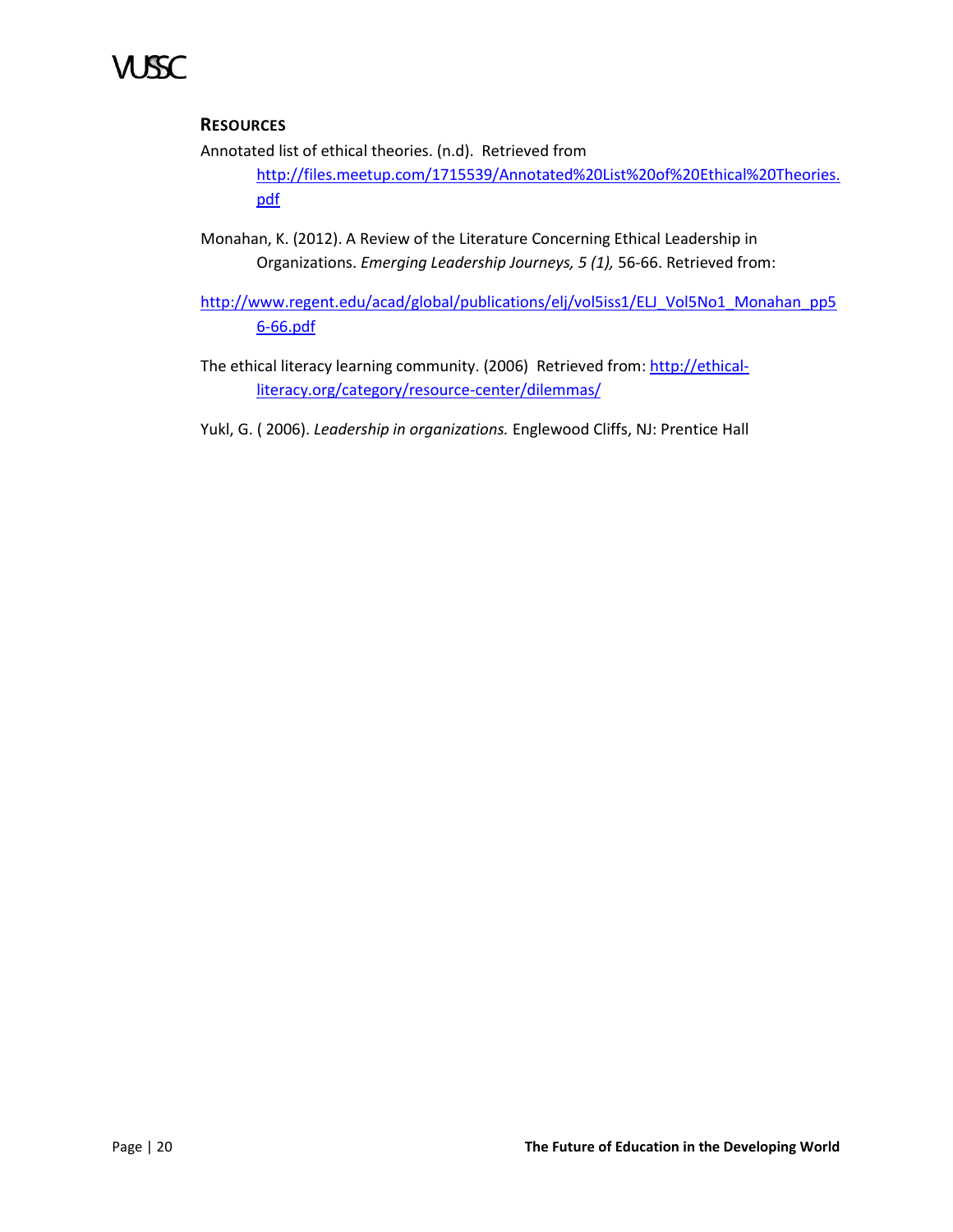# <span id="page-26-1"></span><span id="page-26-0"></span>**UNIT 2 - EMERGING TECHNOLOGIES THAT IMPACT EDUCATION**

# **UNIT INTRODUCTION**

As new technologies emerge, the education sector faces new challenges of inadequate infrastructure and lack of expertise. There is need for constant upgrading of equipment and knowledge and skills to cope with the fast pace of technological developments. This unit aims to bridge the knowledge gap as educators prepare for education in the future.

# <span id="page-26-2"></span>**UNIT TOPICS**

Topic 2.1: Educational Management Information Systems

Topic 2.2 – Open source courseware

Topic 2.3 – Evolving Pedagogy and strategies

# <span id="page-26-3"></span>**UNIT OBJECTIVES**

- 1. Discuss the importance of an educational management information system
- 2. Assess the issues and problems associated with educational management information systems
- 3. Assess the value of learning and content management systems
- 4. Explain the phenomenon of cloud computing
- 5. Discuss the history of opens source software development
- 6. Assess the impact of open source software development on education
- 7. Discuss the barriers to the successful application of open source software?
- 8. Evaluate the use of open source tools in education
- 9. Assess the role of web 2.0 technologies in teaching/learning activities
- 10. Discuss the current new pedagogies and strategies
- 11. Evaluate the role of mobile learning in future education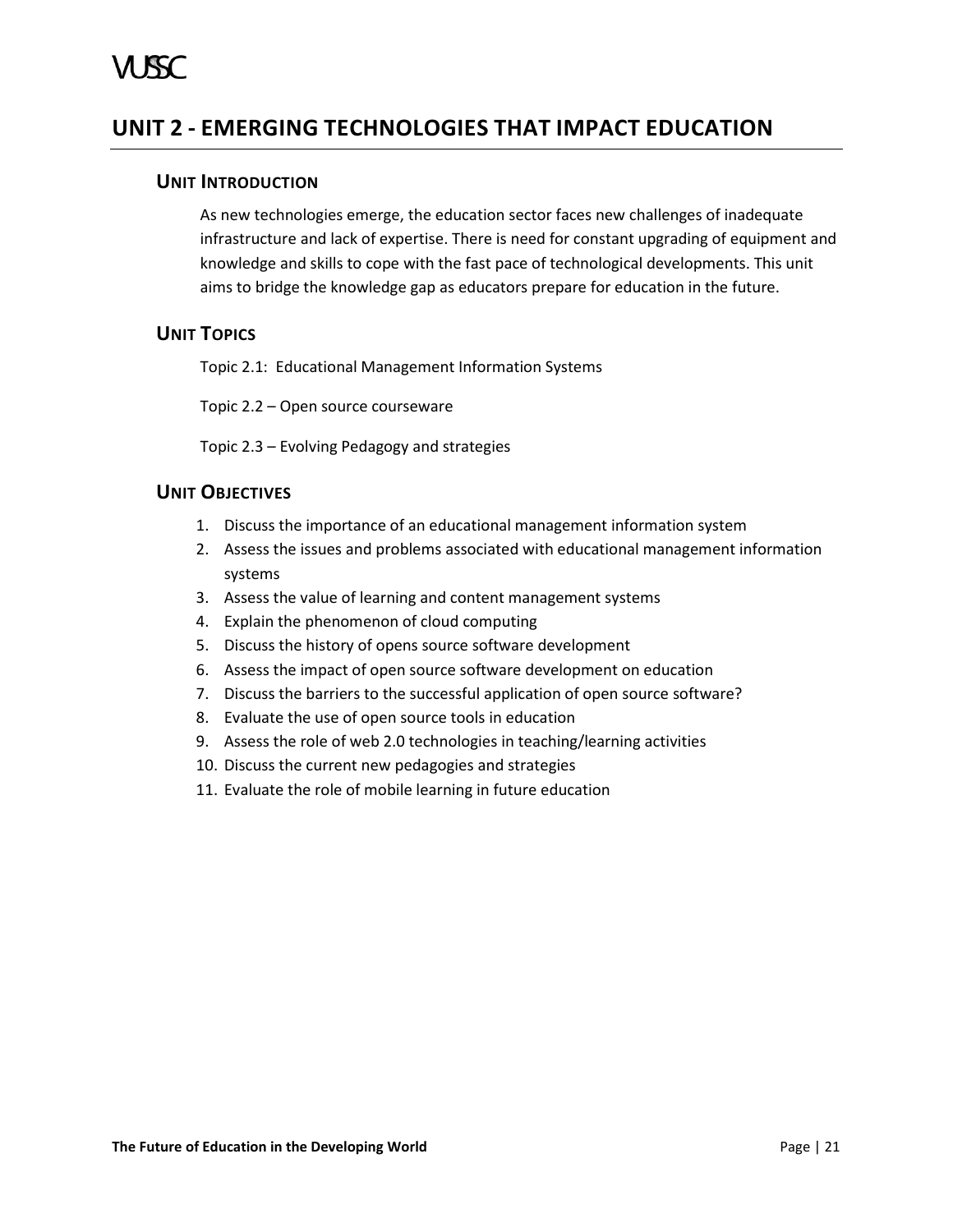# <span id="page-27-0"></span>**TOPIC 2.1 – EDUCATIONAL MANAGEMENT INFORMATION SYSTEMS**

# **TOPIC INTRODUCTION**

Educational Management Information Systems (EMIS) organize information for the management of educational development (UNESCO, 2003). EMI systems have the capacity to collect, process, analyse, publish and distribute information services for users of educational information. The information processed by an EMIS can be used for policy planning, planning and implementation, decision making, and monitoring and evaluation of all the activities occurring within an education system. The absence of such a system in an educational institution will present a handicap to development and effective management as it plays a coordinating role and in connecting the major stakeholders within an institution. An EMI system must reflect forward thinking on the part of management and therefore provide the platform for the inclusion of learning and content management systems and repositories, cloud computing as well as student registration and management systems. This topic will examine the structure and functions of some of the new technological facilities which will be germane to education in the future

# **TOPIC OBJECTIVES**

Upon completion of this topic you will be able to:

- 1. Discuss the importance of an educational management information system
- 2. Assess the issues and problems associated with educational management information systems
- 3. Assess the value of learning and content management systems
- 4. Explain the phenomenon of cloud computing
- 5. Analyse the contribution of a student registration system to the overall management of educational institutions

# **WHAT IS AN EMIS?**

An EMIS is a collection of component parts that include inputs processes, outputs, and feed backs integrated to manage a large body of data and information. The system should allow for the easy retrieval, processing, analysis, and dissemination of this data and information. According to Villanueva (2003), it is "a tool that uses systems theory, together with developments in computerization, to create a comprehensive approach to the collection and use of vast quantities of information on the education and training system" (p. 5). An EMIS should also provide accurate and timely information to decision makers. Education managers should be familiar with this system and the technology so that they will be empowered to access critical data on demand.

The EMIS provides information to teachers, principals, curriculum planners, inspectorate officials, financial controllers, planners, policy advisers and political leaders, as well as parents and students. Villanueva outlines the following reasons for utilizing an EMIS in the management of education.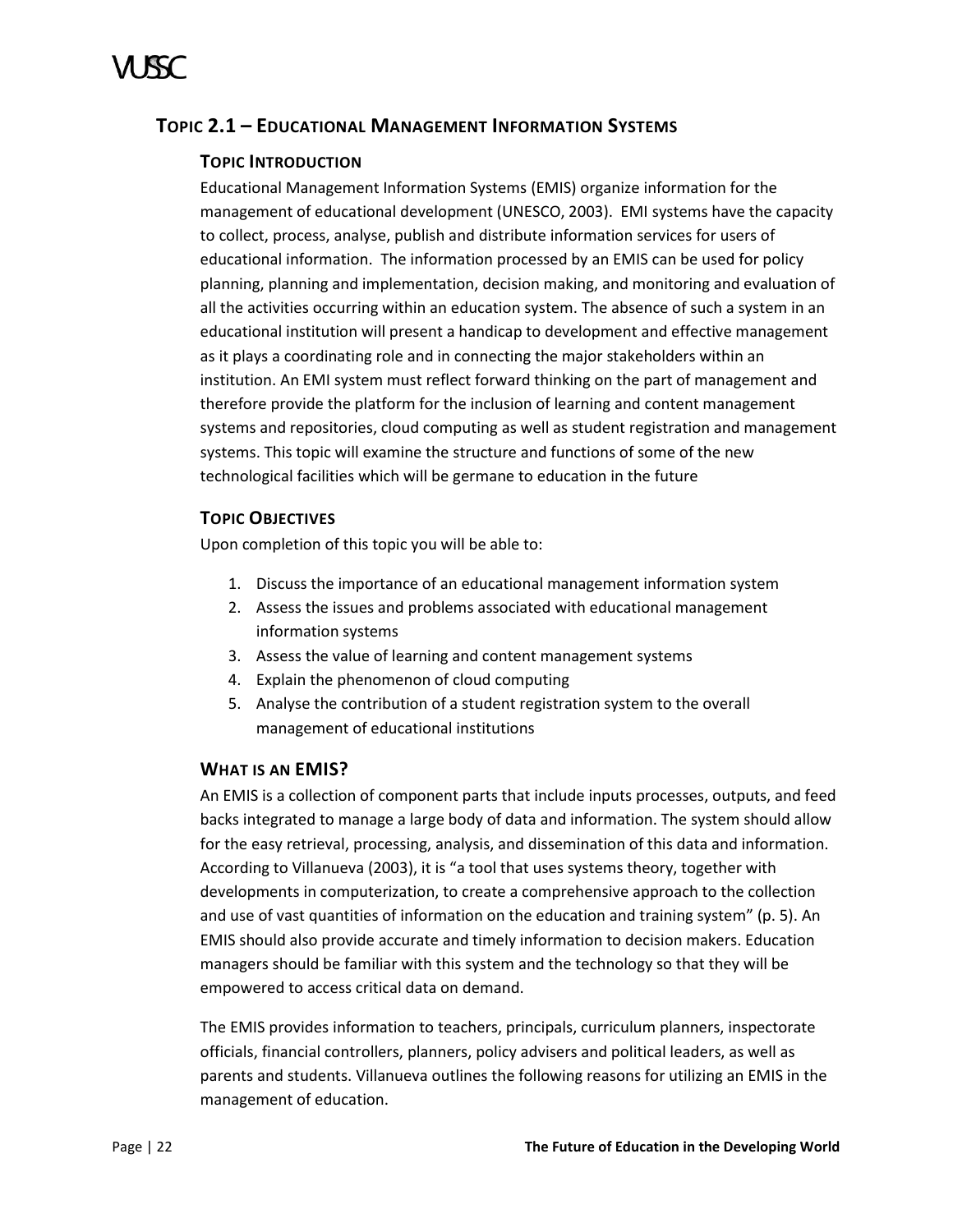- 1. To improve capacities in data processing, storage, analysis and supply of educational management information so that education planners and administrators can avail themselves of reliable and timely data
- 2. To co-ordinate and further improve dispersed efforts in the acquisition, processing, storage, transmission, analysis, repackaging, dissemination and use of educational management information
- 3. To facilitate and promote the use of relevant information by various agencies and individuals at all levels for more effective educational planning implementation and management
- 4. To streamline the flow of information for decision-making by reducing and eliminating duplications as well as filling information gaps
- 5. To provide information for policy dialogue and scenarios for development of the education system

### **TASK**

Prepare a brief appeal to your board of management for support to purchase an IMIS. Post this in your journal.

# **LEARNING MANAGEMENT SYSTEMS**

Learning management systems (LMS) are designed to facilitate better learning efficiency and to transform the teaching and learning process. The system digitizes instructional material while allowing for student – teacher interactions. An LMS can store, organize, disseminate, search, index, and retrieve learning materials. More recent designs of LMS have been done to facilitate more collaboration and interaction. According to Hustad, Arntzen & Aurilla (2013), some benefits of the LMS based on research include:

- 1. It is an efficient tool for structuring the learning environment.
- 2. It allows easy and convenient access to the learning materials,
- 3. It facilitates frequent interaction and served to motivate the students' learning.
- 4. It facilitates the teaching and learning process by allowing learners to easily condense the learning material and contribute more in discussions.
- 5. It allows for the reuse and improvement of learning materials
- 6. It helps to improve efficiency and increase learning outcomes.
- 7. It facilitates useful and efficient evaluation and feedback on student assignments.
- 8. It facilitates timely delivery because of the functionalities to set up deadlines for assignment submission

Some challenges identified:

- 1. Lack of resources to utilize LMS
- 2. Lack of integration
- 3. Inefficient technical systems
- 4. Inhibit knowledge sharing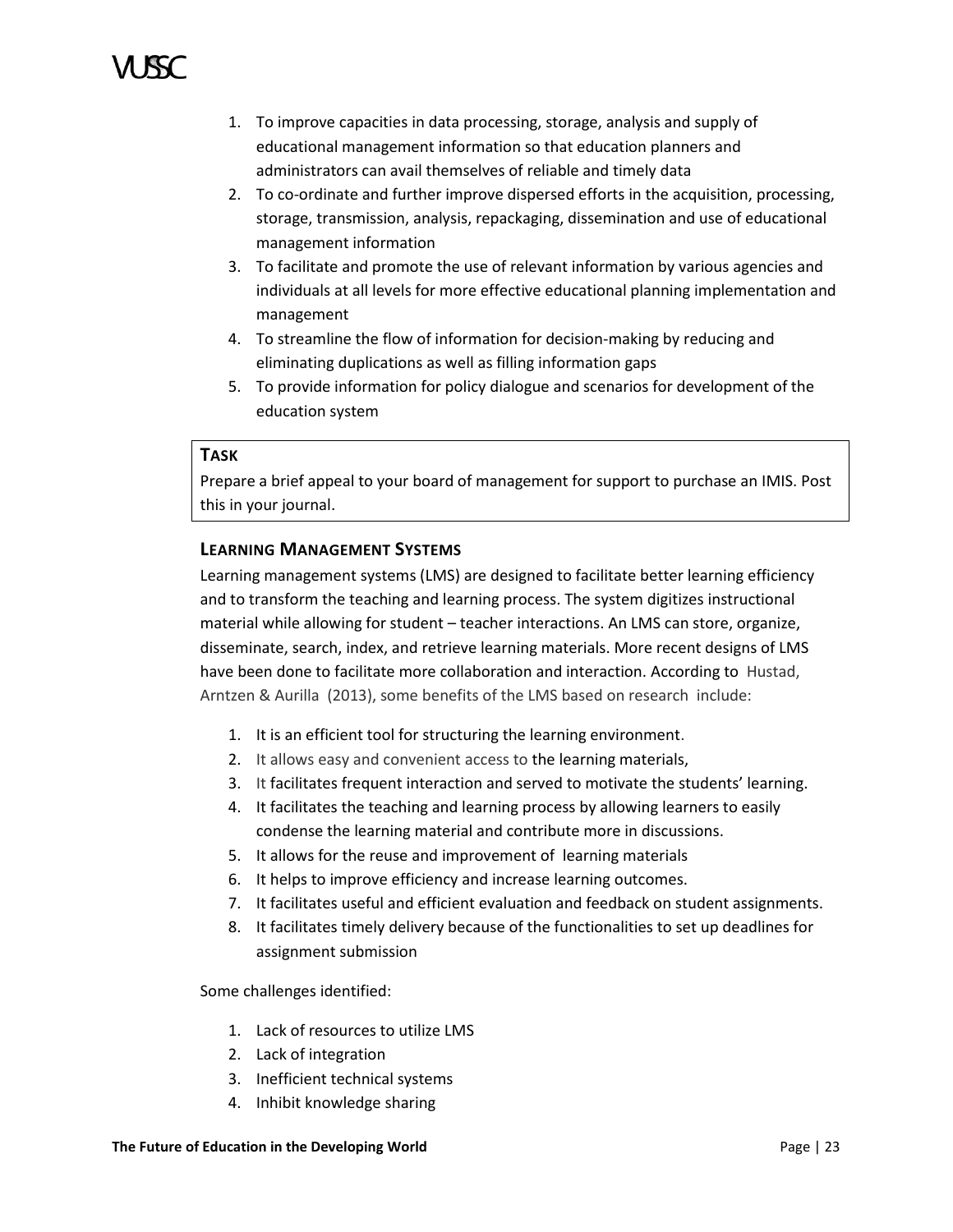

- 5. Insufficient support for group work
- 6. Issues of copyright and intellectual property

# **TASK**

Examine the benefits and challenges of the LMS. Can you identify with them? Do you foresee these challenges in your context? Post your response in your journal.

### **CONTENT MANAGEMENT SYSTEMS**

A content management system is a computer program that allows users to create, edit, and publish content in a collaborative web environment. (Lamb & Johnson 2013, p. 58)

### **TASK**

Read the article **"Development of Content Management System with Animated Graph"** written by Mahamad, Ibrahim, Kasbon,& Samol, (2008) .Write a summary of your understandings in your journal.

# **CLOUD COMPUTING**

Cloud computing is a subscription-based service where you can obtain networked storage space and computer resources (Huth & Cebula 2011, 1). It allows you to access your information on location, anywhere you are, if you have internet access so you do not have to be in the same physical location as the hardware that stores your data. Cloud computing is useful for organizations that have limited amount of hardware and storage space because it removes the cost of purchasing and storing memory devices. You are able to subscribe only for the amount of storage space that you will use, and to reduce your subscription when you need less storage space. Cloud computing, affords an organization the IT capacity to adjust quickly and accommodate changes as they arise. This is possible because services can be remotely hosted and accessed from the cloud on demand. Many educational institutions are now forced to use cloud computing services due budgetary pressures as well as the increased demands for reliability of access to IT services. EDUCAUSE (2009).

### **Cloud Types**

An institution or individual can subscribe to a cloud provider based on the needs and so it is important that we have an understanding of the types of clouds available. According to Huth & Cebula (2011), there are four types of cloud. These include public, private, community, and hybrid. A public cloud can be accessed by any subscriber with an internet connection while a private cloud is established for a specific group or organization and limits access to just the particular group. A community cloud is shared among two or more organizations that have similar cloud requirements and a hybrid cloud is a combination of two or more types of cloud. In selecting a cloud for your institution you should compare your needs to the cloud services available. This will be dependent on how you intend to use the space and resources associated with the cloud. Huth & Cebula provide information about cloud providers in their article that you will find in the course materials. For more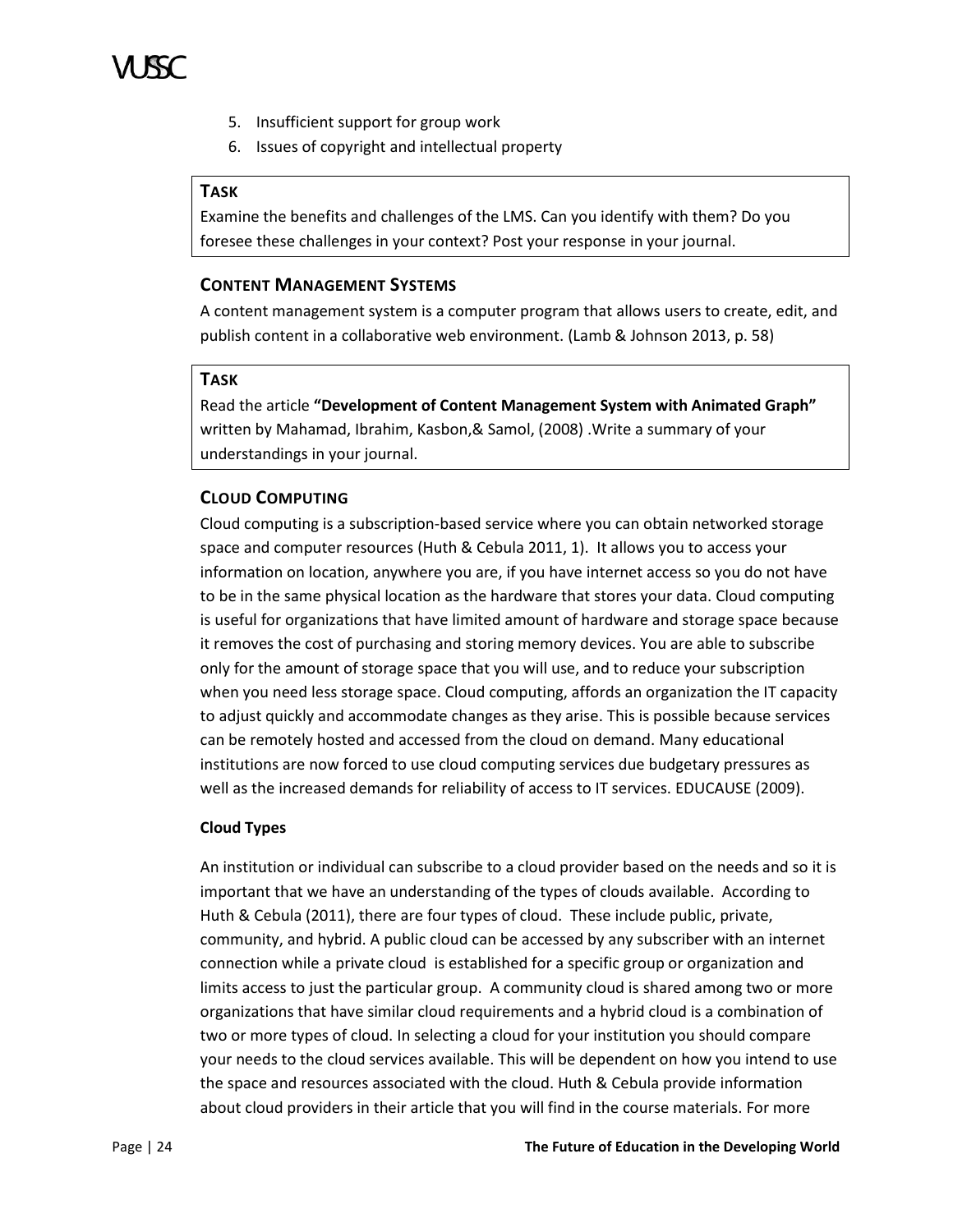detailed and technical information about cloud computing please visit at your own convenience.

<http://www.sei.cmu.edu/library/abstracts/whitepapers/cloudcomputingbasics.cfm>

Romero, (2012) suggests that the advantages of cloud computing include

- 1. Cost reduction, in that users are able to decrease or increase their consumption at will
- 2. Scalability, allowing greater control of expenditure
- 3. Lower investment and reduced risk as it provides immediate access to improvements as well as debugging
- 4. Support services, as users benefit from advanced security procedures and the availability of providers with experience and knowledge of the service
- 5. Greater security, that is, access from anywhere as well as the ability to test and evaluate resources at no cost

Romero contends that the benefits greatly outweigh the drawbacks of cloud computing, identifying only three concerns. The concerns include the risk of placing your information in the hands of third parties, confidentiality, and theft and loss of information fears.

# **TASK**

What are your fears about this technology? Record them in your journal.

Read the article in your course materials titled **"Benefits and risks of cloud computing".**  What do you need to consider before introducing the use of cloud computing in your context.

# **SELF-REFLECTION QUESTION**

Can I manage effectively without understanding the value of these new technologies?

# **STUDENT MANAGEMENT SYSTEMS**

What is a student management system?

A student management system is a software application used to manage student data, ranging from registration information to library use, grades and essentially all student activities. There are several applications on the market that can provide some or all of the following services.

- Handling inquiries from prospective students
- Handling the admissions process
- Enrolling new students and storing teaching option choices
- Automatically creating class & teacher schedules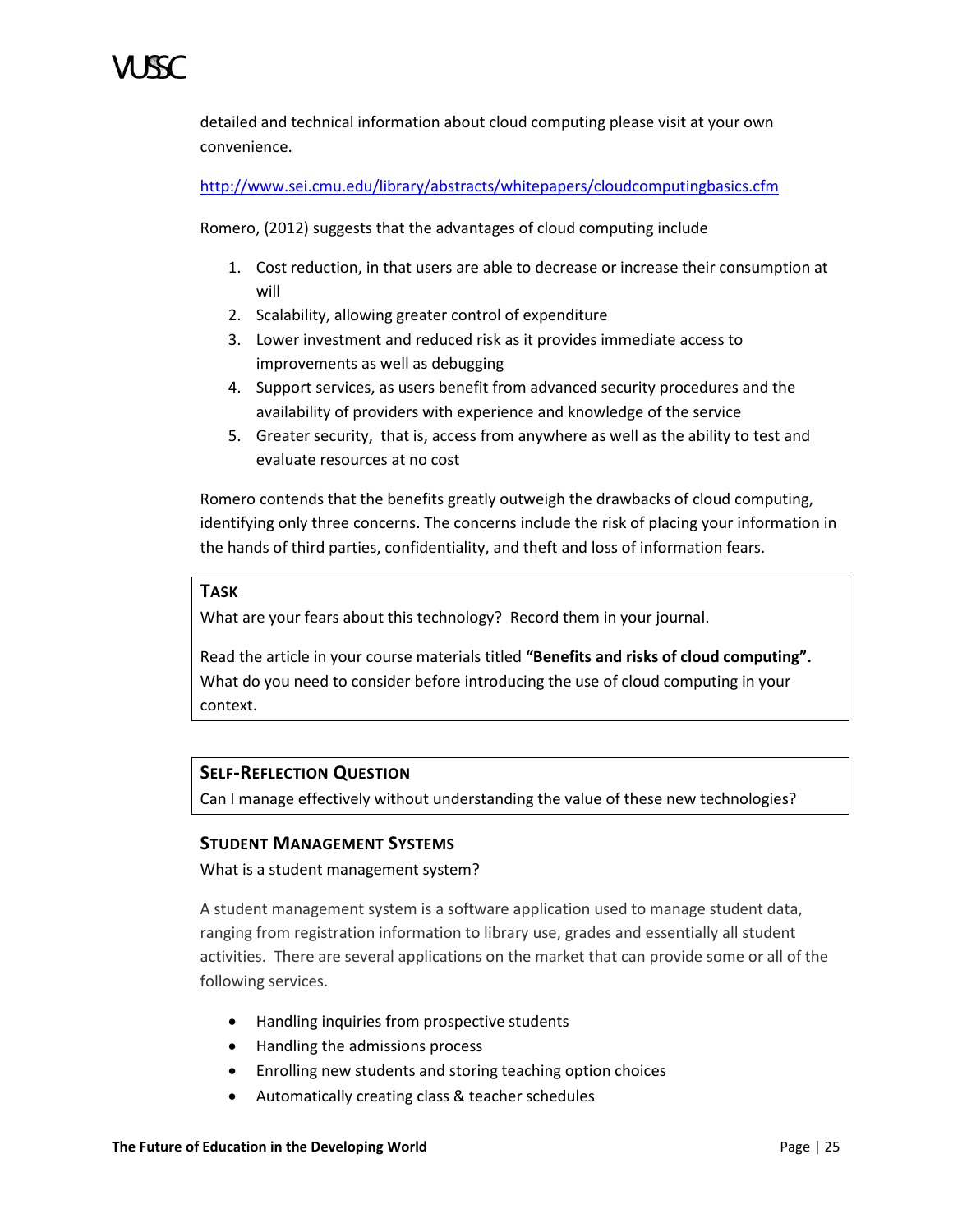- Handling records of examinations, assessments, marks, grades and academic progression
- Maintaining records of absences and attendance
- Recording communications with students
- Maintaining discipline records
- Providing statistical reports
- Maintenance boarding house details
- Communicating student details to parents through a parent portal
- Special Education / Individual Education Plan (IEP) services
- Human resources services
- Accounting and budgeting services
- Student health records
- Canteen Management
- Transportation Management

# **TASK**

Carry out research and select five of the available student management systems that can be used in the education sector. Using a table, compare and contrast their offerings and identify the system that you would select for your context. Provide justifications for your choice.

Be guided by the document in your course materials, entitled "*Choosing & implementing a Student Management System"* 

Submission date: To be provided by your instructor.

# **TOPIC SUMMARY**

For this topic you learnt that

- An EMIS is a collection of component parts that include inputs processes, outputs, and feed backs integrated to manage a large body of data and information.
- Learning management systems (LMS) are designed to facilitate better learning efficiency and to transform the teaching and learning process. They digitize instructional material while allowing for student – teacher interactions. An LMS can store, organize, disseminate, search, index, and retrieve learning materials.
- A content management system that allows users to create, edit, and publish content in a collaborative web environment
- Cloud computing is a subscription-based service that provides network storage space and computer resources It allows you to access your information on location, anywhere you are, if you have internet access so you do not have to be in the same physical location as the hardware that stores your data
- There are four types of clouds; public, private, community, and hybrid.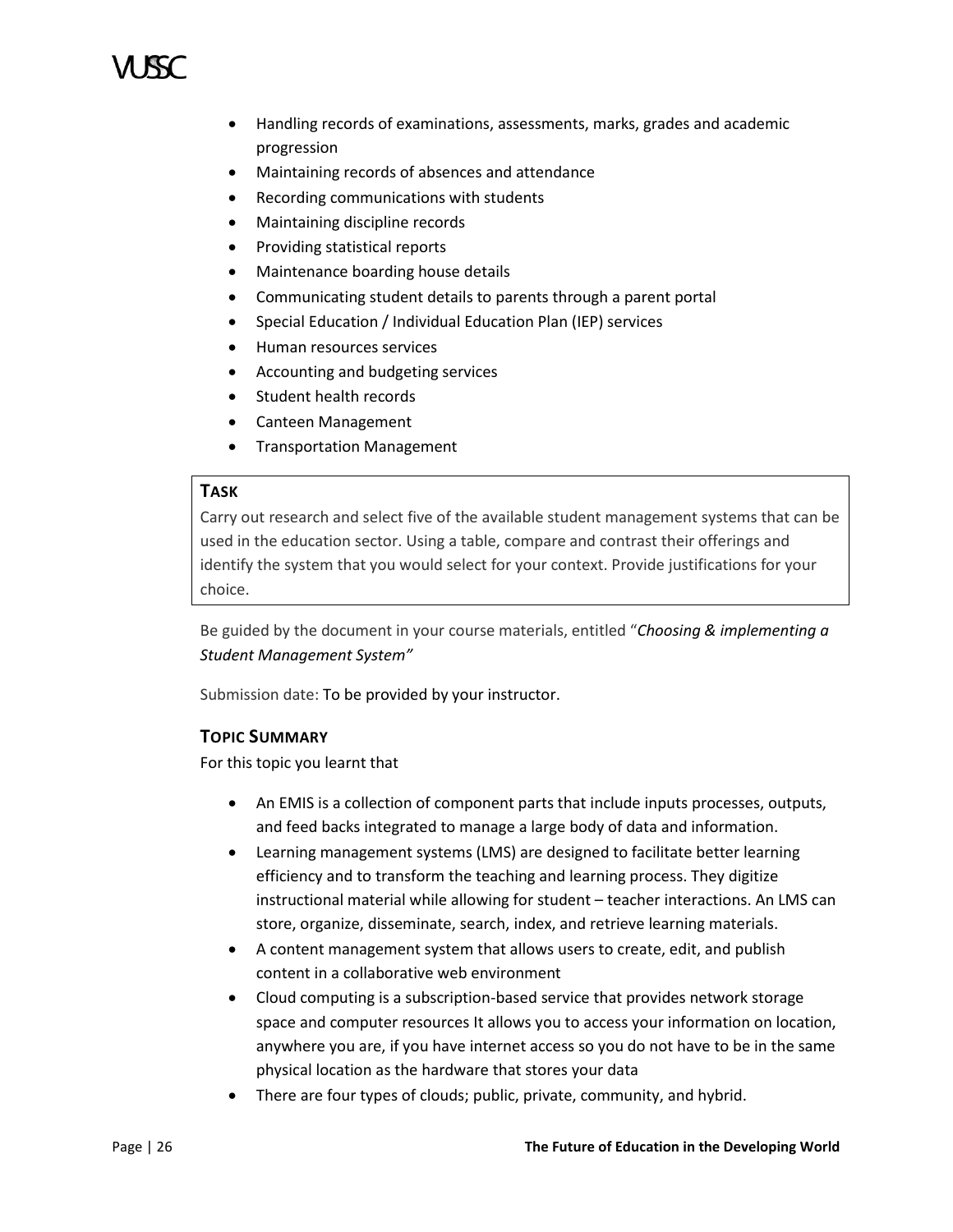

 A student management system is a software application used to manage student data, ranging from registration information to library use, grades and essentially all student activities.

# **RESOURCES**

- Charles C . Villanueva (2003). Education Management Information System (Emis) and the Formulation of Education for All (EFA) Plan of Action, 2002-2015, UNESCO
- EDUCAUSE (2009). 7 things you should know about cloud computing. Retrieved from: <http://net.educause.edu/ir/library/pdf/EST0902.pdf>
- Hustad, E., Arntzen, A., Aurilla B. (2013). Facilitating Teaching and Learning Capabilities in Social Learning Management Systems: Challenges, Issues, and Implications for Design *Journal of Integrated Design & Process Science, 17(1*), 17-35. DOI: 10.3233/jid-2013-0003.
- Huth, A. and Cebula, J. (2011). The Basics of Cloud Computing. Retrieved from: [http://www.us](http://www.us-cert.gov/sites/default/files/publications/CloudComputingHuthCebula.pdf)[cert.gov/sites/default/files/publications/CloudComputingHuthCebula.pdf](http://www.us-cert.gov/sites/default/files/publications/CloudComputingHuthCebula.pdf)
- Lamb, A. & Johnson, L. (2013) Riding the Winds of Change: New Directions for Libraries and Web Development Tools. *Teacher Librarian. 40*, 58-63.
- Mahamad, S., Ibrahim, M. N, Kasbon, R., and Samol, C. (2008). Development of Content Management System with Animated Graph. Proceedings of World Academy of Science. Engineering and Technology, 31, 508-512. ISSN 1307-6884
- Romero N. L. (2012). "Cloud computing" in library automation: benefits and drawbacks. The Bottom Line: Managing Library Finances, 25, 110-114. Emerald Group Publishing Limited. DOI 10.1108/08880451211276566
- Tegegn Nuresu Wako (2003) Education Management Information Systems (EMIS) A Guide for Young Managers NESIS/UNESCO
- Turner, S. (2013). Benefits and risks of cloud computing. *Journal of Technology Research, 4,* 1-7.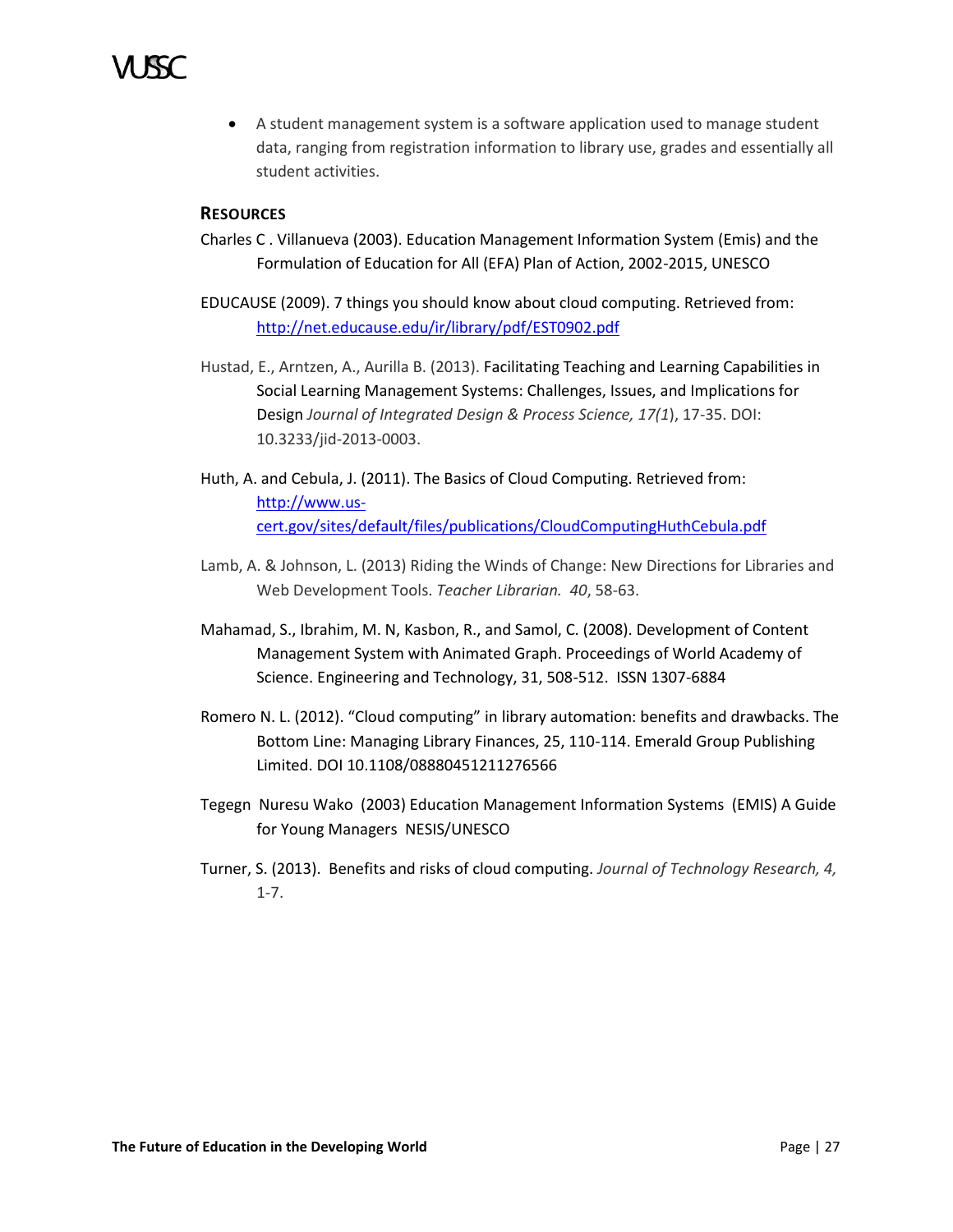# <span id="page-33-0"></span>**TOPIC 2.2 – OPEN SOURCE COURSEWARE**

# **TOPIC INTRODUCTION**

In recent times software developers have provided an option of their software that comes with an accessible source code for users. This option is referred to as open source software. Open source courseware is software that is developed to allow the user to view the code underlying the software and adjust it to meet their particular needs or desires. Designers of such software seek to include users in its development and use this approach to help identify and fix errors in the software without delay.

# **TOPIC OBJECTIVES**

Upon completion of this topic you will be able to:

- 1. Discuss the history of opens source software development
- 2. Assess the impact of open source software development on education
- 3. Discuss the barriers to the successful application of open source software?
- 4. Evaluate the use of open source tools in education

# **THE HISTORY, GROWTH AND IMPACT OF THE OPEN SOURCE MOVEMENT**

The concept of open source software has been taking root for over thirty years now but in more recent times has ballooned into becoming almost a household product. Previous to the rise of open source software, computer software was sold as a finished product, installed on a computer. If a new computer was acquired, new software or a new software license had to be purchased. Also, when the creator of the software changes the product, persons with the old software were left with an obsolete product. With the introduction of open source software, users can now install software on a new platform without an additional purchase and either get support or create a support mechanism for a product whose creator no longer supports it.

# **SELF-REFLECTION QUESTION**

Can you recall the process you engaged in to get software installed or software service support?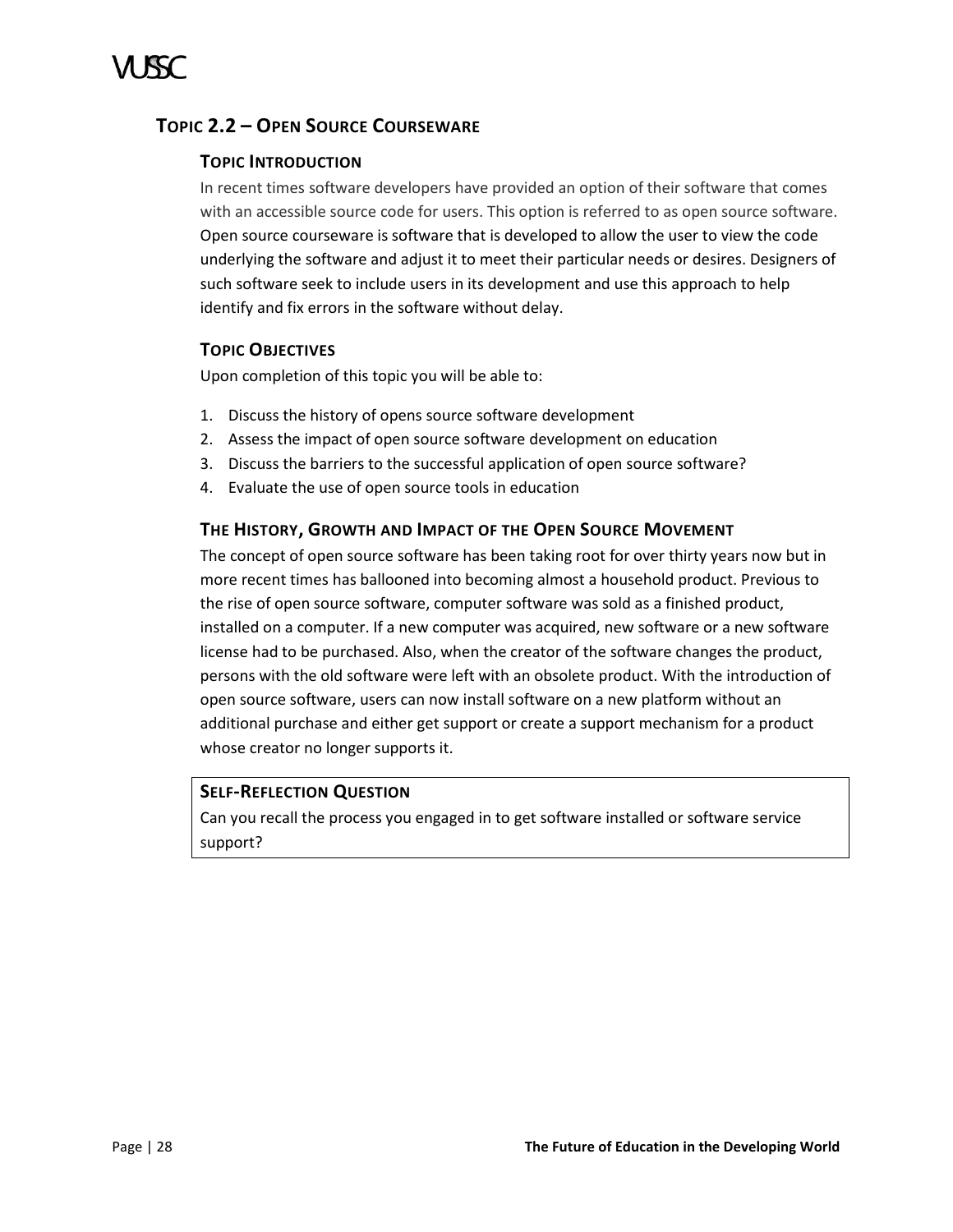# **TASK**

Read pages 9-10 of the article, **"Open Source Software: A History**" written by*, David Bretthauer and the article titled "***Open Source's Lessons for Historians".** They are both in your course materials.

- *1. Share two important facts that you have learnt about the history of open source software development.*
- *2. How has open source software changed the education landscape in developing countries?*

Write your response in your journal.

# **SELF-REFLECTION QUESTION**

How has the knowledge of emerging technologies equipped you to lead your institution into the future?

A likely challenge to the use of open source software in developing countries could be the lack of appropriate infrastructure to support the technology. Another possible challenge or barrier could be lack of knowledge about the resource. In a workshop presentation, Le Trung Nhgia cited lack of training and lack of support and maintenance as two of the key barriers to open source use. What do you think?

# **TASK**

According to *Nagy, Yassin, and Bhattacherjee (2010)*, (article in your course materials) what are the five main barriers to the successful application of open source software? What would be your barriers?

# **OPEN SOURCE TOOLS AND THEIR USE IN EDUCATION**

### **TASK**

Critique 5 peer reviewed articles that address the use of open source tools in education. Use the critique template provided in Unit 1. Submit your work to your tutor. You will find some samples of articles in the course materials

# **TASK**

Create a list of the tools you believe will help to propel your institution into the future. Record your list in your journal.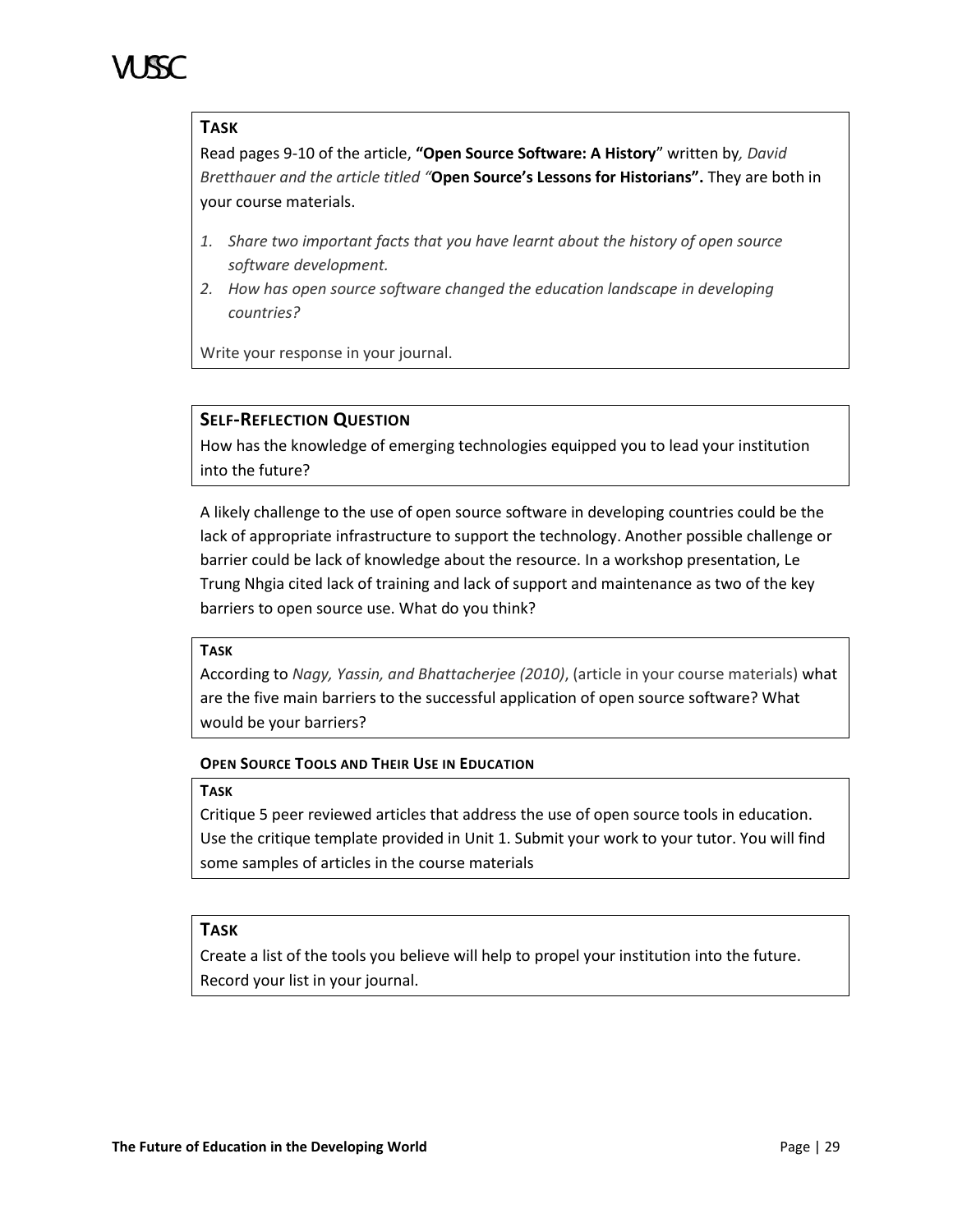

# **TOPIC SUMMARY**

For this topic we learnt that:

- Open source software must be freely distributed, include a source code, must allow users to modify it, allow redistribution of versions and facilitate the operation of other software in its program.
- Open source software has been influencing the delivery of education for over 20 years.
- Inappropriate and insufficient infrastructure to support the technology and the lack of knowledge are possible barriers to open source use.

# **RESOURCES**

- Bretthauer, David. (2002). Open Source Software: A History. *Information Technology & Libraries.* 21 (1), 3-10.
- Chamili, K.; Che Pa, N.; Jusoh, Y. Y. & Yahaya, J. H. (2013). Evaluating open source software using the selection criteria and analytical hierarchy process. *Australian Journal of Basic & Applied Sciences,* 7, 200-206.
- Dillon, S., Myllykoski, M., Rantalainen, A., Ruthmann, S. A., Thorgersen, K., &Väkevä, L. (Eds.) (2012). Open source. *Journal of Music, Technology & Education,* 5, 129-132. DOI: 10.1386/jmte.5.2.129\_2.
- Ensmenger, N. (2004). Open Source's Lessons for Historians. IEEE Annals of the History of Computing, 26. Digital Object Identifier: [10.1109/MAHC.2004.32](http://dx.doi.org.rproxy.uwimona.edu.jm/10.1109/MAHC.2004.32)
- Hao-Chang Lo. (2009). Utilizing computer-mediated communication tools for problembased learning. *Journal of Educational Technology & Society, 12 (1),* 205-213.
- Georgouli, K., Skalkidis, I., Guerreiro, P. (2008). A framework for adopting LMS to introduce e-Learning in a traditional course. *Journal of Educational Technology & Society, 11,* 227-240.
- Meeus, W.,Questier, F., Derks, T. (2006). Open source eportfolio: Development and implementation of an institution-wide electronic portfolio platform for students. *Educational Media International, 43*,133-145. DOI: 10.1080/09523980600641148.
- Nagy, D., Yassin, A. M., Bhattacherjee, A.(2010). Organizational adoption of open source software: barriers and remedies. *Communications of the ACM,* 53, 148-151.
- Pfaffman, J. (2008). Transforming high school classrooms with free/open source software: It's time for an open source software revolution. *High School Journal, 91*, 25-31.
- Piva, E., Rentocchini, F. Rossi-Lamastra, C. (2012). Is open source software about innovation? Collaborations with the open source community and innovation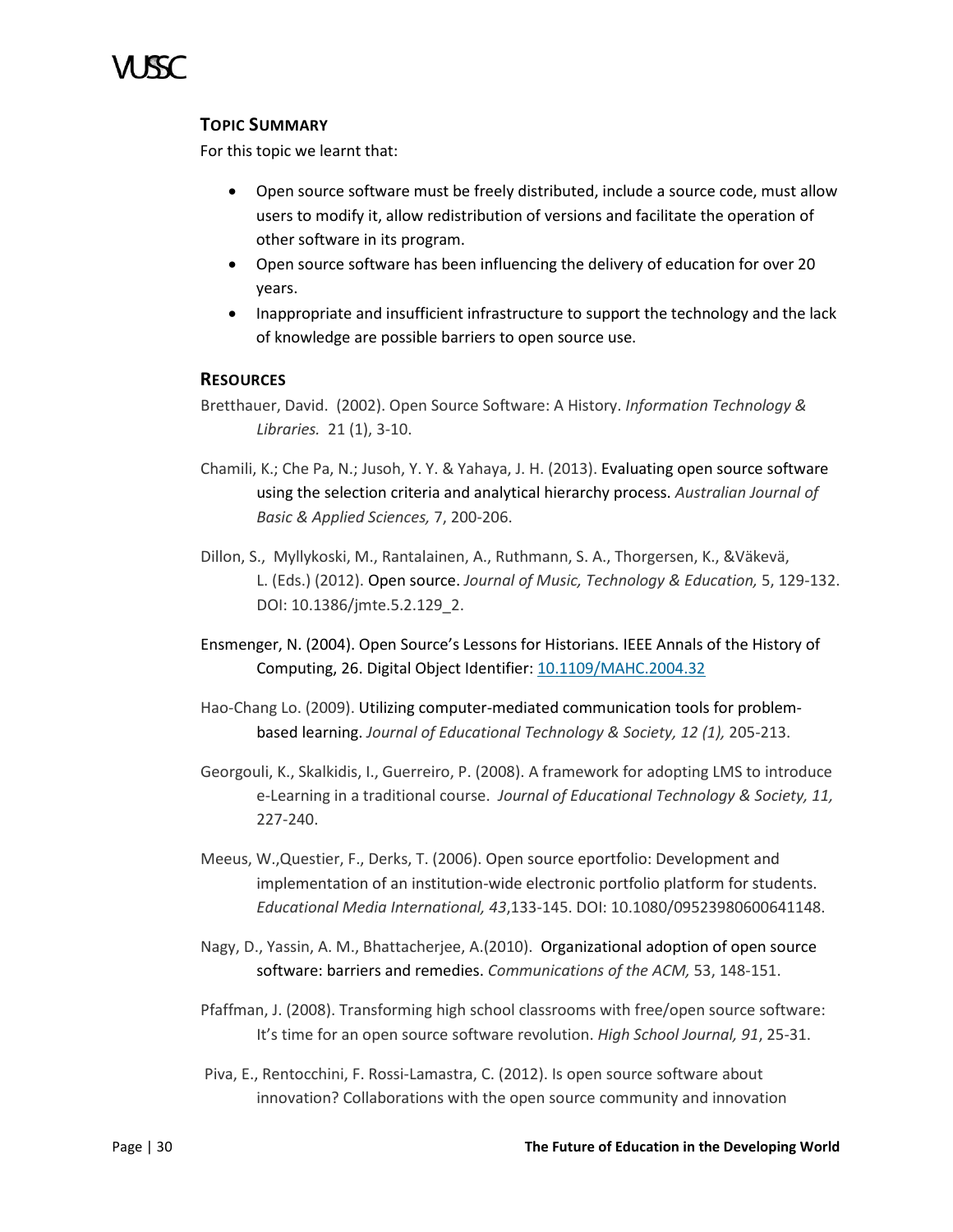performance of software entrepreneurial ventures. *Journal of Small Business Management.* . 50, 340-364. DOI: 10.1111/j.1540-627X.2012.00356.x.

- Trucano, Michael. (2005). Knowledge Maps: ICTs in Education. Washington, DC: *info*Dev / World Bank. <http://www.infodev.org/articles/use-specific-ict-tools-education>
- Schryen, G. (2011). Is open source security a myth? *Communications of the ACM,* 54, 130- 140. DOI: 10.1145/1941487.1941516.
- Nghĩa, Le Trung (2012). Barriers to open source adoption and ways to tackle the problems cooperatively. Presentation at the Vietnamese - Australian joint workshops, hosted in the cities of Hanoi (2012-07-17), Danang (2012-07-20) va Hochiminh (2012-07- 23). Development Co-ordination Agency for Environment of Science & Technologies, Ministry of Science and Technology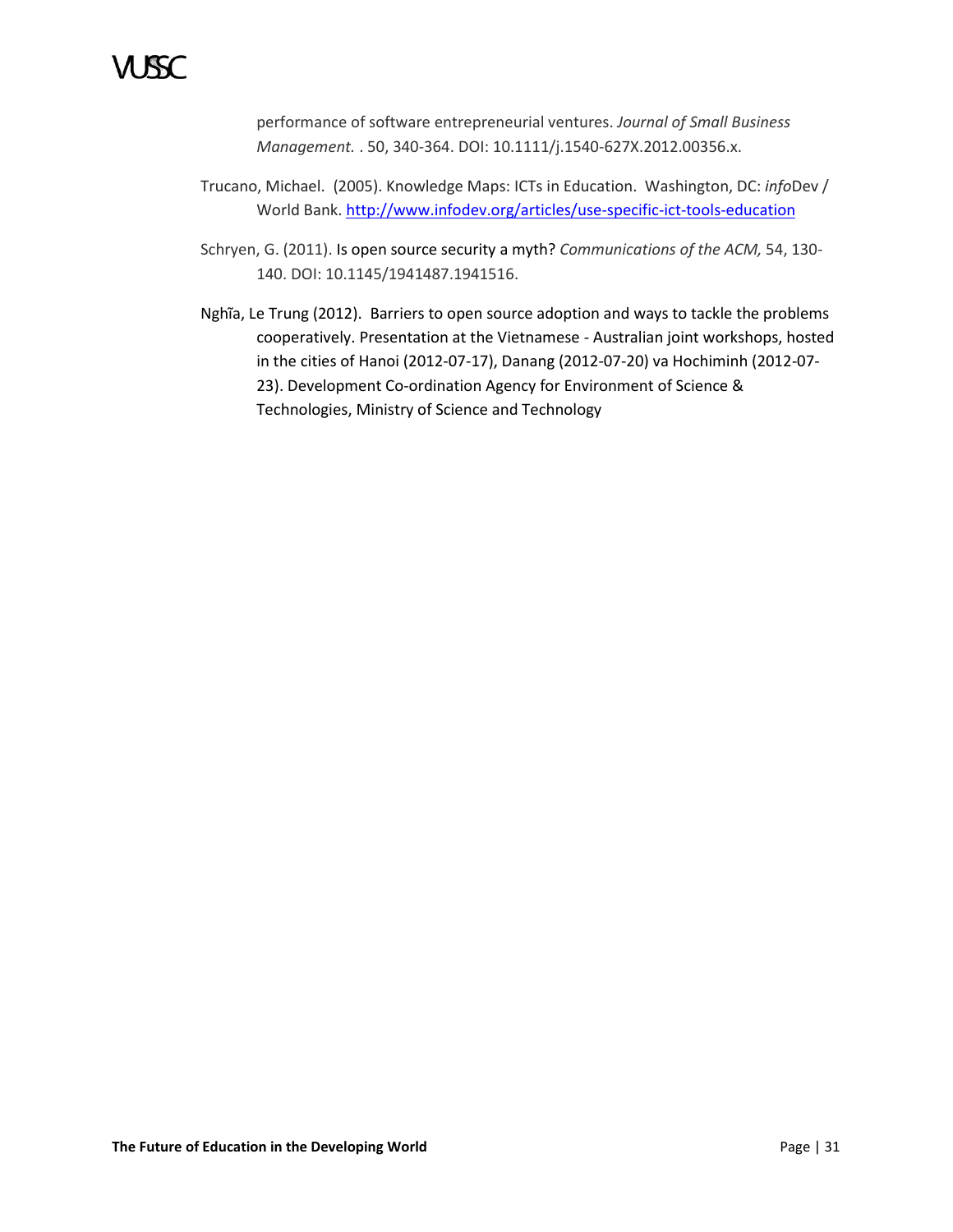# <span id="page-37-0"></span>**TOPIC 2.3 – EVOLVING PEDAGOGY AND STRATEGIES**

# **TOPIC INTRODUCTION**

*"Web 2.0 and virtual world technologies are here to stay. Today, our students come to our classroom with a presence on Facebook, the latest concert as a podcast on their MP3 player, and experience playing games in virtual worlds. In some respects, students are more techsavvy than their Information Systems professors" (Harris & Rea 2009, p. 137).*

The above statement suggests that clients of the education sector are far more technologically advanced than many of the individuals who offer the education services. How then can educational leaders prepare themselves for education for the future? Leaders must become conversant with the emerging technologies and explore all the possible evolving pedagogies. What are the best practices? What does the literature say about evolving pedagogies? In this topic we will seek to understand some of the pedagogies and strategies that will need to be employed in order to meet the needs of the clients of the education sector of the future.

# **TOPIC OBJECTIVES**

Upon completion of this topic you will be able to:

- 1. Assess the role of web 2.0 technologies in teaching/learning activities
- 2. Discuss the current new pedagogies and strategies
- 3. Evaluate the role of mobile learning in future education

# **SOCIAL NETWORKING**

Social networking sites such as Facebook, twitter, and my space; video streams delivered via You Tube, and collaborative discussion and document sharing via Google Apps, are among the new technologies that the education sector must now contend with in recent times. By now most of you may be active Facebook and twitter account holders and have become familiar with You Tube videos. These technologies are now been used in the classroom to communicate, express ideas, and form relationships centred on topics of interest and are classified as Web 2.0 and virtual world technologies.

Web 2.0 technologies were so named because they form the second generation of web development and design aimed at facilitating communications through the web. They have resulted in the formation of web based communities and applications and also include wikis, and blogs, etc. According to Harris & Rea (2009), virtual World technologies are those that engage participants into the technological realms through real time interaction. Participants are able to create entire communities comprised of "self-built worlds and avatars centered around common interests, learning, or socialization in order to promote information exchange" (p. 137).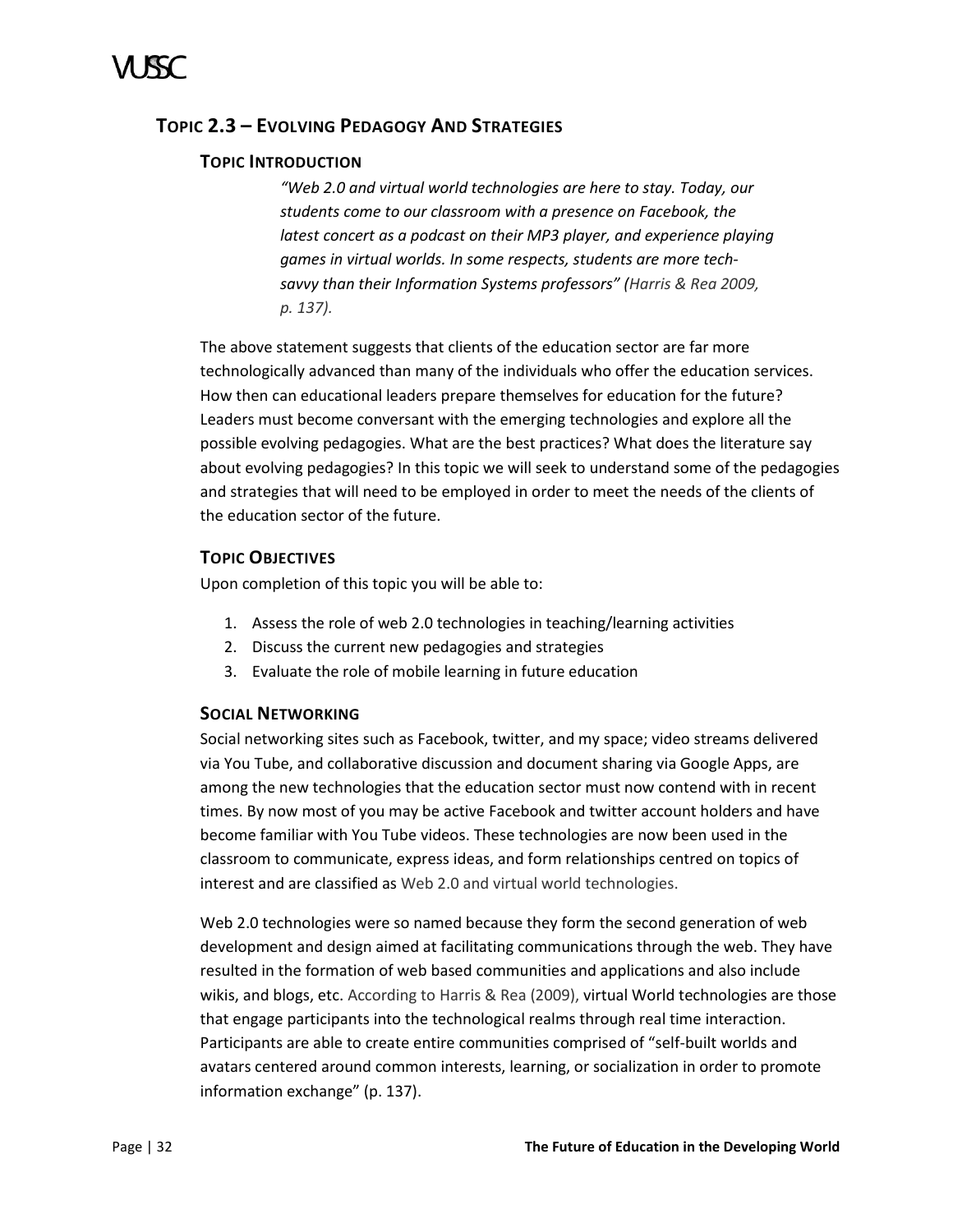# **SELF-REFLECTION QUESTIONS**

- **1.** How can you use the web 2.0 technologiesto teach the content related to your subject specializations?
- **2.** What pedagogical skills and strategies will you need in order to deliver content through these technologies?

# **TASK**

Review three articles that address the topic of using web 2.0 technologies in the classroom. Based on your understanding of the articles, create a table to match the technologies with the roles they can play. Record this in your journal.

# **NEW PEDAGOGIES**

The new technologies seem to require new pedagogies and the literature is pointing to the use of more personalized learning strategies. Adaptive learning is one personalized strategy that is believed to be successful as it uses computers as interactive teaching devices. This strategy tailors content and instruction to the skill and level of each student. Another personalized strategy is introduced by Po-Jen, Ming-Chao, Chu-Sing & Chun-Wei (2012) who propose a grouping approach that uses friendship as its basis for grouping students. They suggest that this type of grouping can reduce complexity and time of grouping and makes communication simpler. They also suggest that suitable learning partners can be found through the social networks and can help students to have a better understanding of lessons and improve their learning achievement. Effective communication must exist between students and the students must show evidence of the dialogue that occurs among them. Yet another approach is introduced by London & Hall (2011) who suggest that generative learning will be effective as it is a learner led, instructor-facilitated, discovery oriented, problem solving through Web 2.0 technologies (p. 760). In addition to these strategies, Köck, M. & Paramythis, A. (2011) provide some strategies for teaching and learning in the future.

# **TASK**

Read the article and select 2 of the strategies outlined. Explain your choices and state how they will be applied in your context. Record your response in your journal.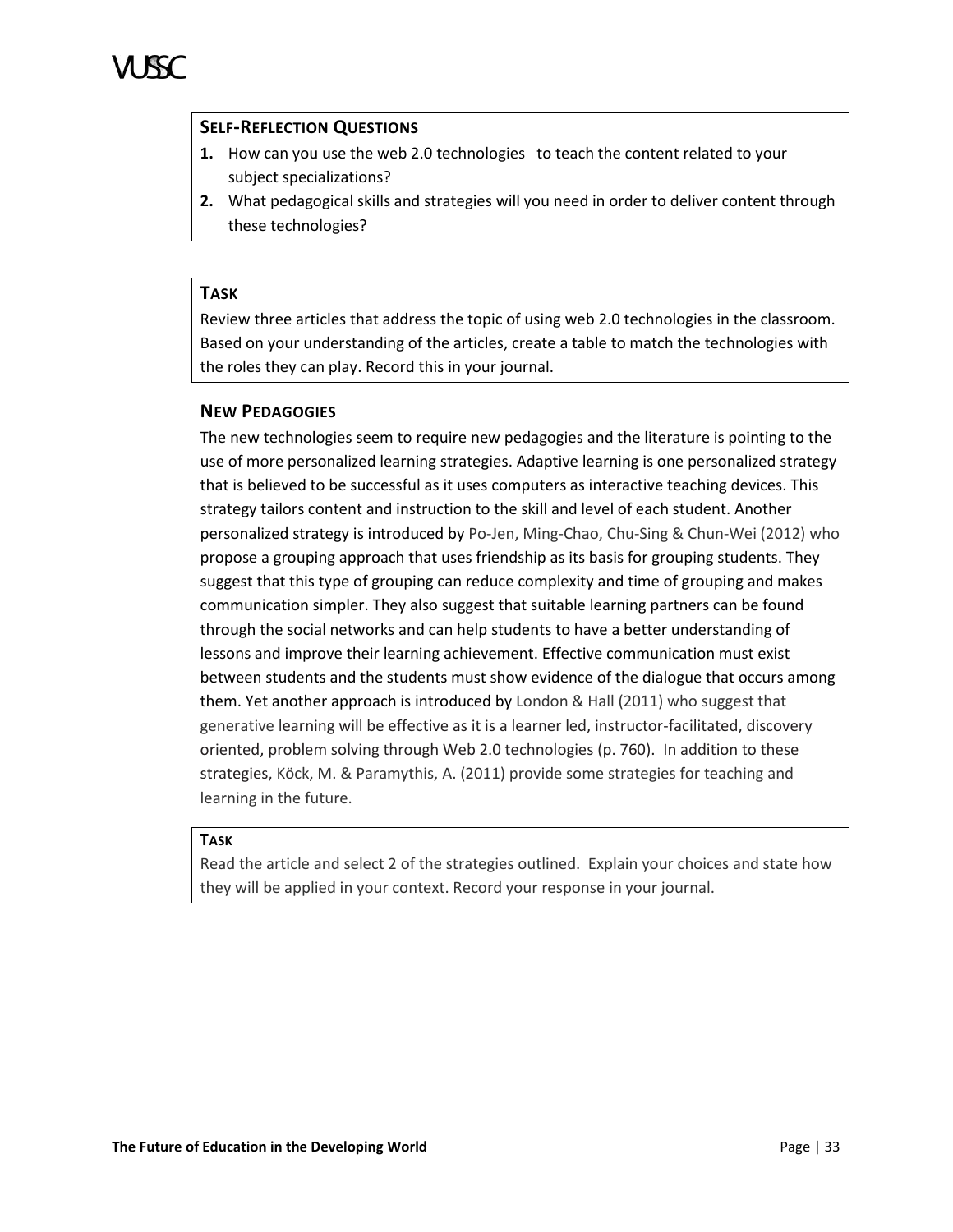

# **MOBILE LEARNING AND ITS IMPACT ON EDUCATION**

What is mobile learning? This is another evolving pedagogy that allows students to access online courses, complete exams and submit feedback and projects from their mobile devices. It is called M learning and considered to be an extension of the E learning technologies we previously discussed. Butoi, Tomai & Mocean (2013) describe it as a powerful tool for continuous learning. M learning is however constrained by the facilities of the mobile instrument and may access limited content compared to E learning devices.

### **TASK**

Read the case study presented by Pocatilu, Visoiu, Doinea, van Osch, *(*2012) and the article by Butoi, Tomai & Mocean (2013). Describe the impact that the use of mobile technologies can have on education in your context. Record your response in your journal.

# **TOPIC SUMMARY**

For this topic you learnt that:

- Web 2.0 technologies are aimed at facilitating communications through the web. They include social networking sites such as facebook, twitter and my space as well as wikis, podcasts and blogs.
- Virtual world technologies are computer simulated environments that enable users to interact with each other without geographical confines. They engage participants into the technological realms through real time interaction. LinkedIn is an example of a virtual world technology.
- Personalized instruction, including adaptive and generative learning are suggested pedagogical approaches for use in teaching and learning in the future.
- Mobile learning is an evolving pedagogy that allows students to access online courses, complete exams and submit feedback and projects from their mobile devices.

### **RESOURCES**

- Braender, L. M., Craig M. K., Jeddel Y .(2009). Using Web Technology to Teach Students about Their Digital World Journal of Information Systems Education. 20, 145-153.
- Butoi, Alexandru; Tomai, Nicolae; Mocean, Loredana. (2013). Cloud-Based Mobile Learning. Informatica Economica. , 17, 27-40. DOI: 10.12948/issn14531305/17.2.2013.03.
- Harris, A. L. & Rea, A. (2009). Web 2.0 and Virtual World Technologies: A Growing impact on IS Education**.** Journal of Information Systems *Education*. 20, 137-144.
- Köck, Mirjam; Paramythis, Alexandros. (2011). Activity sequence modelling and dynamic clustering for personalized e-learning User Modeling & User-Adapted Interaction, 21, 51-97. DOI: 10.1007/s11257-010-9087-z.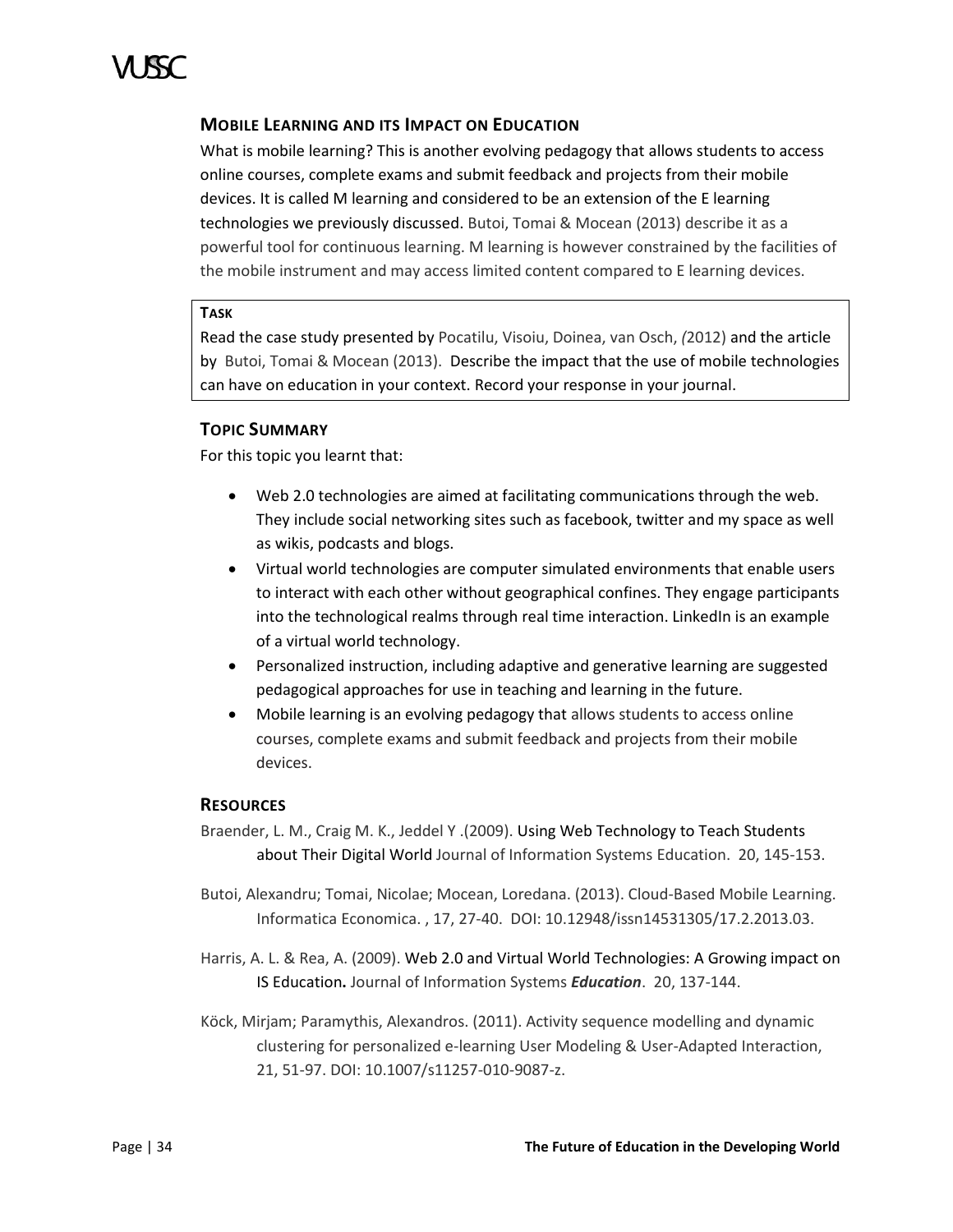# 1 ISC

- London, Manuel; Hall, MJ. (2011). Unlocking the value of Web 2.0 technologies for training and development: The shift from instructor-controlled**, adaptive learning** to learner-driven, generative **learning** Human Resource Management, 50,757-775. DOI: 10.1002/hrm.20455.
- Pocatilu, P., Visoiu, A., Doinea, M., van Osch, W. (2012). Mobile learning and mobile technologies in academia: A case study. Economic Computation & Economic Cybernetics Studies & Research. , 46, 79-98.
- Po-Jen Chuang; Ming-Chao Chiang; Chu-Sing Yang; Chun-Wei Tsai. (2012). Social Networksbased Adaptive Pairing Strategy for Cooperative Learning Journal of Educational Technology & Society, 15, 226-239.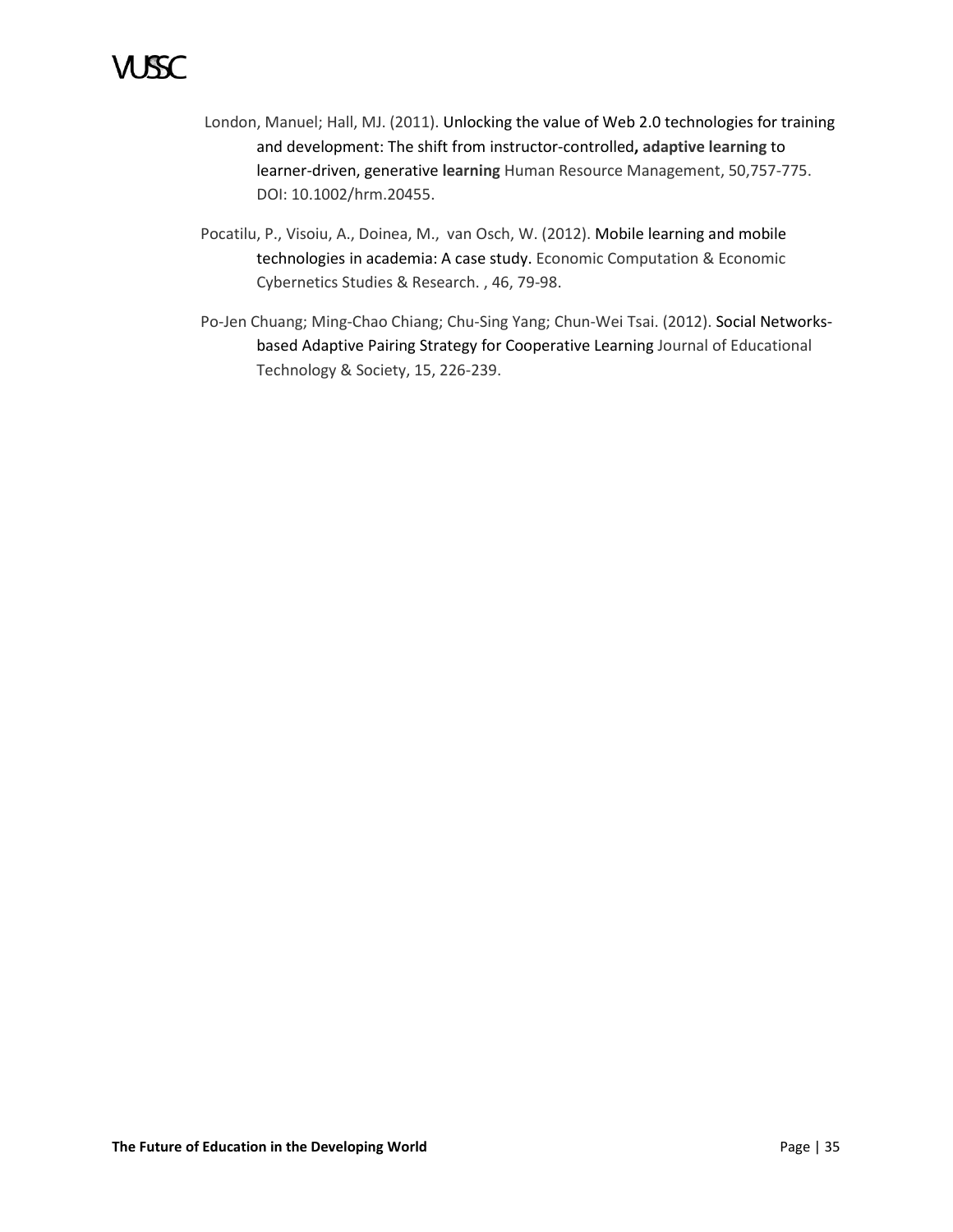# A SSC

# <span id="page-41-0"></span>**UNIT 3 - LEADING THE INTERNATIONAL AGENDA IN EDUCATIONAL IMPROVEMENT**

# <span id="page-41-1"></span>**UNIT INTRODUCTION**

Educational improvement should constantly be at the forefront of the minds of all educators and be a part of the strategic plan of all institutions. This improvement must however be approached in the context of new developments in the world today as well as new needs and demands of the clientele. Such improvement will require that educators and educational leaders bring cutting edge philosophies into current practice and explore recent technologies that can help to advance the education process into the future.

This unit explores topics that educators and educational leaders must become cognizant of in order to prepare to lead the international agenda for educational improvement. UNESCO provides some leadership for this effort and serves as an excellent resource for the unit through its website. The topics to be covered in this unit include:

- Education for all: A Basic Human Right
- Building the Learning Organization
- Creating a Culture of Life Long Learning
- Building the Sustainable Education System
- Developing Environmental Awareness

For each topic in this unit you will develop a plan to operationalize what you learnt in the topic. This will equip you with a plan of action for use as you proceed through the course and is expected to better prepare you to lead your organization into the future.

# <span id="page-41-2"></span>**UNIT OBJECTIVES**

Upon completion of this unit you will be able to:

- 1. Assess the relevance of the UNESCO Education for All Goals and their implication for your organization
- 2. Identify factors/tools/ actions necessary for the achievement of the Education for all goals
- 3. Design a plan for education for all for your context
- 4. Evaluate the strategies for building a learning organization
- 5. Determine the steps necessary for building a learning organization.
- 6. Design a proposal for building a learning organization
- 7. Evaluate the potential role of lifelong learning in the developing countries
- 8. Examine the issues and challenges of lifelong learning
- 9. Design a plan to address one of the challenges of lifelong learning in your country.
- 10. Analyse organizational/institutional employment policies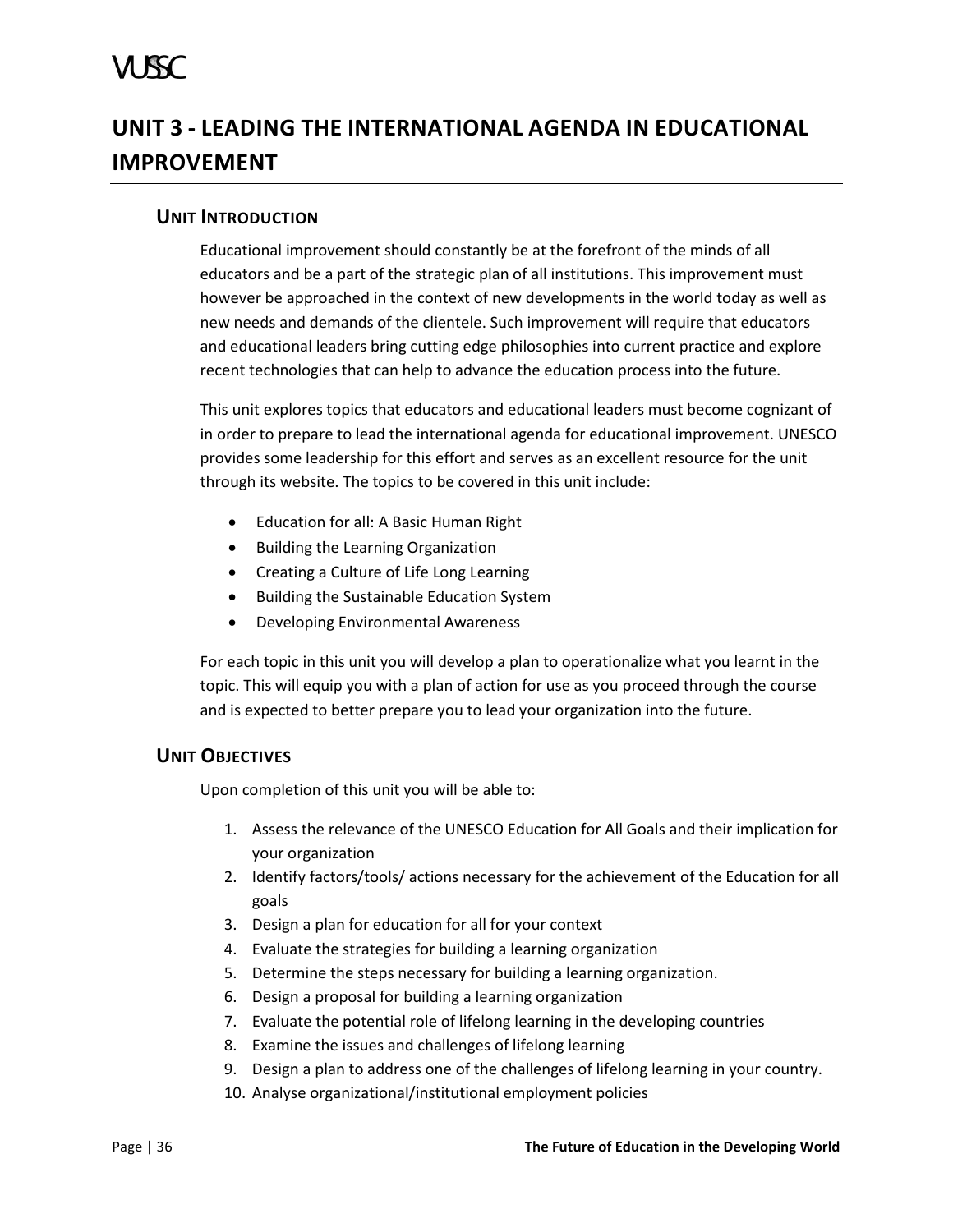- 11. Evaluate the procurement procedures of your organization/institution
- 12. Discuss the characteristics of sustainable buildings in developing countries
- 13. Examine best practices of sustainable food services
- 14. Evaluate the tenets of education for sustainable development
- 15. Discuss the major environmental problems affecting developing countries
- 16. Assess the possible contributions of developing countries to global environmental problems
- 17. Examine ways in which environmental awareness can be improved

# <span id="page-42-0"></span>**UNIT READINGS**

Baah – Boating, W. (2004). Employment policies for sustainable development: The experience of Ghana Department of economics, University of Ghana.

Duke C. and Hinzen H. (2012). Adult education and lifelong learning within UNESCO: CONFINTEA, education for all, and beyond. Adult Learning, 4-23, 18-23

Gadotti, M. (2010). ESD and Education for all: Synergies and potential conflicts.

International Review of Education, 56, 221–234. Published online: Springer Science and Business Media B.V. DOI 10.1007/s11159-010-9158-8

Medel-Añonuevo, C. Ohsako T. Mauch W.2001, Revisiting Lifelong Learning for the 21st Century. UNESCO Institute for Education

Mohr N. and Dichter A. Building a Learning Organization *Phi Delta Kappan June 2001, 82*  (10): 744-*747*

Perron G. M. Coˆ te R. P. & Duffy J. F. (2006) Improving environmental awareness training in business. *Journal of Cleaner Production 14,* 551-562.

The World Bank. (2011). Learning for All Investing in People's Knowledge and Skills to PromoteDevelopment. Retrieved from:

http://siteresources.worldbank.org/EDUCATION/Resources/ESSU/Education Strategy 4\_1 [2\\_2011.pdf](http://siteresources.worldbank.org/EDUCATION/Resources/ESSU/Education_Strategy_4_12_2011.pdf)

[UNESCO](http://www.unesco.org/new/en/unesco/)**, (2012).** Education for Sustainable Development remains crucial for building a better future. Education Sector. Retrieved from:

[http://www.unesco.org/new/en/education/themes/leading-the-international](http://www.unesco.org/new/en/education/themes/leading-the-international-agenda/education-for-sustainable-development/)[agenda/education-for-sustainable-development/](http://www.unesco.org/new/en/education/themes/leading-the-international-agenda/education-for-sustainable-development/)

UNESCO. (2011). Education for All, (Web site). Retrieved from:

[http://www.unesco.org/new/en/education/themes/leading-the-international](http://www.unesco.org/new/en/education/themes/leading-the-international-agenda/education-for-all/)[agenda/education-for-all/](http://www.unesco.org/new/en/education/themes/leading-the-international-agenda/education-for-all/)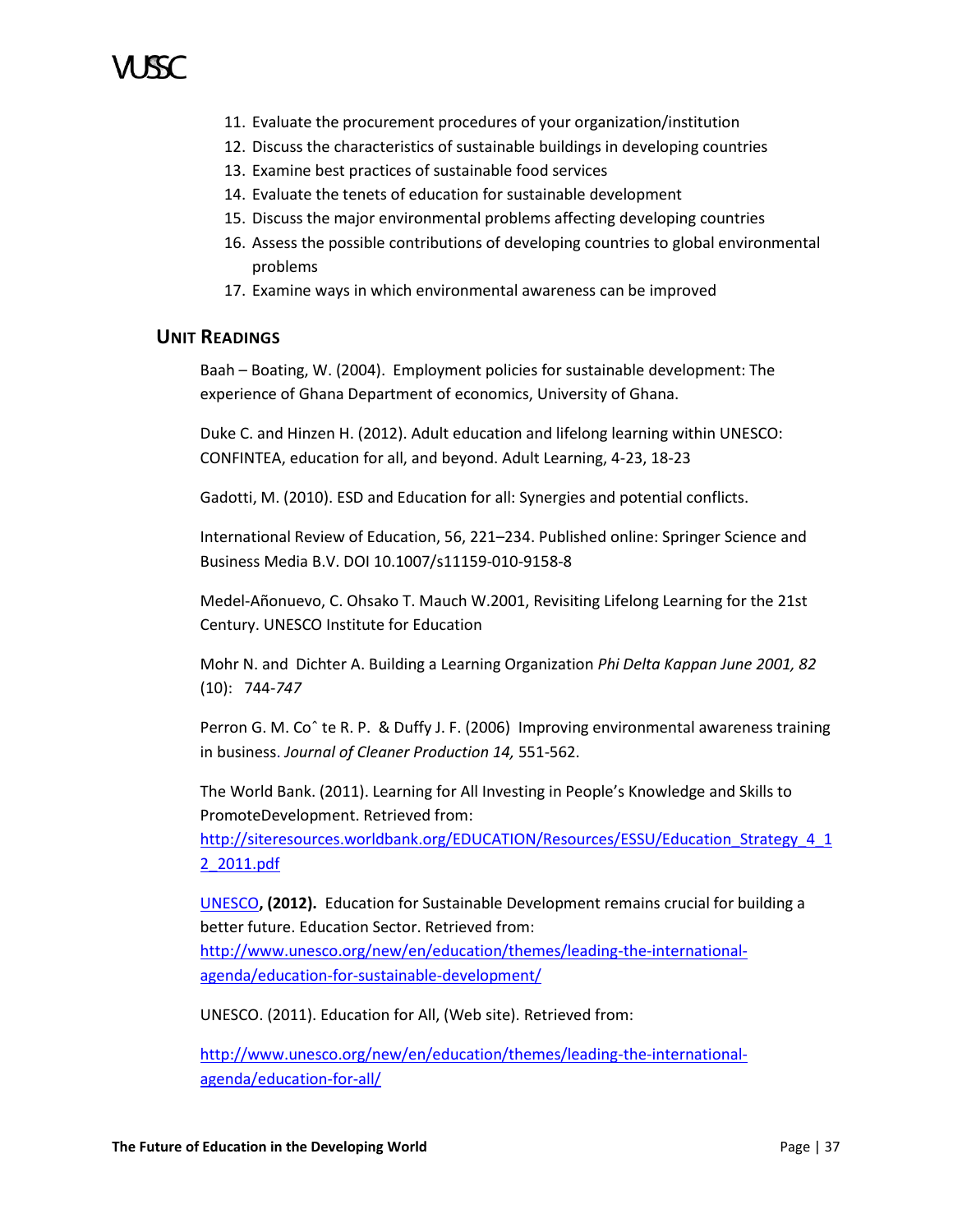

UNESCO. (2000). The Dakar Framework for Action. Retrieved from[: www.unesco.org](http://www.unesco.org/)

[United Nations Environment Programme.](http://unep.org/) Manual on Compliance with and Enforcement of Multilateral Environmental Agreements. Division of Environmental Law and Conventions. Retrieved from:

[http://www.unep.org/DEC/ONLINEMANUAL/Resources/Guidelines/tabid/70/Default.aspx?](http://www.unep.org/DEC/ONLINEMANUAL/Resources/Guidelines/tabid/70/Default.aspx?targets=44#high) [targets=44#high](http://www.unep.org/DEC/ONLINEMANUAL/Resources/Guidelines/tabid/70/Default.aspx?targets=44#high)

Critical *[environmental issues](http://www.google.com.jm/url?sa=t&rct=j&q=&esrc=s&source=web&cd=9&ved=0CHEQFjAI&url=http%3A%2F%2Fwww.twnside.org.sg%2Ftitle%2Fbrief2.htm&ei=fnZxT5uHC4Tgtgf_xtHZDw&usg=AFQjCNG689wsqUH-r7Ppc2YiJMClTwq6oQ)* of the 21st century. Retrieved from:

[www.twnside.org.sg/title/brief2.htm](http://www.twnside.org.sg/title/brief2.htm)

*[GLOBAL ENVIRONMENTAL CONCERNS](http://www.google.com.jm/url?sa=t&rct=j&q=&esrc=s&source=web&cd=5&ved=0CFUQFjAE&url=http%3A%2F%2Fwww.em-ea.org%2FGuide%2520Books%2FBook-1%2F1.9%2520Global%2520Environmental%2520Concerns.pdf&ei=fnZxT5uHC4Tgtgf_xtHZDw&usg=AFQjCNEoSaFqFrzGOkJ8luIjst3NALOHyA)*. Retrieved from:

www.em-ea.org/.../1.9%20Global%20Environmental%20Concerns.p...

A *development*[-focused approach to the](http://www.google.com.jm/url?sa=t&rct=j&q=&esrc=s&source=web&cd=2&ved=0CD8QFjAB&url=http%3A%2F%2Fwww.greenstone.org%2Fgreenstone3%2Fnzdl%3Fa%3Dd%26d%3DHASH01a5352329956e022f3dfabf.9.1.np%26c%3Dccgi%26sib%3D1%26dt%3D%26ec%3D%26et%3D%26p.a%3Db%26p.s%3DClassifierBrowse%26p.sa%3D&ei=fnZxT5uHC4Tgtgf_xtHZDw&usg=AFQjCNHy67dk5ChD3X8YVOpy9-JD_H9dbg) *environmental* ... Retrieved from:

www.greenstone.org/.../nzdl?a=d&d...s...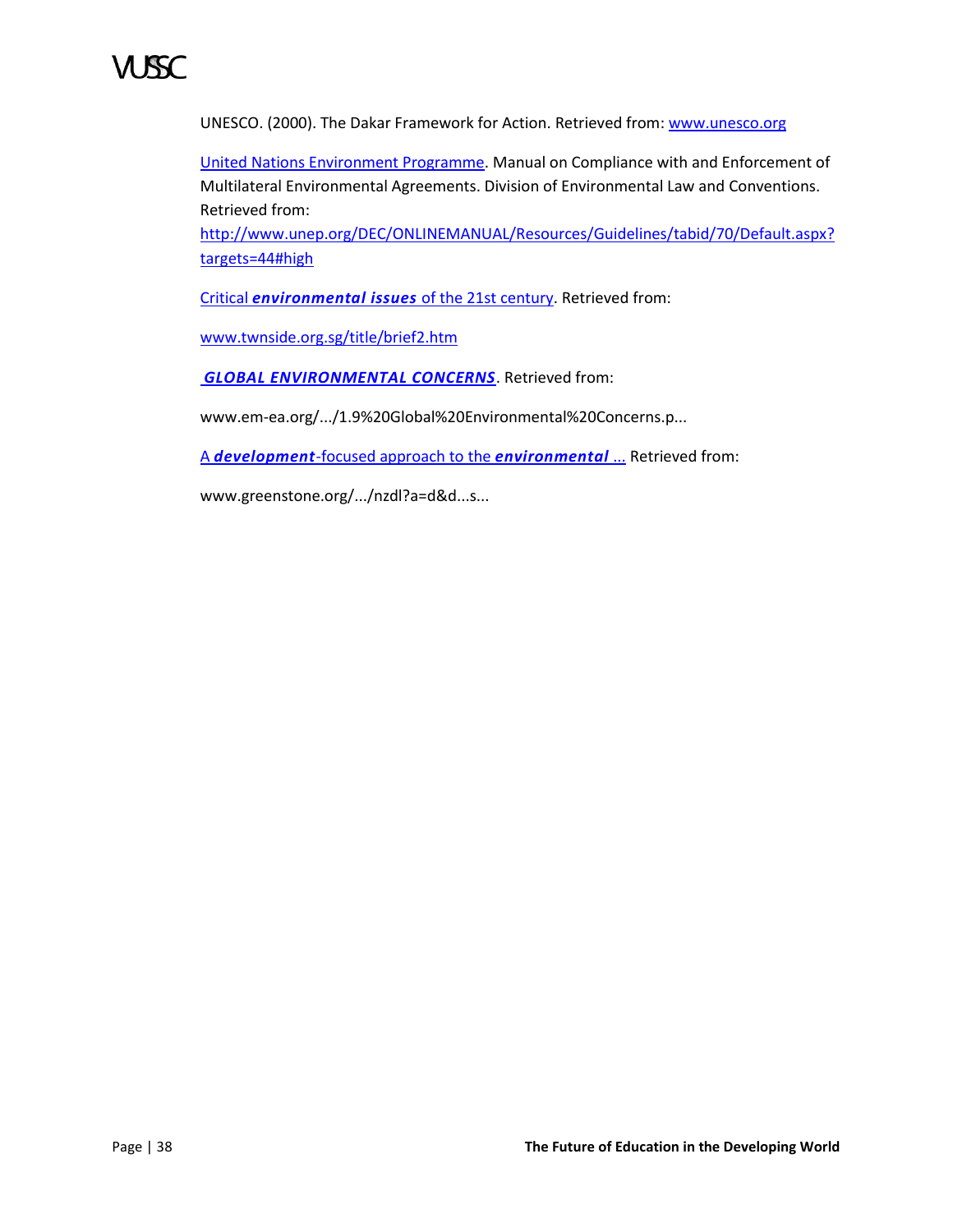# <span id="page-44-0"></span>**TOPIC 3.1 – EDUCATION FOR ALL – A BASIC HUMAN RIGHT**

# **TOPIC INTRODUCTION**

Education has been cited as a critical factor in the development of nations and in the achievement of the Millennium Development Goals. These goals place the achievement of universal primary education second only to the eradication of extreme poverty and hunger. The value of knowledge and learning is not in question and there is no doubt that education allows people to learn the skills they need to negotiate an increasingly technical world.

While there has been a notable increase in access to education across developing countries, the data still shows that a large percentage of persons in these countries still remain uneducated for a number of reasons (UNESCO, 2011). This topic seeks to examine the issues around the obstacles preventing education for all and to identify answers or solutions that will mitigate these obstacles.

Some of the obstacles identified by UNESCO include gender disparities, armed conflict, overcrowded classrooms, lack of textbooks, and the absence of qualified teachers. Despite the presence of these obstacles, Educational leaders must lead the agenda to ensure that education is available to all and for all.

The Dakar Framework for Action, 2000 outlines that education is a fundamental human right and is the key to sustainable development, peace and stability. At that time they proposed that the achievement of EFA goals should be not be postponed as "the basic learning needs of all can and must be met as a matter of urgency" (p. 8).

Learning for all means giving all people equitable opportunities to acquire the knowledge and skills they need to have healthy and satisfying lives, to be good citizens, and to be productive contributors to their countries' economic development. The driver of development will ultimately be what young people learn. This applies to learning both in and out of school, from preschool to the labor market, across low-income countries, fragile states, and middle-income countries (World Bank, 2011).

# **TOPIC OBJECTIVES**

Upon completion of this topic you will be able to:

- 1. Assess the relevance of the UNESCO Education for All Goals and their implication for your organization
- 2. Identify factors/tools/ actions necessary for the achievement of the Education for all goals
- 3. Design a plan for education for all for your context

# **EDUCATION FOR ALL GOALS**

The Education for All movement is a global commitment to provide quality basic education for all children, youth and adults. The movement was launched at the World Conference on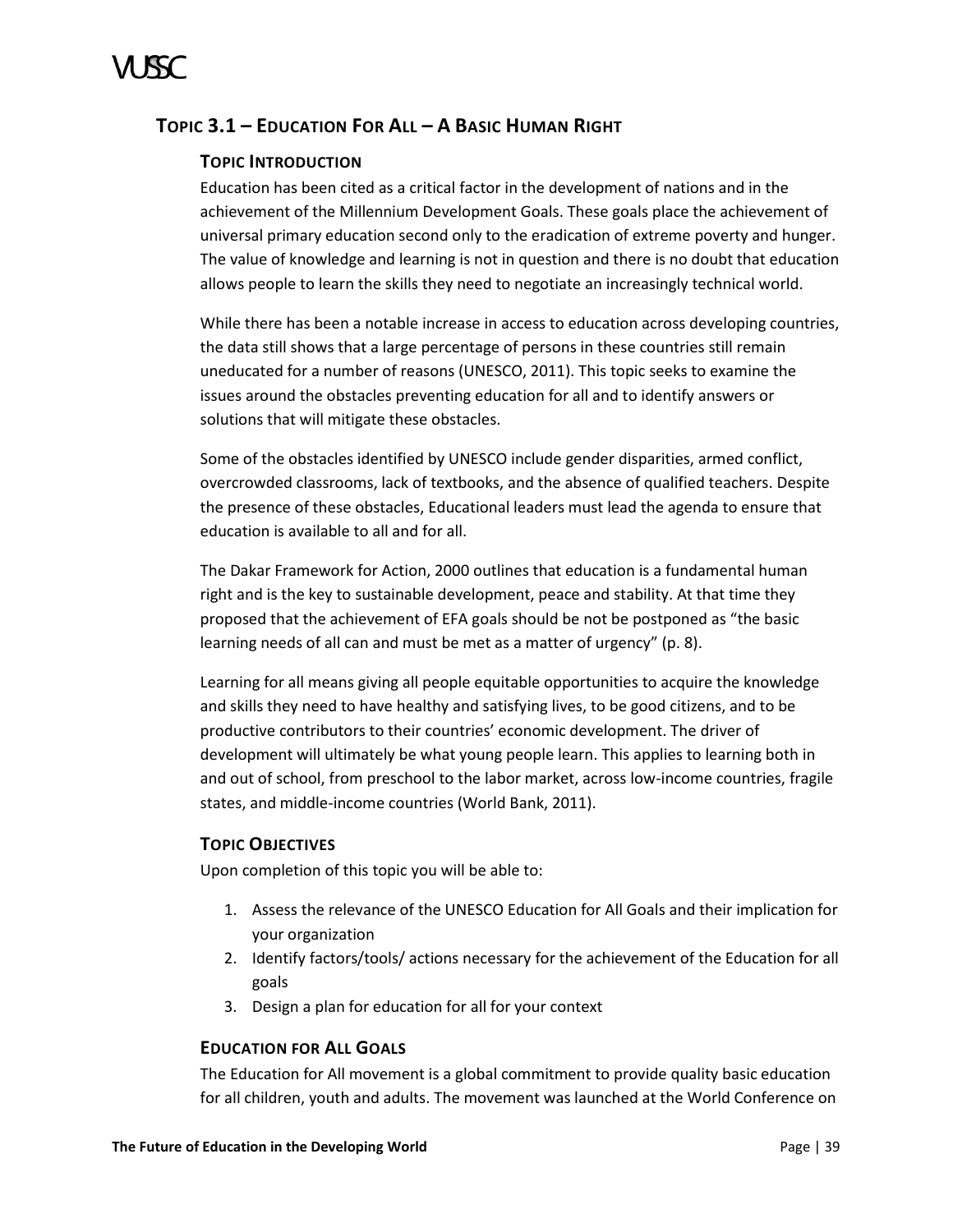Education for all in 1990 by UNESCO, UNDP, UNFPA, UNICEF and the World Bank. The participants at this conference endorsed the new vision of learning expressed by the leaders and pledged to universalize primary education and massively reduce illiteracy by the end of the decade. Ten years later, many countries had not met the goals. The international community met again in Dakar, Senegal, and affirmed their commitment to achieving Education for All by the year 2015. They identified six key education goals which aim to meet the learning needs of all children, youth and adults by 2015.

The goals proposed by UNESCO are:

# **Goal 1**

Expanding and improving comprehensive early childhood care and education, especially for the most vulnerable and disadvantaged children

# **Goal 2**

Ensuring that by 2015 all children, particularly girls, children in difficult circumstances and those belonging to ethnic minorities, have access to, and complete, free and compulsory primary education of good quality.

# **Goal 3**

Ensuring that the learning needs of all young people and adults are met through equitable access to appropriate learning and life-skills programmes

# **Goal 4**

Achieving a 50 per cent improvement in levels of adult literacy by 2015, especially for women, and equitable access to basic and continuing education for all adults.

# **Goal 5**

Eliminating gender disparities in primary and secondary education by 2005, and achieving gender equality in education by 2015, with a focus on ensuring girls' full and equal access to and achievement in basic education of good quality.

# **Goal 6**

Improving all aspects of the quality of education and ensuring excellence of all so that recognized and measurable learning outcomes are achieved by all, especially in literacy, numeracy and essential life skills.

# **TASK**

Review the Education for all goals and provide your assessment of each goal. Do you think that these goals will be relevant to your context? Will these goals be relevant to your context in 2020? Provide justification for your answer. Post your response in your journals.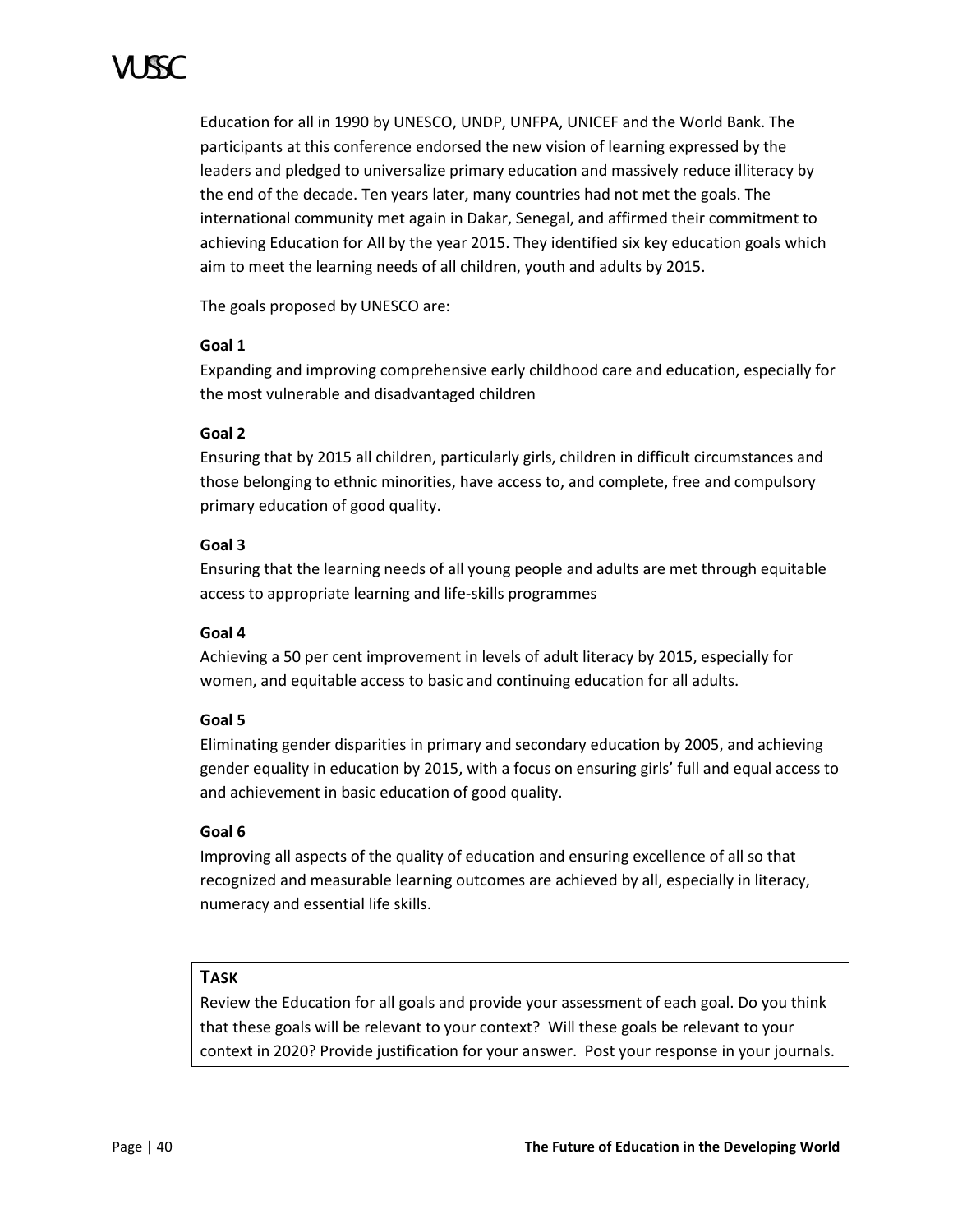

# **ACHIEVING THE EFA GOALS**

You may ask the question, are these goals achievable? Or, how can these goals be achieved?

Each leader will need to consider the context within which they work and examine the policies of their country with regards to these goals. What is true is that the achievement of these goals rests heavily on the policy framework of the country and in particular of the education system. "The EFA agenda rests on a belief that public policy can radically transform education systems, given adequate political will and resources" (UNESCO, The enduring relevance of Education for All, p.5).

# **TASK**

Look at **"Education Strategy 2020: Learning for All"** and identify some actions that will need to be taken.See the Dakar Framework for Action 2000, ( p. 10). *[http://web.worldbank.org/WBSITE/EXTERNAL/TOPICS/EXTEDUCATION/0,,contentMDK:200](http://web.worldbank.org/WBSITE/EXTERNAL/TOPICS/EXTEDUCATION/0,,contentMDK:20040939~menuPK:282393~pagePK:148956~piPK:216618~theSitePK:282386,00.html) [40939~menuPK:282393~pagePK:148956~piPK:216618~theSitePK:282386,00.html](http://web.worldbank.org/WBSITE/EXTERNAL/TOPICS/EXTEDUCATION/0,,contentMDK:20040939~menuPK:282393~pagePK:148956~piPK:216618~theSitePK:282386,00.html)*

You will also find this document in the course package.

The EFA Global Partnerships Team (UNESCO, 2011) has provided some actions that must be taken in order to achieve the EFA goals. Although these activities are usually conducted by UNESCO, it is important that leaders take these actions as well.

According to the team, leaders must establish partnerships, mobilize resources, and use aid effectively. They should also design effective communication and advocacy strategies, ensure strict monitoring of the process, and put programmes in place to develop capacity. (UNESCO, 2011).

# **ESTABLISHING PARTNERSHIPS**

It is very important that partnerships be established as they are necessary for facilitating constant discourse, building strong linkages and developing strategies to address the challenges that you will face. Leaders will need to focus on establishing partnerships with civil society groups and private sector organizations that can provide technical, financial, and moral support as you attempt to implement the EFA goals.

# **TASK**

Think about some key groups with whom you will need to establish partnerships. Make a list of these groups for your future reference.

### **MOBILIZING RESOURCES**

In order to meet the EFA goals, developing countries will need both financial and human resources from international sources as it is hardly likely that there will be sufficient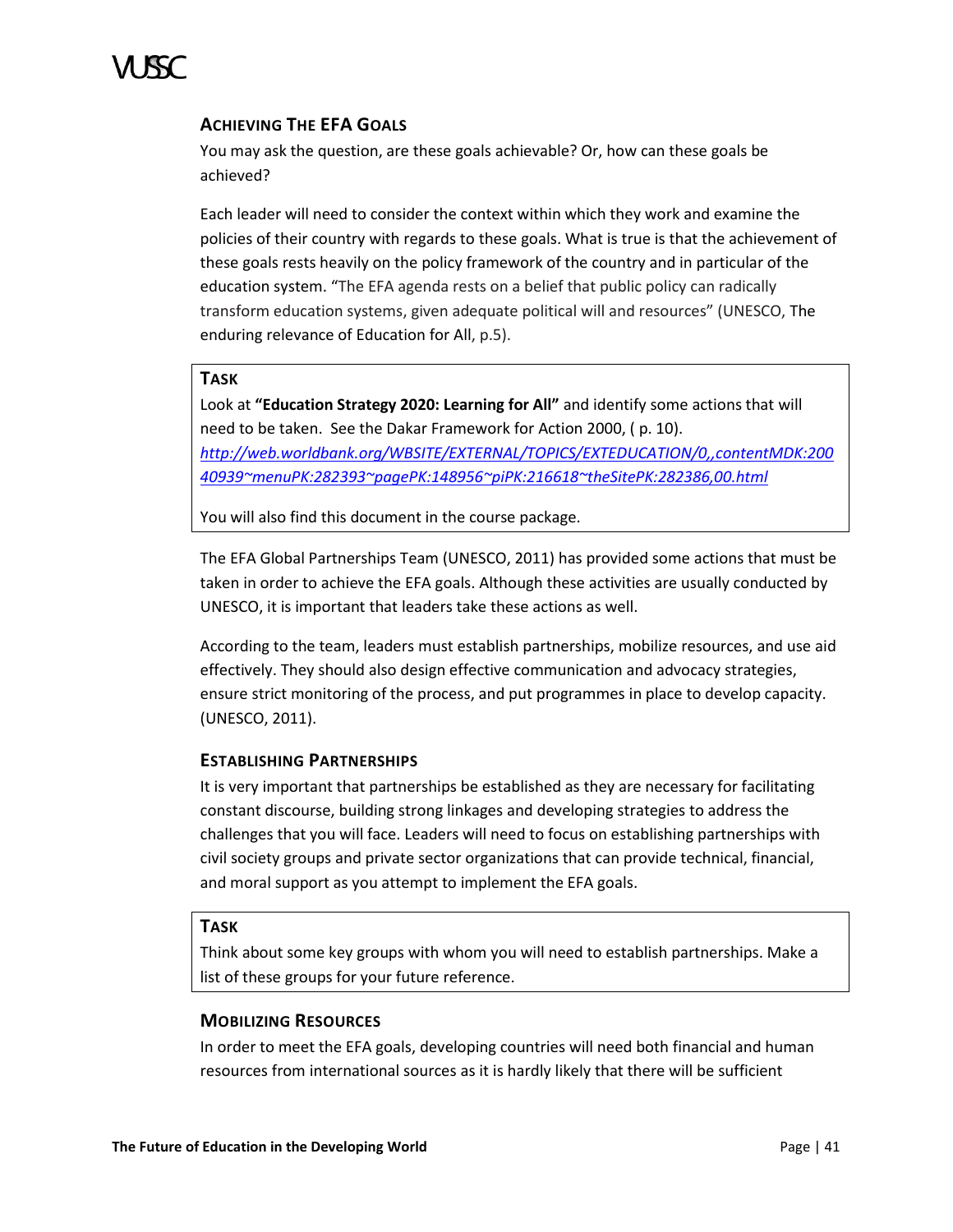national and domestic resources in all our cases. You will also need to tap into the resources of your established partners and stakeholders.

# **MONITORING**

This action is crucial to the implementation of EFA goals. There must be constant monitoring of the implementation process through the collection and analysis of data. You should also revisit the implementation stage and make adjustments where necessary.

# **COMMUNICATION AND ADVOCACY**

This will require leaders to work closely with all forms of media to build awareness and increase knowledge about the goals and the activities being undertaken to meet the goals.

# **CAPACITY-BUILDING**

Leaders must also provide capacity building opportunities to enable the human resources they have to effectively plan and manage the systems that will ensure that the EFA goals will be achieved.

# **ASSIGNMENT: DESIGN A PLAN FOR EDUCATION FOR ALL**

You have examined the EFA goals and some strategies for implementing these goals. Now it is your time to prepare an outline for a plan for education for all in your country or community. You will need to share this outline with your classmates for discussion and you will be required to critique at least one.

# **SELF-REFLECTION QUESTIONS**

- 1. Do you think that Education for All is an achievable goal?
- 2. Can all persons really be educated?

# **TOPIC SUMMARY**

In this unit you examined the Education for all goals proposed by UNESCO and discussed their implications for educational organizations in the developing world.

Education is critical to the development of countries and every human being has a right to access to education.

There are six Education for all goals which we should endeavour to meet in order to facilitate educational improvement for the future.

In order to meet the EFA goals leaders must establish partnerships, mobilize resources, use aid effectively, design effective communication and advocacy strategies, ensure strict monitoring of the process, and put programmes in place to develop capacity.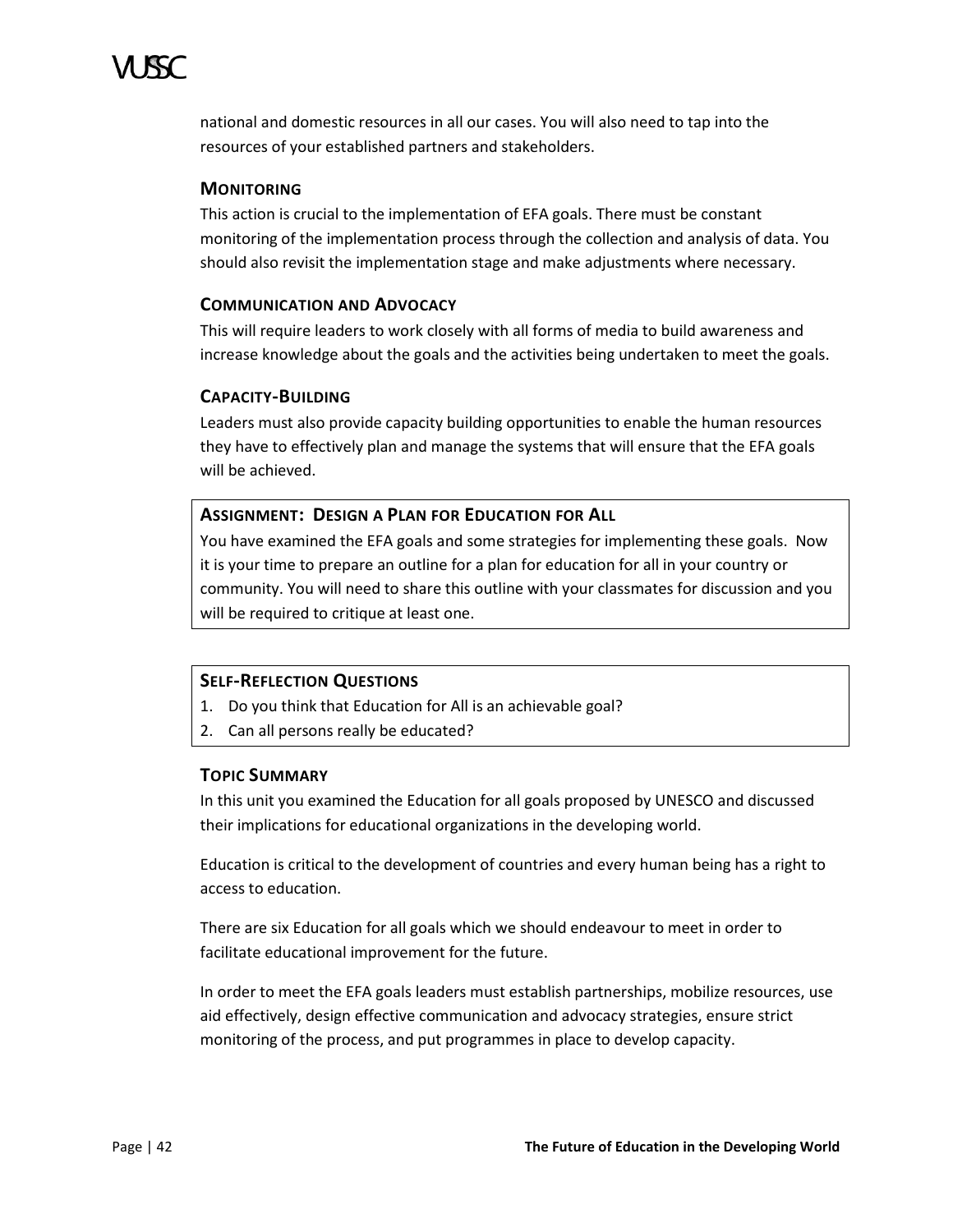# <span id="page-48-0"></span>**TOPIC 3: 2 – BUILDING THE LEARNING ORGANIZATION**

# **TOPIC INTRODUCTION**

In this time of rapid change leaders must find ways to stay relevant and effective as we come to face to face with the possibilities of the future. We must accept the fact that if we do not change at least as fast as the environment changes we will be left behind. Innovative and effective organizations must anticipate the future. This means that they must become learning organizations. According to Momin (nd.). As leaders we must be ready to grasp the new that is emerging and that may require us to live at the edge of chaos. He contends that this requires courage and fortitude and that this courage and fortitude can be facilitated through a learning organization.

A learning organization is one that facilitates creative thinking and recognizes the value of the human resources. Navran Associates Newsletter 1993 defines a learning organization as:

> *"one that seeks to create its own future; that assumes learning is an ongoing and creative process for its members; and one that develops, adapts, and transforms itself in response to the needs and aspirations of people, both inside and outside itself".*

In a learning organization all the employees are active players who are free to express their ideas and to make a contribution to improving the work environment. Learning organizations shift the paradigm from a traditional authoritarian workplace to one where human potential is validated. (Mason, 2011). As we explore this topic we hope to achieve the following objectives.

# **TOPIC OBJECTIVES**

Upon completion of this topic you will be able to:

- 1. Evaluate the strategies for building a learning organization
- 2. Determine the steps necessary for building a learning organization.
- 3. Design a proposal for building a learning organization

# **WHAT IS A LEARNING ORGANIZATION?**

Please listen to this audio [*insert audio1*] and then write your own definition of a learning organization.

Based on the information garnered from the audio, what are some features of a learning organization?

A learning organization debunks the mindset that all knowledge and creativity lies in the senior management of an organization. Mason (2011) contends that learning organizations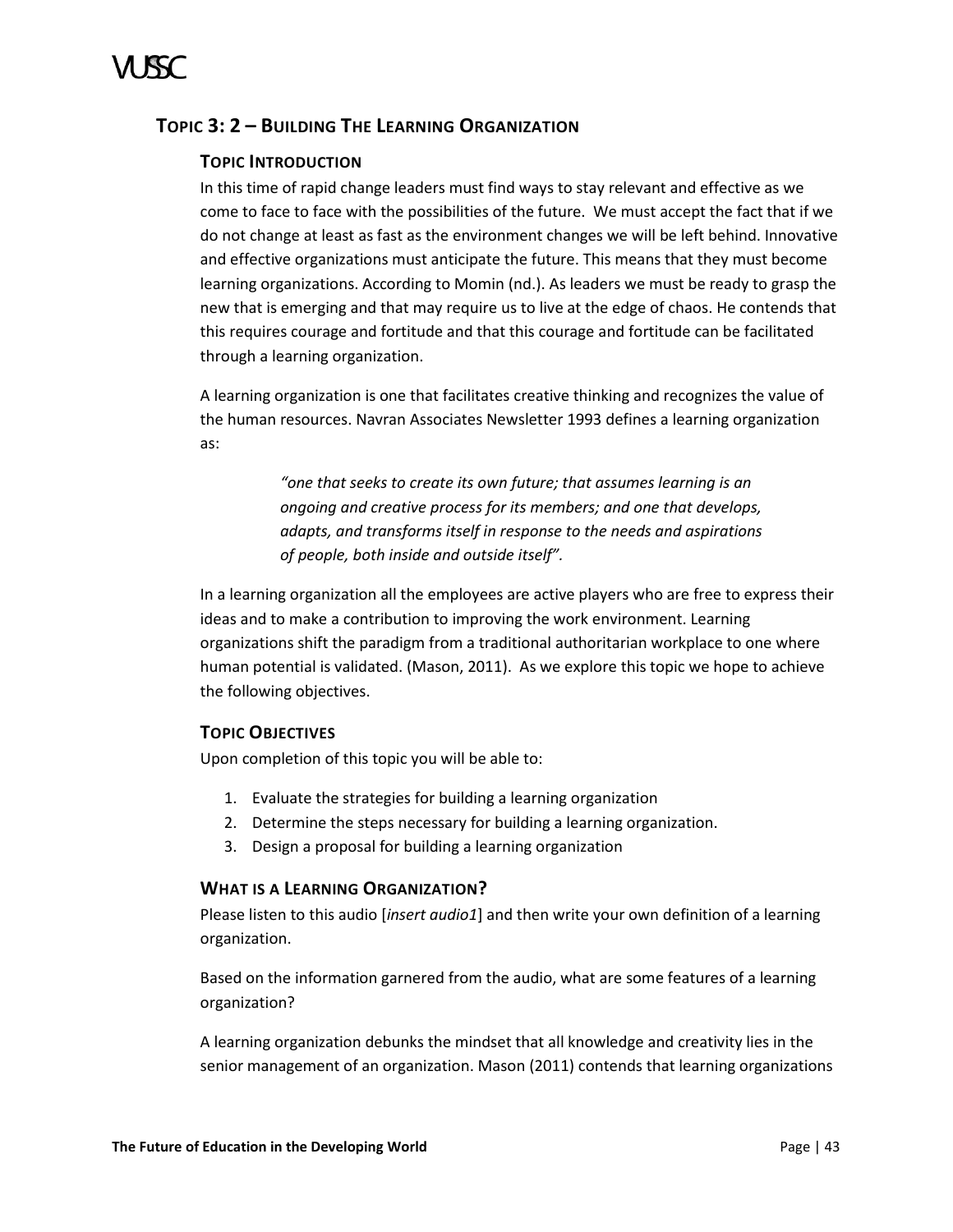challenge all employees to tap into their inner resources and potential, with the hope that they can use their collective will to build their own communities.

# **TASK**

Here are some questions for you to consider.

- 1. Why should we think about building a learning organization?
- 2. Is it the responsibility of the leader only?
- 3. Even if I wanted to do this where do I begin?
- 4. What are the challenges this changing paradigm and how do we overcome these barriers?

Respond to each of these questions in your journals.

# **STEPS FOR BUILDING A LEARNING ORGANIZATION.**

There are some key activities that you must engage in order to build a learning organization. These activities were suggested by Senge (1990) and they are still applicable today.

First, there must be a shift to **systems thinking**. Leaders must be able see the big picture as well as the parts that make up the big picture. At the same time they must recognize the interconnectedness of the parts to each other and to the whole. Secondly, the leader must focus on personal mastery. According to Senge, this is germane to the building of a learning organization and begins with a commitment to lifelong learning. Then, there must be self reflection in an effort to unearth and ventilate beliefs and perceptions that can influence individual action. Such a reflection helps to manage mental models and better facilitate real change which is necessary for the formation of a learning organization. Fourthly, there should be shared vision that indicates the commitment of all involved to the long term survival of the learning organization, and fifthly, team learning should become common practice.

Conduct research on how to achieve the principles of a learning organization. Identify the steps suggested for building a learning organization. Are these feasible in your context? If not, how would you adjust them to make them more applicable to your situation?

Design a proposal for building a learning organization

During your research try to identify the factors that contributed to the growth of learning organizations.

Based on the readings in this unit as well as your own research, design your own plan for transforming your organization into a learning organization.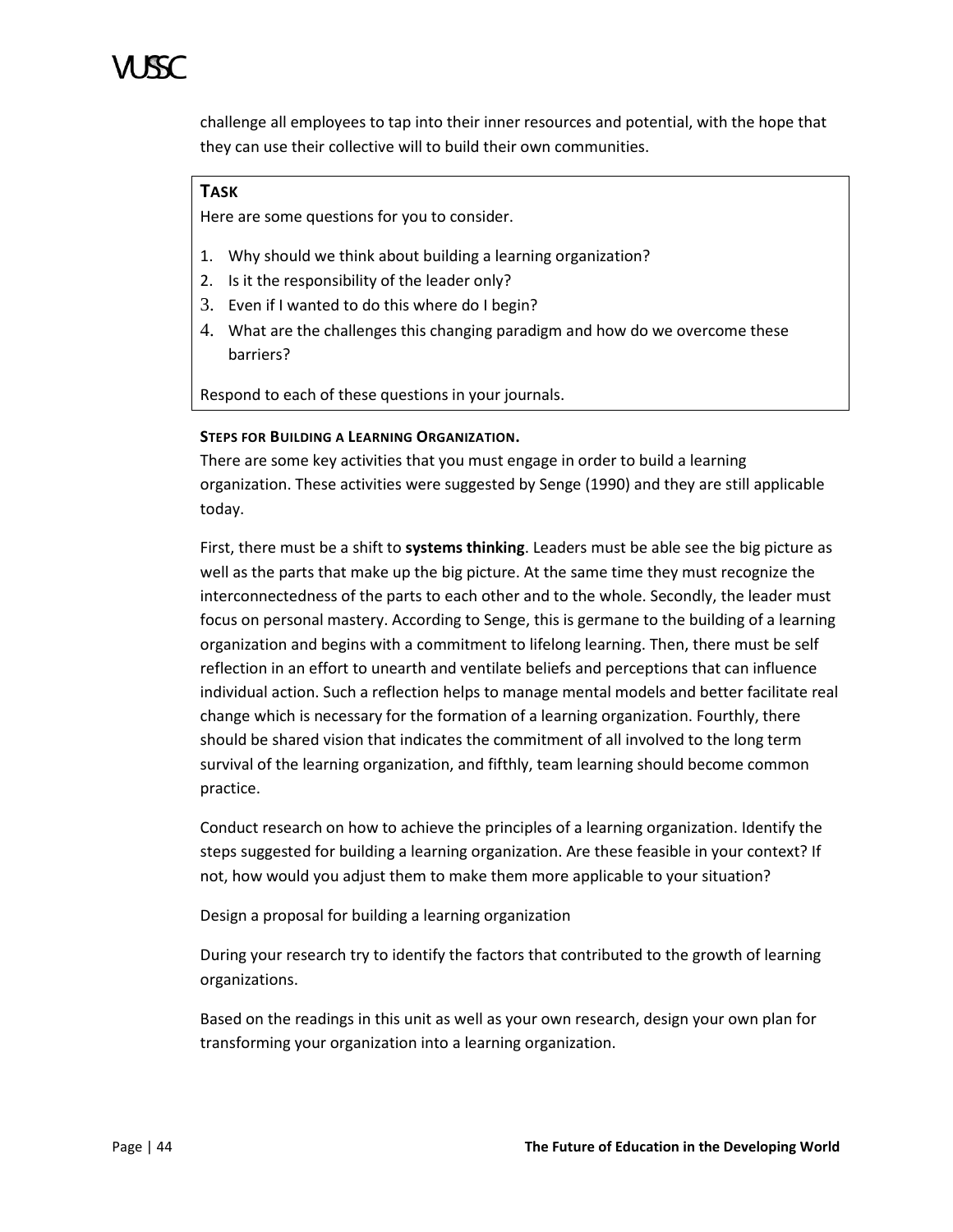# **SELF-REFLECTION QUESTIONS**

- 1. Will transforming my organization into a learning organization really make it more effective?
- 2. Will this really work in an educational institution?

# **TOPIC SUMMARY**

A learning organization facilitates creative thinking and recognizes the value of the human resources. They allow for a wider engagement of the skills of the workforce.

There are challenges in building a learning organization but there are also strategies that can be employed for building an effective one.

In order to build a learning organization leaders must be able see the big picture as well as the parts that make up the big picture while recognizing the interconnectedness of the parts to each other and to the whole.

Leaders must also focus on personal mastery and engage in self reflection while at the same time encouraging teamwork and a shared vision.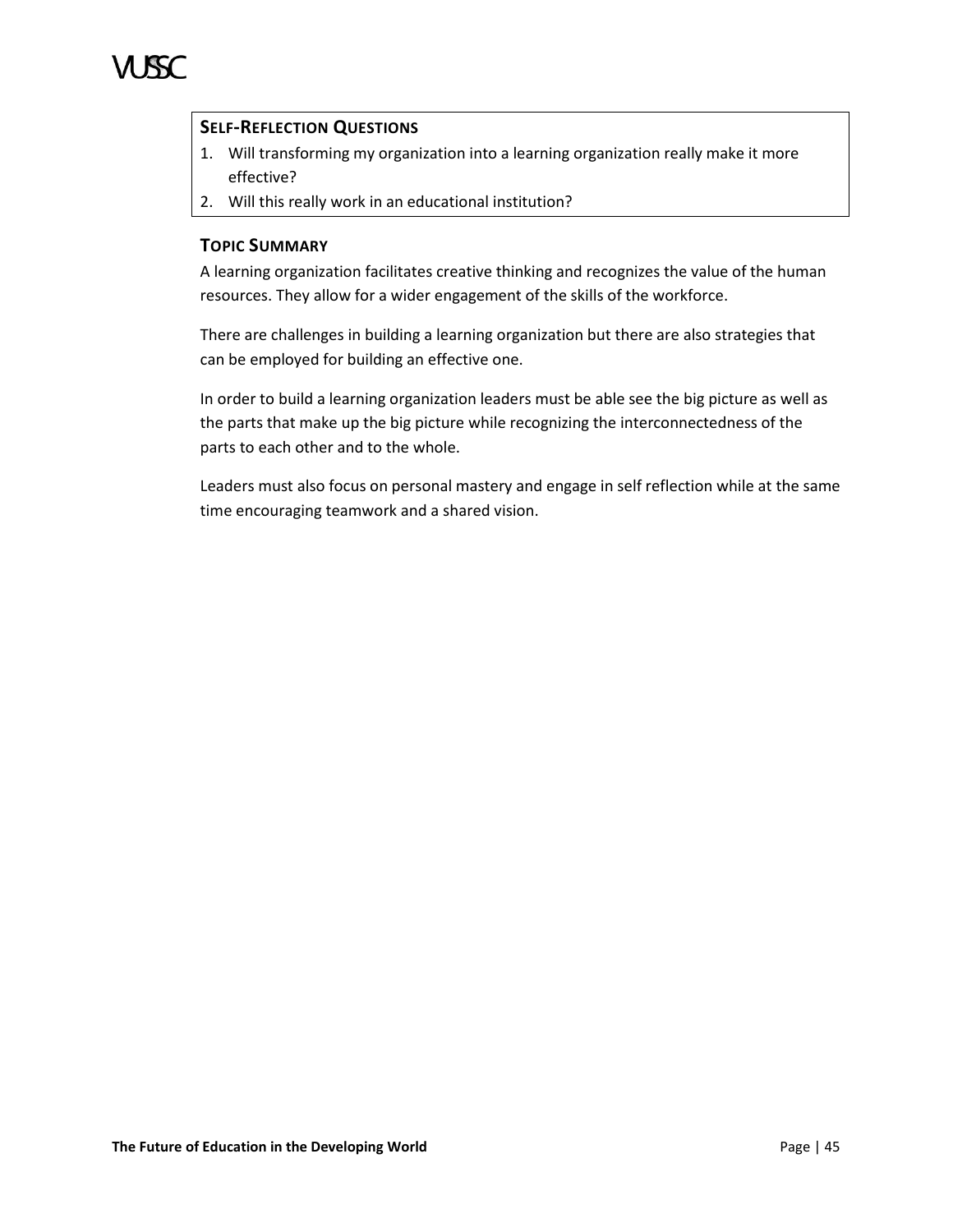# <span id="page-51-0"></span>**TOPIC 3.3 – CREATING A CULTURE OF LIFE LONG LEARNING**

# **TOPIC INTRODUCTION**

"Education is not a preparation for life; education is life itself." - John Dewey

In some developing countries, there has recently been a shift from emphasis wholly on academic programmes to a more deliberate effort at skills development. It is recognized that these countries must adopt more flexible methods of skills development that make training available wherever people live on a continuous basis in order to meet the skills needs and fill the skills deficit in the respective countries. Consequently the concept of lifelong learning has taken on new life in these countries and seems to be where the emphasis must be placed.

Lifelong learning can be described as a constant drive to build skills and increase knowledge throughout the life of an individual. Lifelong learning is usually a voluntary and selfmotivated search for knowledge and improved expertise. It should enhance active citizenship, personal development, competitiveness, and employability. Lifelong learning occurs through experiences that persons have during the course of a lifetime including training, mentorship and higher education.

According to Burnett (2008), lifelong learning requires a merger between the world of learning and the world of work as well as the conversion of institutions and companies into learning organizations. Lifelong learning encourages learning in diverse settings, through diverse pathways, values professional development and recognizes the value of work experience.

# **TOPIC OBJECTIVES**

Upon completion of this topic you will be able to:

- 1. Evaluate the potential role of lifelong learning in the developing countries
- 2. Examine the issues and challenges of lifelong learning
- 3. Design a plan to address one of the challenges of lifelong learning in your country.

# **EVALUATE THE POTENTIAL ROLE OF LIFELONG LEARNING**

How can lifelong learning improve the lives of commonwealth citizens?

World bank 2003 report on Lifelong learning in the global knowledge economy encourages developing countries to look beyond traditional approaches to education and training and to engage in a policy dialogue on the pedagogical and economic consequence of lifelong learning. As the global knowledge economy changes, the demands of the citizenry is also changing. This highlights the need for workers to embrace lifelong learning so as to gain more knowledge and skills that will equip them for functioning in this global economy.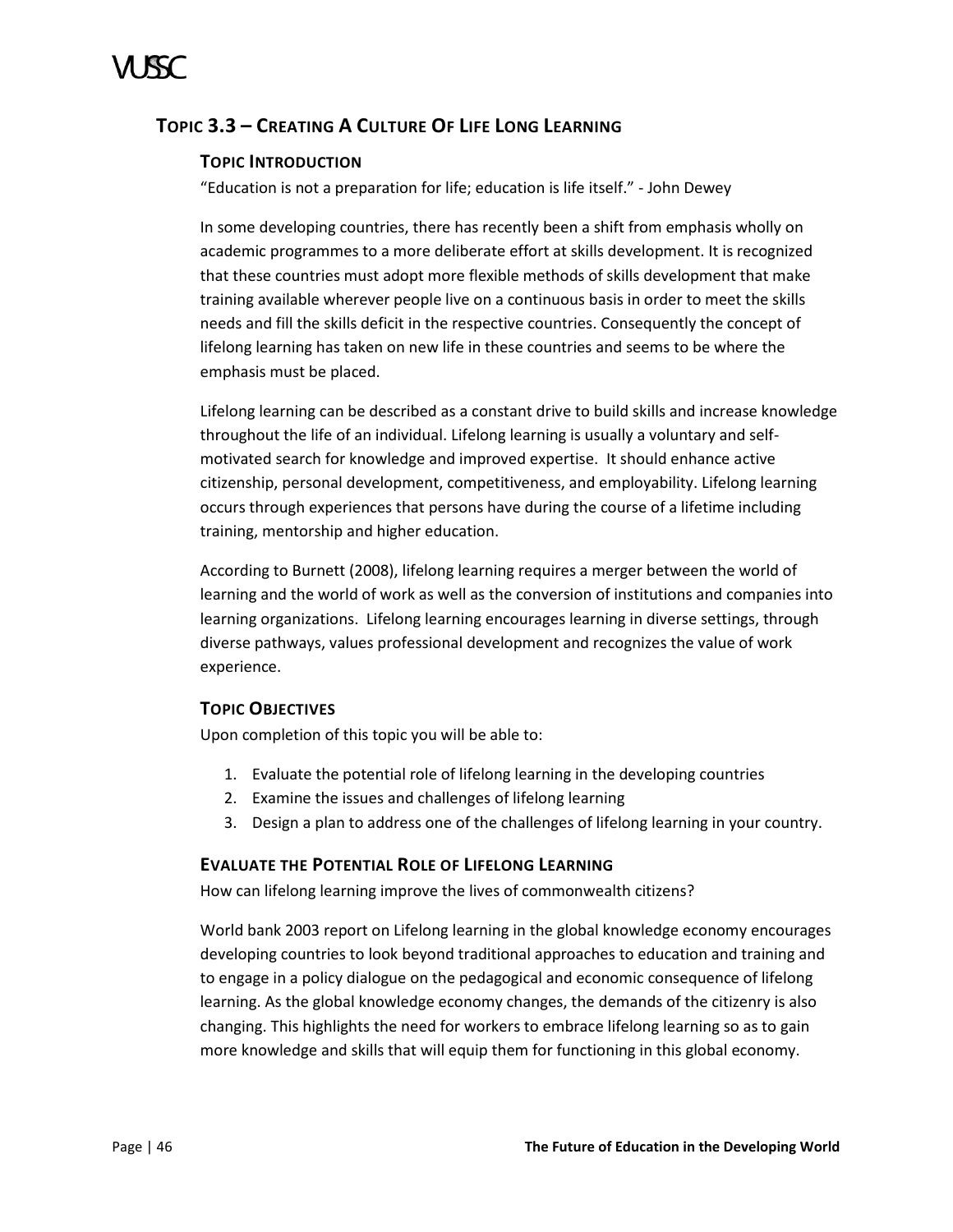Persons living in developing countries face a challenge with lifelong learning because many of these countries do not seem to have the framework necessary to facilitate learning throughout life. These countries must therefore adopt a new model of education and training that can cater to the learning needs of persons from early childhood through to retirement.

Discussion point: Do you think that the citizenry of your country understand or appreciate the role and importance of lifelong learning?

What are some of the obstacles that prevent persons in developing countries from engaging in lifelong learning?

# **ISSUES AND CHALLENGES OF LIFELONG LEARNING**

It is believed that one of the challenges relating to lifelong learning in developing countries is the issue of lifelong learning versus lifelong education. Billett 2010 observes that much of the support for lifelong learning comes from the perspective of educational institutions that emphasize educational practices rather than the act of learning. According to Billet, this approach confuses lifelong learning with lifelong education as the key issues discussed and the processes used tend to mirror educational discourse (p. 407).

Billett 2010 suggests that all the necessary experiences and activities that result in learning cannot be realized through formal educational provisions, or even direct teaching. He believes that there is much knowledge that must be learnt but cannot be taught. This knowledge he contends must come from everyday experiences. He contends that learning is a personal fact while education is an institutional fact and that education does not include some significant experiences that occur outside of the institutional structures.

After reading Billet's views do you think that there is a difference between lifelong learning and lifelong education? Share your views in the discussion forum/ your journals

Another challenge of lifelong learning is that there is a view that developing countries do not have the capacity to provide the necessary knowledge and competencies needed. If lifelong learning is to be facilitated in developing countries, then, there needs to be a drive to build capacity. World Bank report (2003) indicates that education is inadequate in most developing countries, and that where there is access to education it is often in inequitable, especially at the tertiary level. This underscores the need for capacity building in these counties.

Read the article entitled "**Lifelong Learning in the Commonwealth: Issues and Challenges."**  This article can be found at the following link as well as in the course materials.

<http://www.col.org/resources/speeches/2011presentation/Pages/2011-11-14.aspx>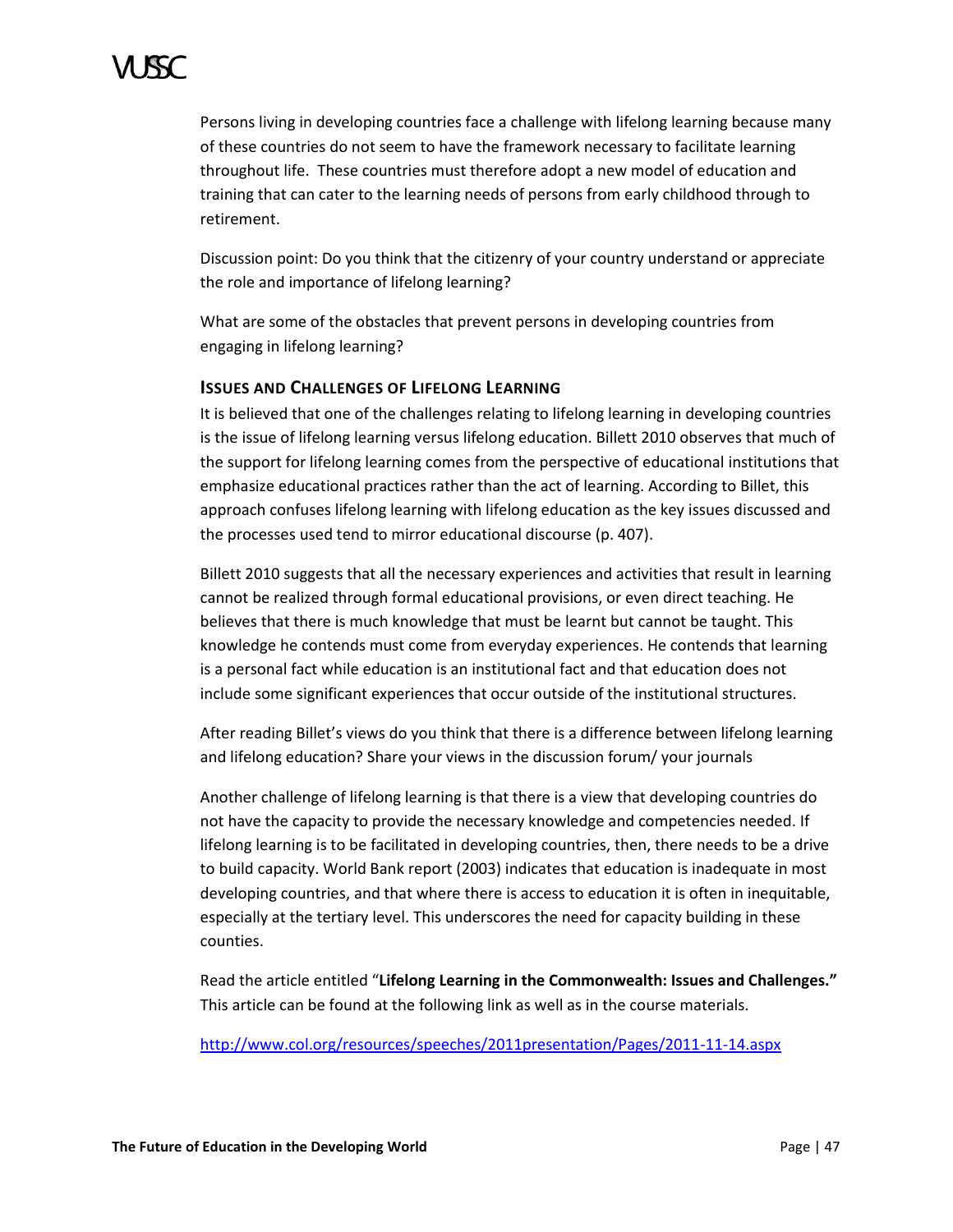

Outline five challenges that you have identified in the article and say how you think they have impacted on lifelong learning in your country.

# **ASSIGNMENT**

Design a plan to address one of the challenges of lifelong learning in your country.

Check with your local library for a copy of the World Bank report. After reviewing the report, write a draft plan for addressing one of the challenges to lifelong learning in your country.

Submit your completed plan to your instructor for review and feedback.

### **TOPIC SUMMARY**

Lifelong learning can be described as a constant drive to build skills and increase knowledge throughout the life of an individual.

It is a voluntary and self-motivated search for knowledge and improved expertise which ultimately enhances personal development and employability.

Lifelong learning encompasses all the necessary experiences and activities that result in learning. It is sometimes confused with lifelong education.

Developing countries sometimes have a challenge with the skills and capacity necessary to facilitate lifelong learning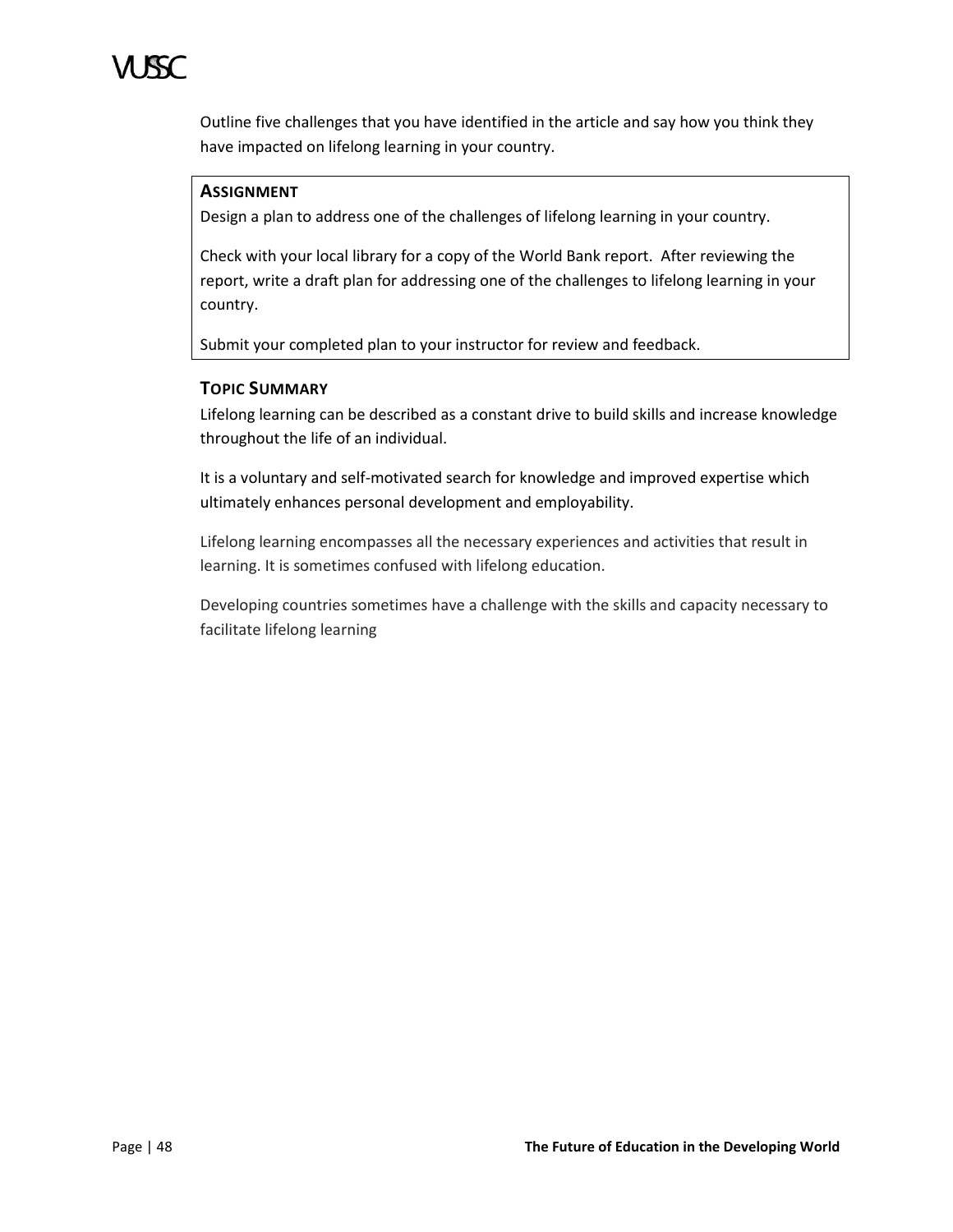# <span id="page-54-0"></span>**TOPIC 3.4 – BUILDING A SUSTAINABLE EDUCATION SYSTEM**

# **TOPIC INTRODUCTION**

Sustainability has become a central theme in many organizations and educational institutions across developing countries and many leaders are finding ways of implementing strategies to assure the sustainable development of their organizations and educational institutions. Sustainable development is defined as development that meets the needs of the present without compromising the ability of future generations to meet their own needs (Brundtland Report, 1987). Germane to the understanding of sustainable development are the concepts of needs and ability to provide for the future generation.

In order to build a sustainable education system, leaders in developing countries must seriously consider the educational needs of the population as well as the necessary skills that are needed to build the country. However, while doing this, leaders must be cognizant of actions that they can take in their organizations and institutions to ensure that the resources available to them are used in the most economical and environmentally friendly manner. This means that the way must be found to manage the operations of the institutions sustainably as they integrate ecological and economic principles into personal and public decision-making.

This topic will explore issues related to some key areas for consideration in building a sustainable education system. These areas include employment policies, procurement procedures, buildings policies, food services and education for sustainable development.

# **TOPIC OBJECTIVES**

Upon completion of this topic you will be able to:

- 1. Analyse organizational/institutional employment policies
- 2. Evaluate the procurement procedures of your organization/institution
- 3. Discuss the characteristics of sustainable buildings in developing countries
- 4. Examine best practices of sustainable food services
- 5. Evaluate the tenets of education for sustainable development

# **EMPLOYMENT AND PROCUREMENT POLICIES Employment Policies**

The employment and procurement policies of an institution are usually a reflection of the core values of the organization. Therefore if the values indicate a drive towards sustainability it is likely that the practices will reflect sustainability. Conversely, if there is no inclination towards sustainability in the core values it is fair to conclude that sustainability is not a priority. Additionally, the strategic plan of the institution can indicate whether sustainable development is a priority. This plan should inform the employment and procurement policies and so these policies can serve as a mirror for assessing the institution's commitment to sustainable development.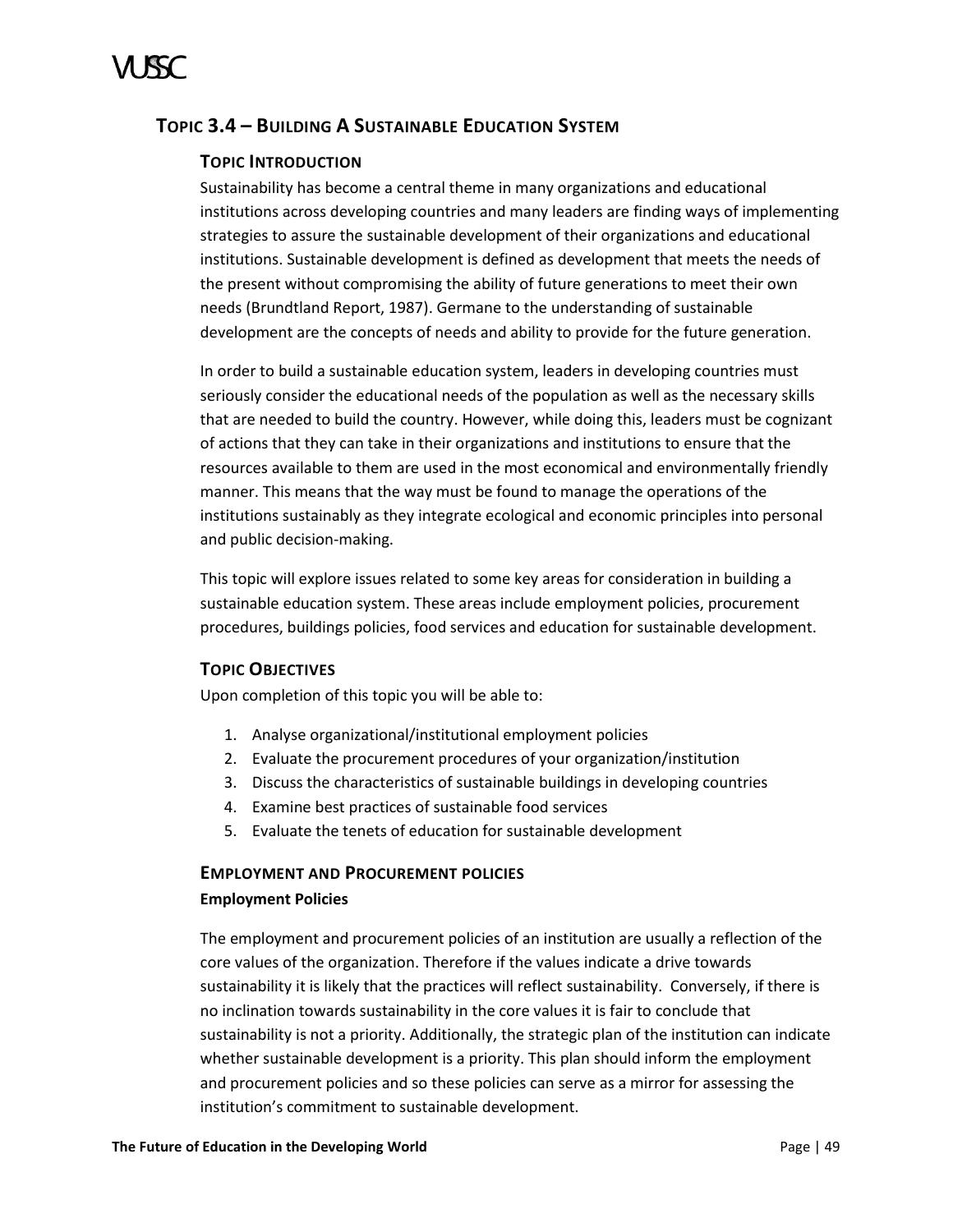The procedures for accessing goods and services can also indicate an institution's commitment to sustainable development. Procurement policies will determine whether the institution is cognizant of good environmental and economic practices and whether the leaders of these institutions are able to integrate ecological and economic principles into their decision- making.

What are the employment policies of your institution/organization?

As you engage in the discussion of this topic, please reflect on the employment policies of your institution and feel free to share with your classmates for discussion

Boateng (2004), suggests that employment policies for sustainability development should enhance growth, improve labour productivity and promote employment for the vulnerable and the disadvantaged as well as the physically challenged. He seems to think that these will embrace the ideas of meeting needs and providing for the future generation.

Examine the industrial relations policies used in your region.

Do you think that these policies and procedures can contribute to building a sustainable organization? Justify your response.

# **Procurement Policies**

What policies guide your institution when purchasing goods and services?

There are now several products and services on the market that can be classified as environmentally friendly and more economically viable in the long run. However, due to the cost of these products and services some persons are deterred from using these products and services. If a cost analysis is done however you may conclude that these products and services are less expensive than they seem at first glance and their procurement may contribute to more sustainable practices. According to the Association for the Advancement of Sustainability in Higher Education, ASSHE (2010, p. 142) "each purchasing decision represents an opportunity for institutions to choose environmentally and socially preferable products and services and support companies with strong commitments to sustainability". Green cleaning products promote a clean and healthy work and learning space because these products are usually non toxic hence will reduce exposure of the employees and clients to a toxic environment.

Procurement officers can do the following to ensure that the products and services they purchase support the institution's commitment to sustainability:

- 1. Look for information about the product's environmental assessment.
- 2. Purchase nontoxic cleaning products
- 3. Purchase recycled products (office paper, paper towels etc.)
- 4. Purchase from vendors who display social and environmental responsibility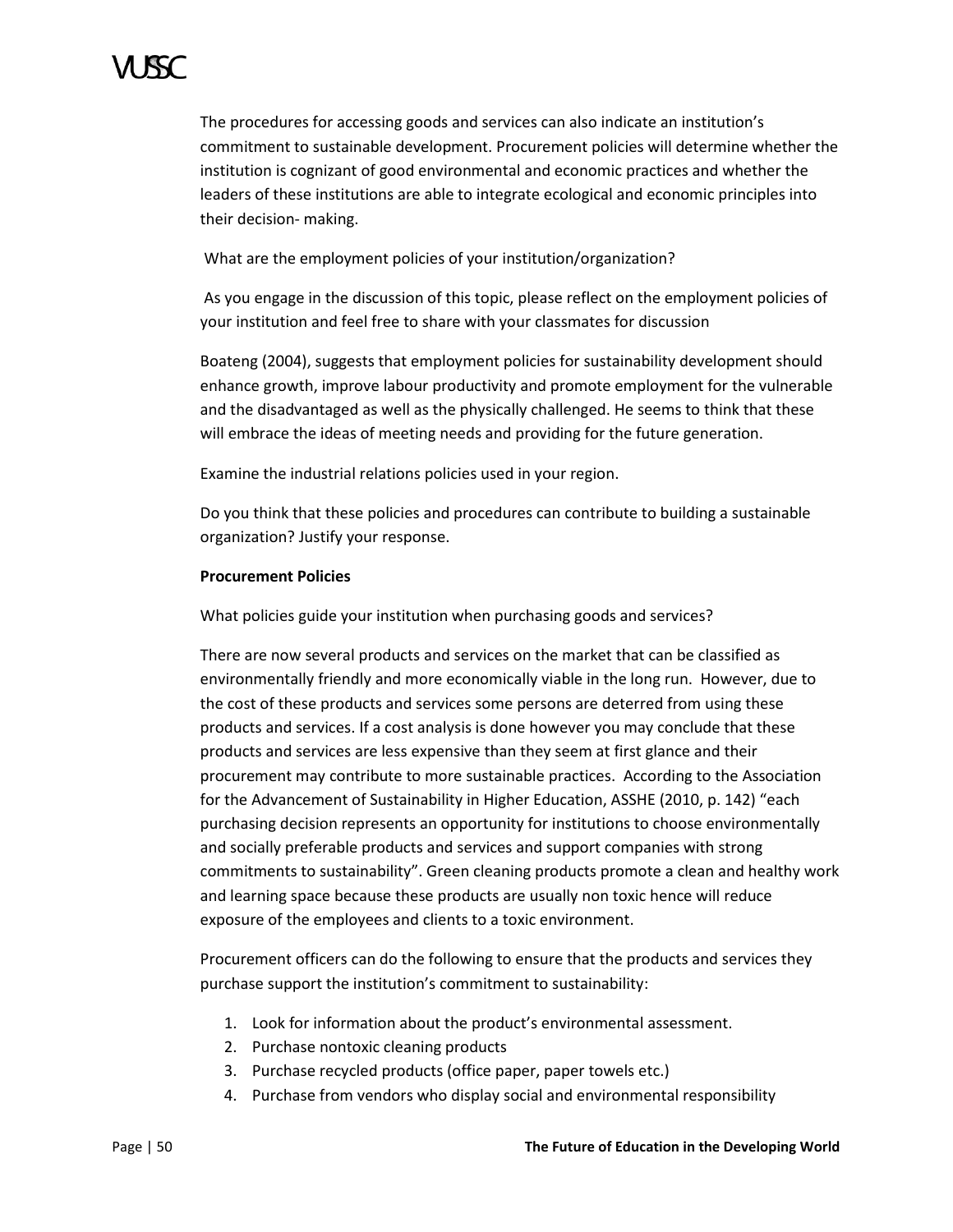

# **BUILDINGS AND FOOD SERVICES Demonstrating Sustainability through Buildings**

While leaders are not directly involved in the construction of the buildings that house their institutions, they can influence their structures based on their knowledge of sustainable buildings. Sustainable buildings will help to make sustainable educational institutions. Experts involved in construction are becoming more sustainability conscious and so when there is need for construction in your institutions leaders should utilize the services of such experts. This topic is therefore aimed at sensitizing leaders about the characteristics of sustainable buildings.

Read the articles found at the links below and make a list of five characteristics you will ask your architect about before construction begins at your institution. If you do not have access to the internet, you can visit your local library to find literature on architecture. [http://www.eccomagazine.com/index.php?option=com\\_content&view=article&id=215:10](http://www.eccomagazine.com/index.php?option=com_content&view=article&id=215:10-rules-for-sustainable-architecture-in-jamaica&catid=63:green-by-design&Itemid=197) [rules-for-sustainable-architecture-in-jamaica&catid=63:green-by-design&Itemid=197](http://www.eccomagazine.com/index.php?option=com_content&view=article&id=215:10-rules-for-sustainable-architecture-in-jamaica&catid=63:green-by-design&Itemid=197)

### <http://curiosity.discovery.com/topic/green-living/10-sustainable-buildings.htm>

### **Demonstrating sustainability through food services**

Food service is one aspect operations that can demonstrate commitment to sustainability. The use of food from the community instead of transporting it over long distances, and the use of land space on the campus to grow crops that can be used as food are two ways of demonstrating sustainability in food services. Some educational institutions in the USA and other parts of the world have found ways to become more sustainable through their food service operations and these can serve as models for developing countries.

Review accounts of best practices in food services . After your review, outline a possible plan you could introduce to your food service manager that can demonstrate your institution's commitment to sustainable development.

# **PROMOTING EDUCATION FOR SUSTAINABLE DEVELOPMENT (ESD)**

Education for Sustainable Development (ESD) is very critical if developing countries must build a better future. A plan for ESD must therefore be an integral part of the trust to lead the International Agenda in Educational Improvement. ESD is a major tenet of the UNESCO education agenda as they believe that education is essential for the achievement of sustainable development UNESCO poses five "what if" questions to help us to think about ESD. The questions are:

- 1. What if learning was about knowledge and also about doing, being, interacting with others and changing the world?
- 2. What if formal learning was enjoyable, hands-on and relevant to life outside school while addressing the problems of our world?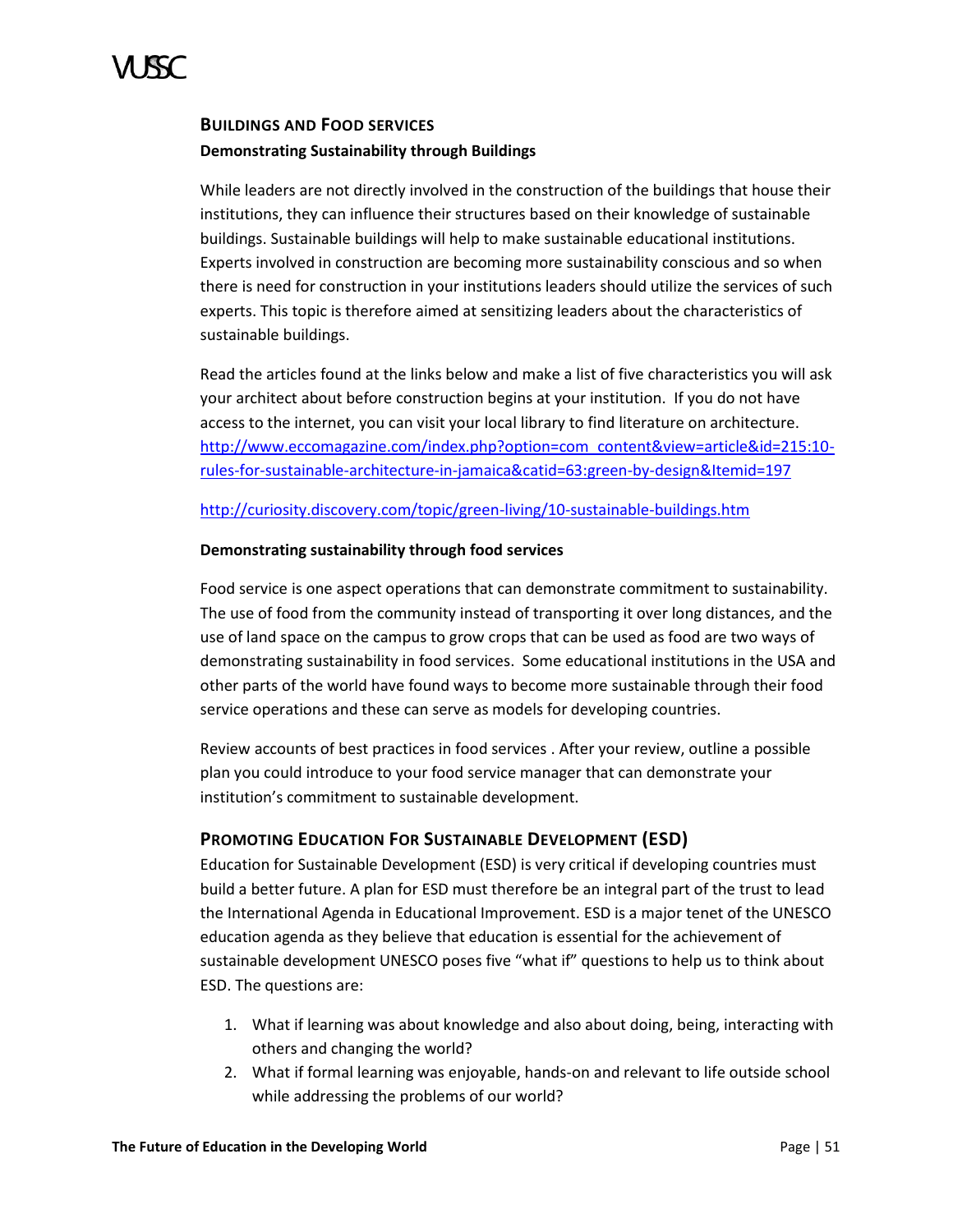- 3. What if every person benefited from genuine learning opportunities throughout life, in the workplace, and within the community?
- 4. What if education systems prepared learners to enter the workforce as well as handle a crisis, be resilient, become responsible citizens, adapt to change, recognize and solve local problems with global roots, meet other cultures with respect, and create a peaceful and sustainable society?

How would you respond to these questions? Take a closer look at question 4. As we prepare to lead the agenda for the future we should want to join with UNESCO to build an education system like the one expressed in question 4.

- 1. How can this be achieved?
- 2. What are the requisite skills that learners should possess for this to happen?
- 3. What are the resources that developing countries will need to accomplish this?

Examine these questions and record some of the responses in the in your journals.

Visit your local library to view articles that share important points about ESD from UNESCO's perspective. After you have reviewed the articles, write down four actions that you can take to encourage ESD in your organization/institution.

### **ASSIGNMENT**

Take a look at the case studies provided at the following links.

<http://www.brad.ac.uk/academic-development/ecoversity/case-studies/>

[http://www.esdtoolkit.org/discussion/case\\_study.htm](http://www.esdtoolkit.org/discussion/case_study.htm)

[http://www.unevoc.unesco.org/2.0.html?&tx\\_drwiki\\_pi1\[keyword\]=New%20Case%20Studi](http://www.unevoc.unesco.org/2.0.html?&tx_drwiki_pi1%5bkeyword%5d=New%20Case%20Studies%20published:%20ESD%20in%20Africa) [es%20published:%20ESD%20in%20Africa](http://www.unevoc.unesco.org/2.0.html?&tx_drwiki_pi1%5bkeyword%5d=New%20Case%20Studies%20published:%20ESD%20in%20Africa)

What are the common tenets in the three case studies?

How can you use the lessons learnt from these studies to guide the drive for ESD in your context?

Submit your paper to your instructor for review and feedback.

# **TOPIC SUMMARY**

In order to build a sustainable education system leaders must not only focus on the academic facet of the institution but also the policies that guide the efficient operation of the institution.

The employment procedures should enhance growth and improve productivity and the procurement procedures should reflect the management's commitment to sustainability.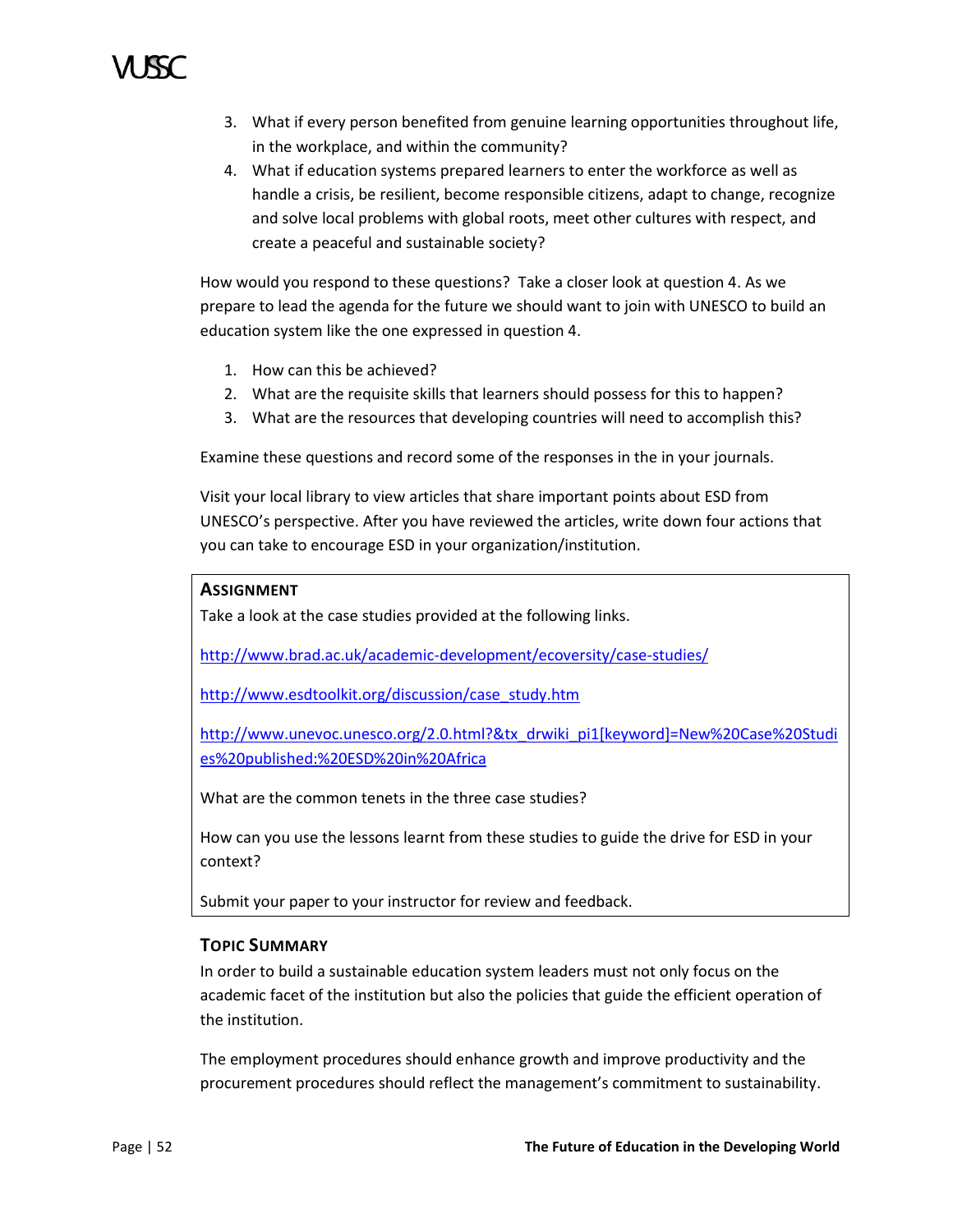

Sustainable food services can contribute significantly to the longevity of an institution

ESD is an essential ingredient in the drive to lead the International Agenda in Educational Improvement.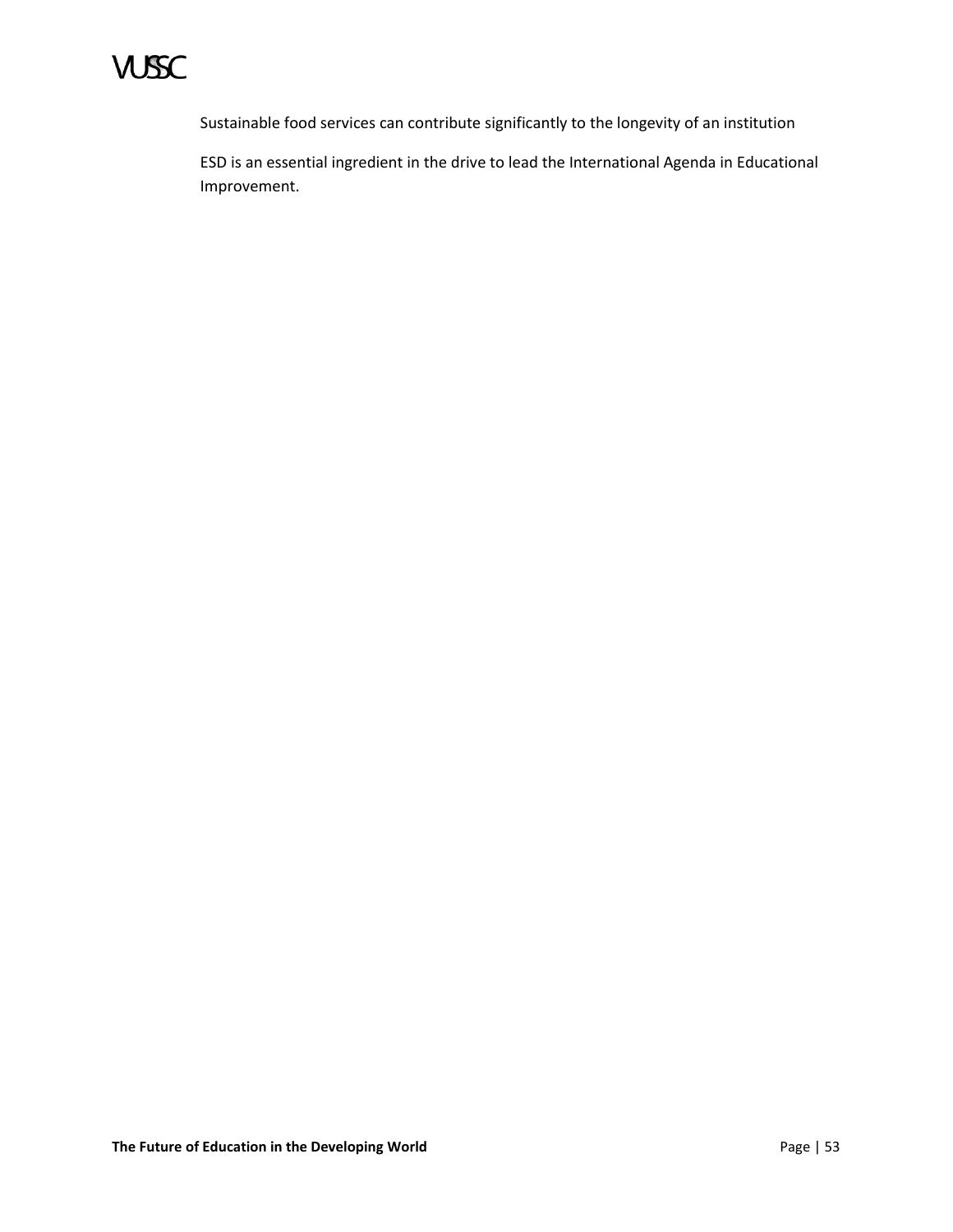# <span id="page-59-0"></span>**TOPIC 3.5 – DEVELOPING ENVIRONMENTAL AWARENESS**

# **TOPIC INTRODUCTION**

It is imperative that citizens in developing countries understand the environmental challenges that they are experiencing and may experience in the future. Although some of these challenges may not be caused by developing countries they can impact them due to their close geographical proximity to developed countries. Some problems that pose environmental challenges include climate change and global warming, droughts, floods, deforestation, crime and violence, poverty, and pollution, waste disposal and many more. What seems to be true is that many of these challenges are associated with climate change and global warming. In this unit we will examine some environmental challenges, their causes and impacts, as well as some ways in which these challenges can be mitigated or possibly prevented.

# **TOPIC OBJECTIVES**

Upon completion of this topic you will be able to:

- 1. Discuss the major environmental problems affecting developing countries
- 2. Assess the possible contributions of developing countries to global environmental problems
- 3. Examine ways in which environmental awareness can be improved

# **COMMON ENVIRONMENTAL PROBLEMS**

What are some of the common environmental problems affecting the world today?

One of the first problems that come to mind is climate change because there have been many discussions in the local and international media. Most times when you hear about climate change you also hear about global warming. Your tutor will help you to secure materials so that you can learn more about the phenomena of climate change and global warming.

Is climate change a threat to developing countries? Are you observing any signs of a climate change problem in your country? How is climate change related to global warming? Based on what you learnt, what are some causes of climate change and global warming?

# **Pollution**

Water, air land and noise pollution are all types of pollution that pose environmental problems. These different forms of pollution contribute to many health problems and in fact cause an overall lowering of the quality of life of those exposed to any form. Can you cite cases of pollution in your community? Which type do you find to be most impactful?

Take some time to read the article entitled '*pollution and types of pollution'.* You can find this article in the course pack.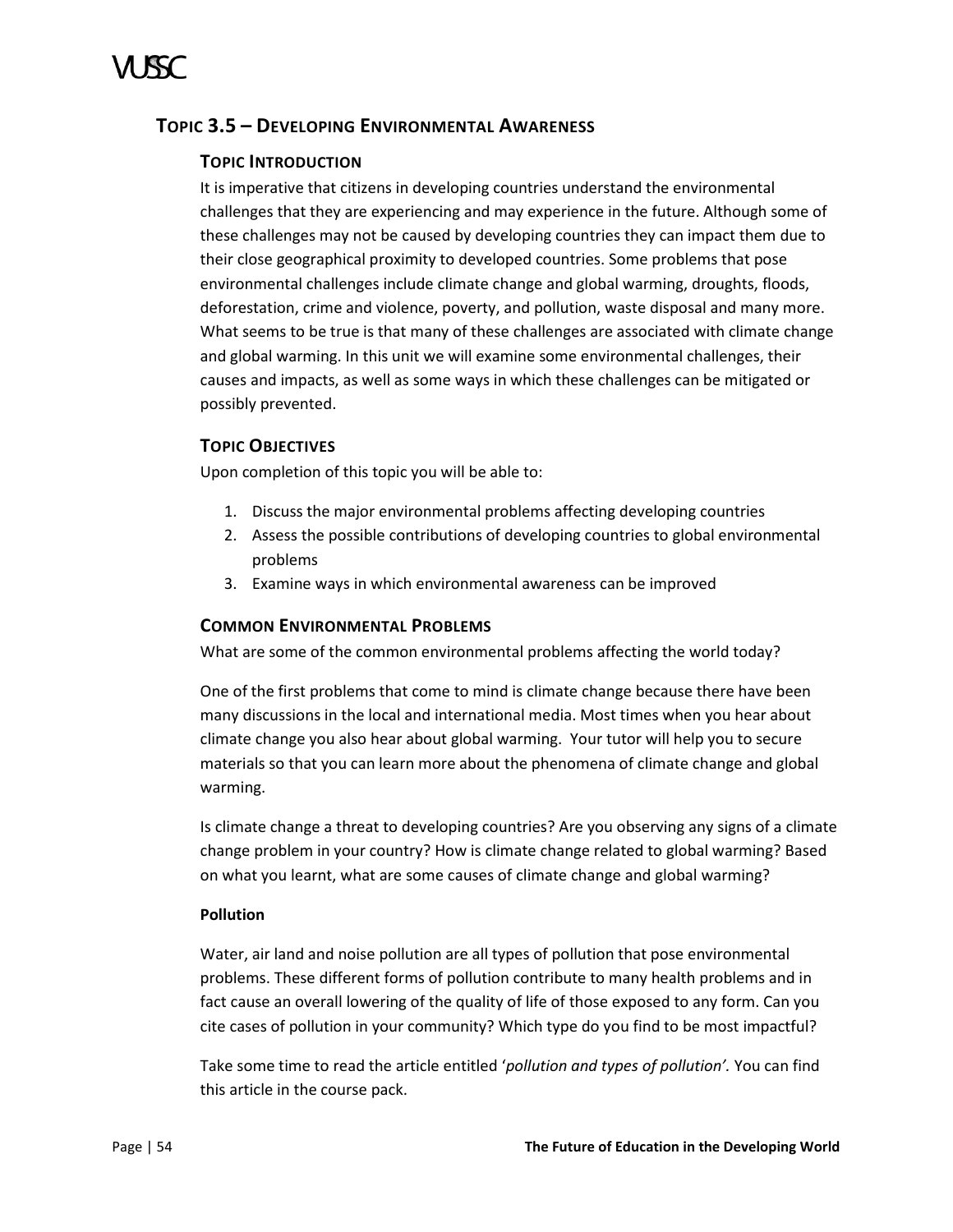

Conduct your personal research to inform yourself about other environmental problems that affect developing countries.

Log a summary of your findings in your journal.

### **CONTRIBUTIONS OF DEVELOPING COUNTRIES TO GLOBAL ENVIRONMENTAL PROBLEMS**

Economic activities such as farming including livestock rearing, fishing, tourism, construction, manufacturing, and mining do take their toll on the environment and make significant contributions to the increase of environmental problems that we face today.

Make a list of the economic activities that take place in your country. Based on what you have learnt about environmental challenges would you say that the economic activities you listed contribute to environmental problems? In what ways do they contribute? Log your response in your journal.

What personal activities do you conduct daily that can contribute to environmental problems? Here are some questions to help you assess your contribution.

- 1. How do you use water in the bathroom, in the kitchen and while doing your laundry?
- 2. How do you manage the waste you generate at home?
- 3. Do you burn your garbage?
- 4. Do you engage in recycling, reusing and reducing of the resources you have available to you?
- 5. What do you do to reduce the amount of fossil fuels that you use daily?
- 6. Based on your responses you should be able to assess which environmental problem you are contributing to, or helping to reduce?

Write down a list of actions that you can take to help reduce the impact of environmental problems.

### **IMPROVING ENVIRONMENTAL AWARENESS**

Environmental awareness can be increased through several means, including awareness campaigns, print and electronic media, infusion into the formal curriculum, and public meetings.

Given the assessments that you made earlier in the unit, select the most appropriate means of building awareness in your community. Share and justify your selection with your classmates.

# **TOPIC SUMMARY**

Environmental problems include climate change and global warming, droughts, floods, deforestation, crime and violence, poverty, pollution, and waste disposal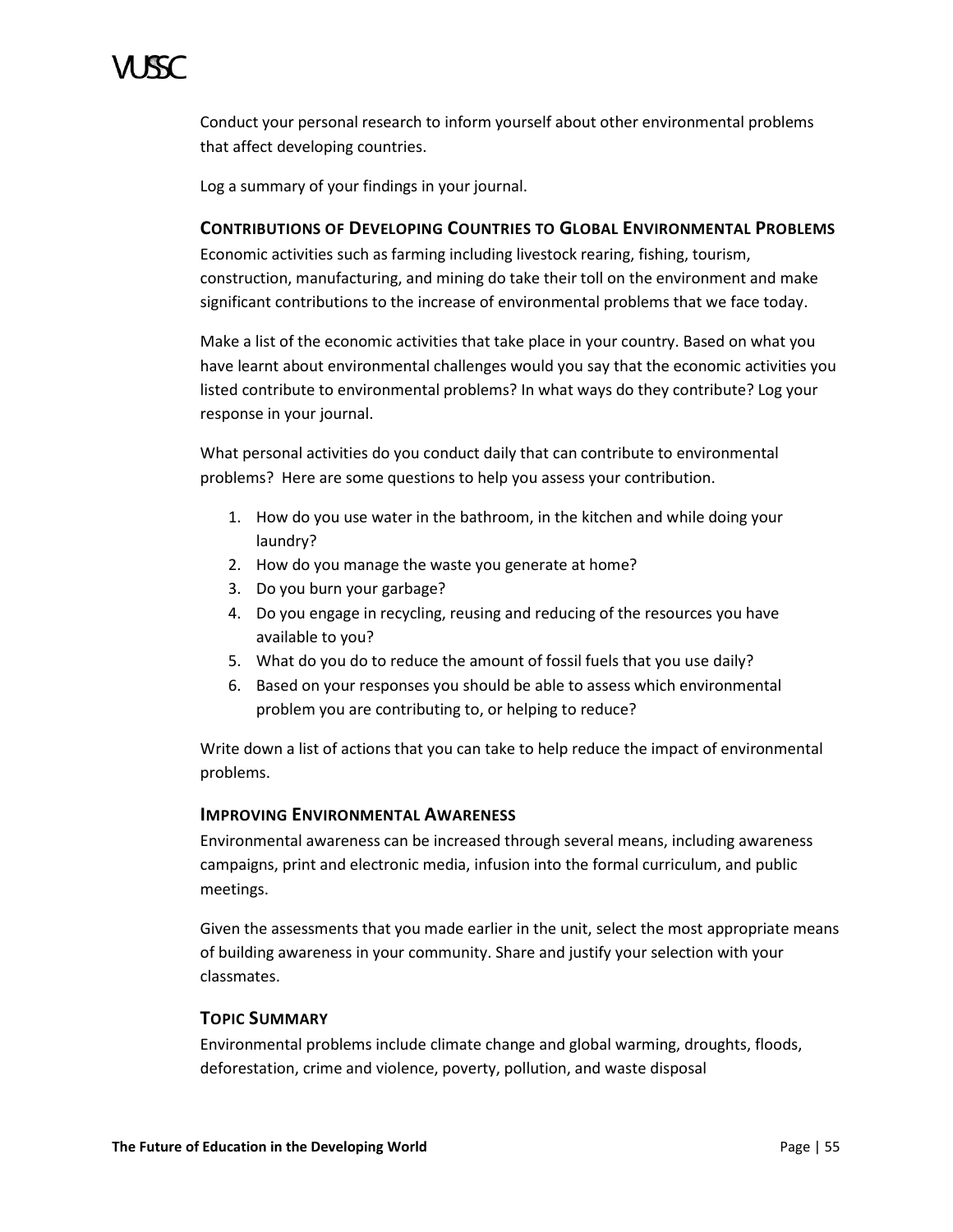

While developing countries are not the greatest contributors to environmental problems, they do make significant contributions.

Our personal behaviours do make contributions to environmental problems.

Environmental awareness can be increased through several means, including awareness campaigns, print and electronic media, infusion into the formal curriculum, and public meetings.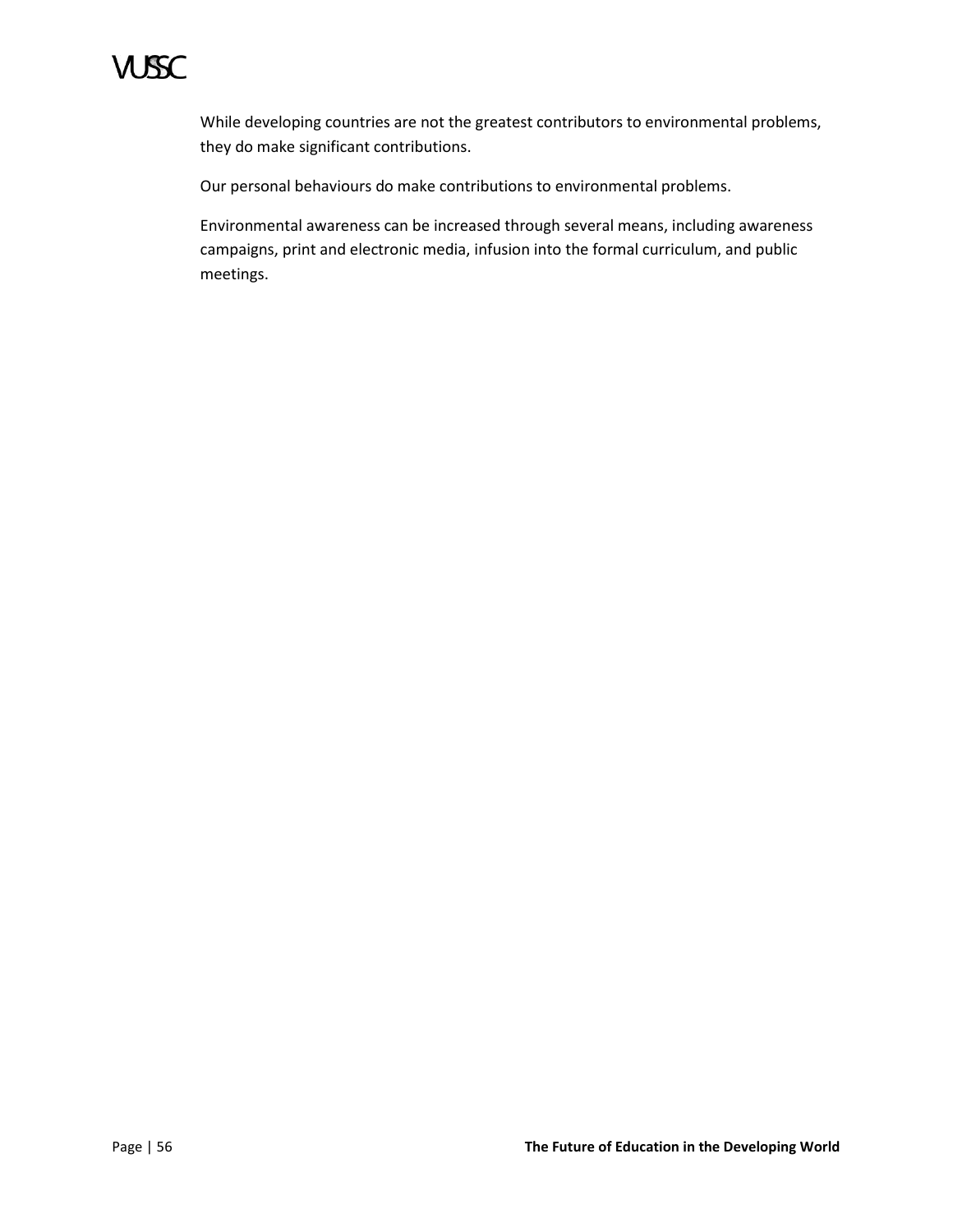# A ISC

# <span id="page-62-0"></span>**UNIT 4: IMPLICATIONS OF EDUCATIONAL RESEARCH ON FUTURE DEVELOPMENT**

# <span id="page-62-1"></span>**UNIT INTRODUCTION**

Educational research has played its role in the development of education over the years and one could argue that it should be the driver of future development. However, is educational research falling behind developments in education? Are the current organizational structures of educational institutions able to facilitate the findings of educational research and move the organizations forward into the future? According to Saba, (2005) the cost of providing education in the future may be a deterrent to implementing what educational research predicts as the cost of the technology required to deliver education seems to threaten their viability. This unit seeks to examine some implications of educational research on future development and some possible ways in which synergies may be formed to enable research to drive the future.

# <span id="page-62-2"></span>**UNIT OBJECTIVES**

Upon completion of this unit you will be able to:

- 1. Review three pieces of literature related to best practices in educational leadership
- 2. Analyse research results to form conclusions about relevant strategies and best practices
- 3. Assess the relevance of selected research to your current context.
- 4. Discuss the characteristics of communities of practice
- 5. Organize a community of practice in your place of work.
- 6. Complete the possibilities project.

# <span id="page-62-3"></span>**UNIT READINGS**

Bettoni M*. C. (*2002) Communities of practice: Meanings, benefits and methodology. Knowledge Management, Basel University of Applied Sciences, FHBB, Rome, Italy. Available at [http://www.weknow.ch/marco/A2002/Rome02/Slides\\_021106.pdf](http://www.weknow.ch/marco/A2002/Rome02/Slides_021106.pdf)

Honan, A (2011), 'Mapping the Past, Charting the Future: A Review of Development Education Research in Ireland and its Implications for the Future'', Policy & Practice: A Development Education Review, 13, 72-77, available at: [http://www.developmenteducationreview.com/issue13-perspectives3.](http://www.developmenteducationreview.com/issue13-perspectives3)

Saba, F. (2005). The future of distance education: Research conceptual development and practice. 19<sup>th</sup> Annual Conference on Distance Teaching and Learning. The Board of Regents of the University of Wisconsin System. Available at [http://www.uwex.edu/disted/conference/Resource\\_library/proceedings/03\\_29.pdf](http://www.uwex.edu/disted/conference/Resource_library/proceedings/03_29.pdf)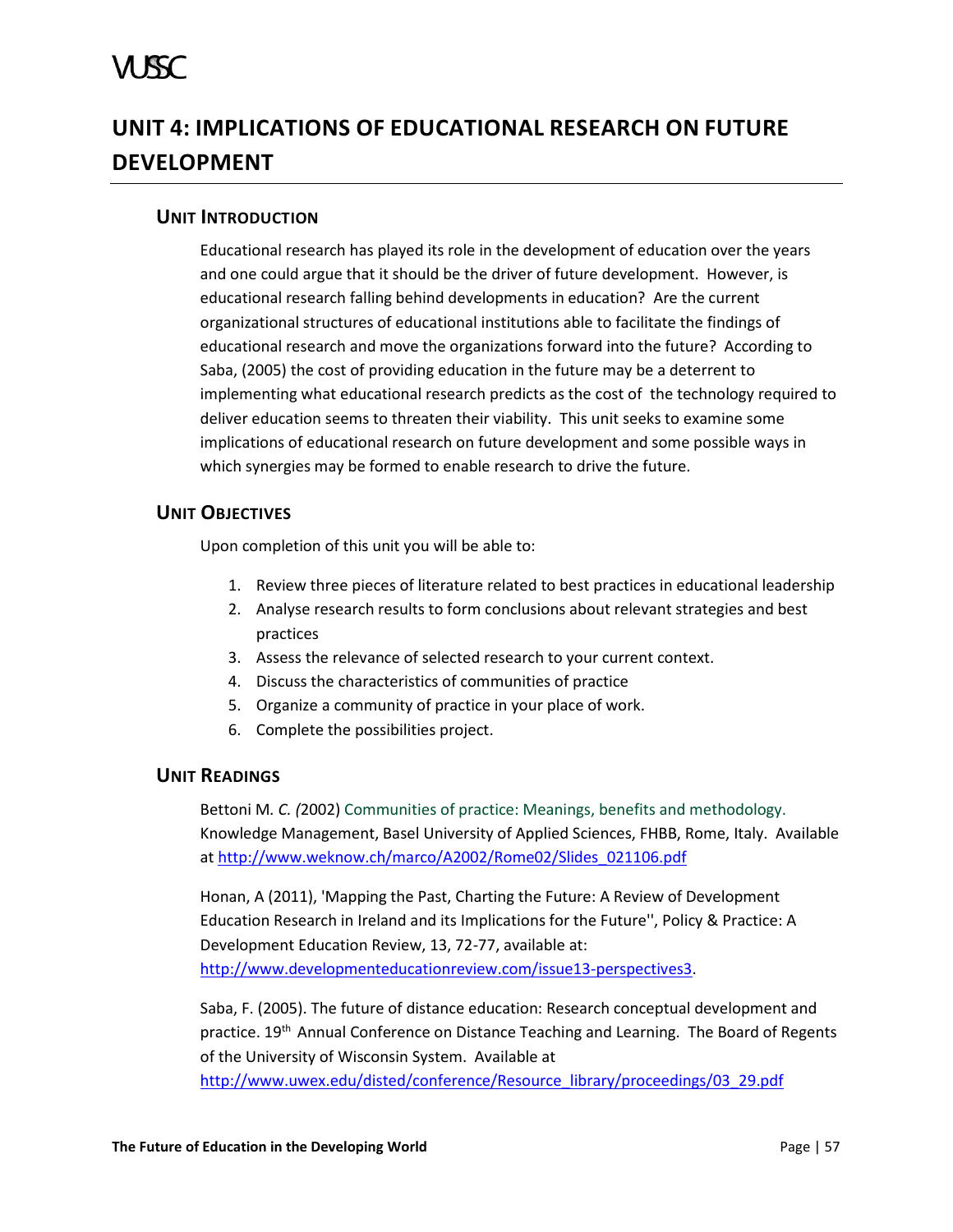# VUSSC

Wenger, E. McDermott, R. and Snyder W. M. (2002). Seven principles for cultivating communities of practice. Cultivating communities of practice: A guide to managing knowledge available a[t http://hbswk.hbs.edu/archive/2855.html](http://hbswk.hbs.edu/archive/2855.html)

Wenger , E.(2006). Communities of practice: A brief introduction. Available at <http://www.ewenger.com/theory/>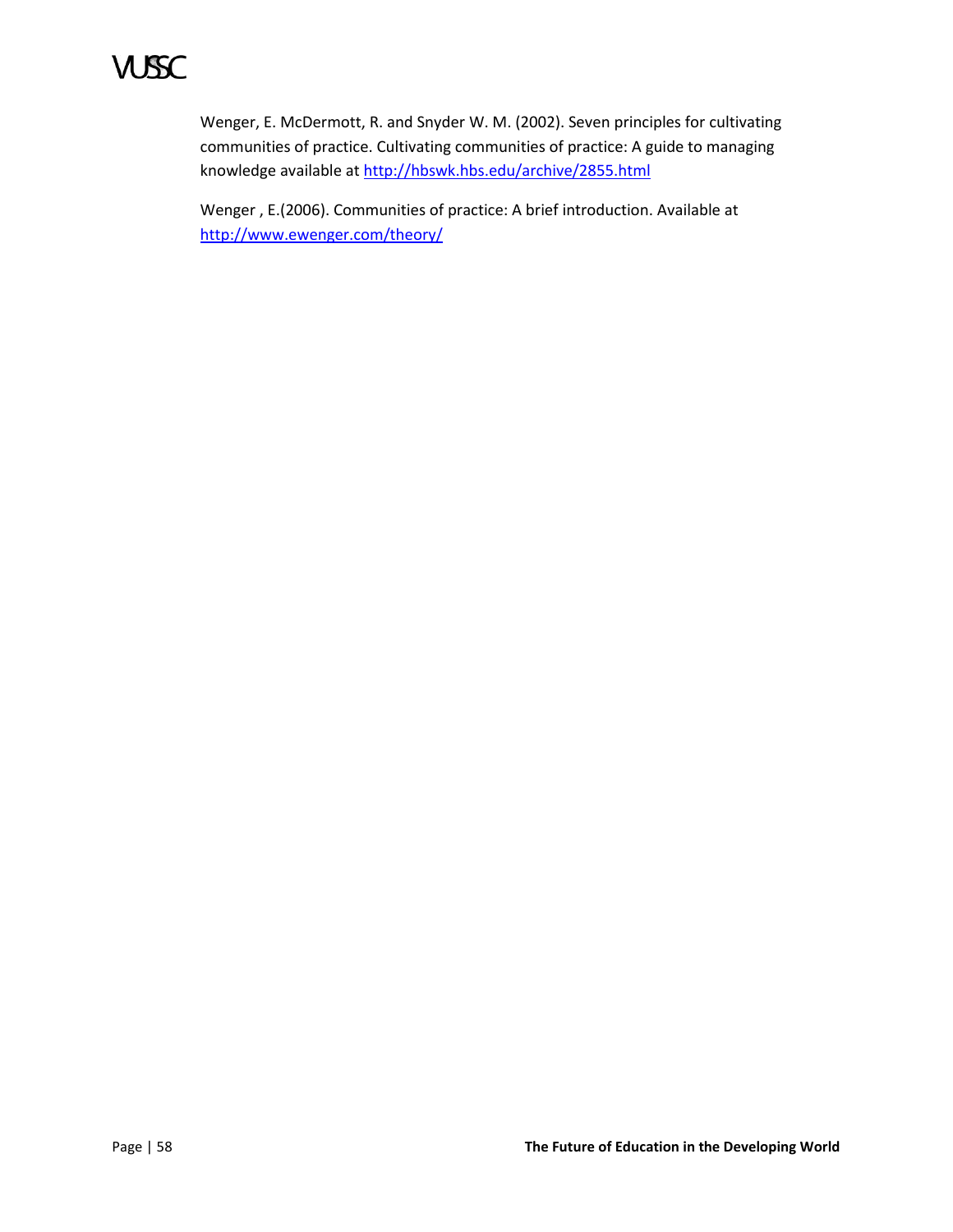# <span id="page-64-0"></span>**TOPIC 4.1 – RESEARCH LEADING TO FUTURE BEST PRACTICES**

# **TOPIC INTRODUCTION**

As educators we must always be guided by the empirical evidence provided by research. This is necessary to ensure that our actions are driven by evidence based rather than anecdotal data. In order to keep abreast of current strategies and best practices that are critical to education in the future, there therefore needs to be the constant reviewing of current research on such strategies and practices. There is a plethora of research studies conducted on best practices in curriculum delivery and a more conservative number of research articles on the leadership and management side of the education sector. This topic will engage you in the review of peer reviewed research to broaden and deepen your knowledge about best practices for the future.

# **TOPIC OBJECTIVES**

Upon completion of this topic you will be able to:

- 1. Review three pieces of literature related to best practices in educational leadership
- 2. Analyse research results to form conclusions about relevant strategies and best practices
- 3. Assess the relevance of selected research to your current context.

# **TASK**

Select three articles from the list below and write a critical review of each. In your review please include:

- A brief summary of the article (1 paragraph)
- The main thesis of the article
- Your evaluation of the article

### **Articles:**

Holter, A. C. and Frabutt, J. M. (2012). Mission Driven and Data Informed Leadership

*Catholic Education: A Journal of Inquiry and Practice*, *15*, 253-269. Boske, C. and Diem, S. (2012). The future of educational leadership preparation: Creating the capacity for caring, equity, and leading for social justice. Global Leadership for Social Justice: Taking it from the Field to Practice, Chapter 12. *Advances in Educational Administration, 14*, 217–231. Emerald Group Publishing Limited

Bush, T. (2008). Leadership and Management Development in Education. London: SAGE Publications Ltd

Dugan, T. (2012) Davis k-8 school: Utilizing transformational leadership to drive inclusive practice Global Leadership for Social Justice: Taking it from the Field to Practice, Chapter 7. *Advances in Educational Administration, 14,* 121–137. Emerald Group Publishing Limited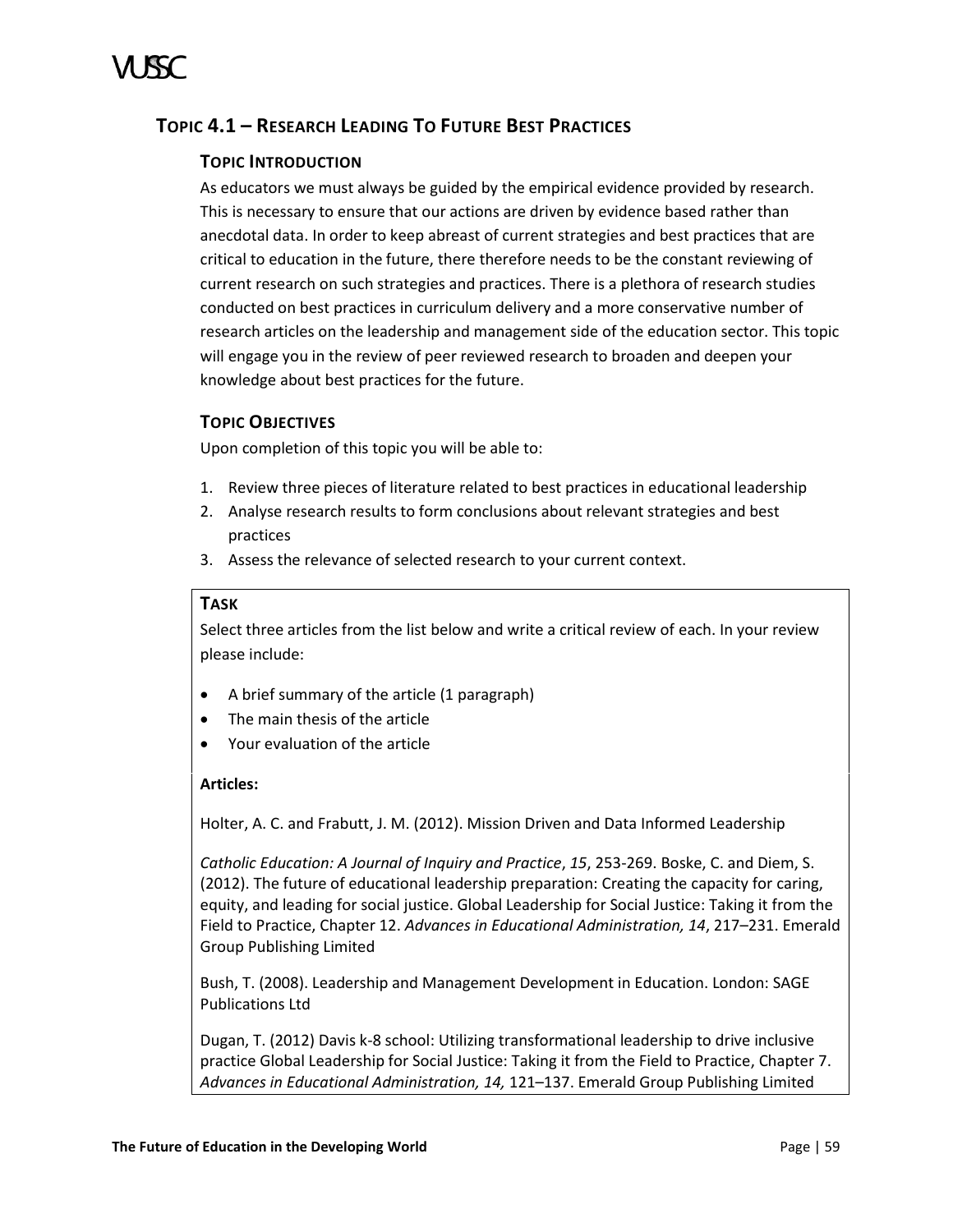Yemini, M. (2012). Educational marketing and the pace of innovation. The Management and Leadership of Educational Marketing: Research, Practice and Applications. *Advances in Educational Administration, 15*, 225–242. Emerald Group Publishing Limited

# **TASK**

Write your responses in your journal

- 1. What are the necessary elements for consideration based on the article? How do these compare to your current needs?
- 2. How does the argument about leadership practice they develop compare with the results they present?
- 3. What are some of the basic building blocks of effective leadership for the future based on the articles selected?
- 4. Explain how the findings presented may, or may not be applicable to your context?

### **RESOURCES**

- Schrum, L. and Levin B. B. (2013). Teachers' technology professional development: Lessons learned from exemplary schools. *Tech Trends, 57*, *(1),* 37-42.
- Gold, A., Evans, J., Earley, P., Halpin, D. and Collarbone, P. (2003) 'Principaled principals? Values-driven leadership: Evidence from ten case studies of ''outstanding'' school leaders', Chapter 10. *Education Management and Administration, 31,* 127-138. Emerald Group Publishing Limited
- Bush, T. (2007). Educational leadership and management: Theory, policy, and practice. *South African Journal of Education*, 27, 391–406

Additional online resources:

<http://ethical-literacy.org/category/resource-center/dilemmas/>

<http://www.contentmanager.eu.com/cms.htm>

<http://searchsoa.techtarget.com/definition/content-management-system>

*<http://ecolecon.missouri.edu/globalresearch/>*

[http://www.unesco.org/bpi/pdf/memobpi39\\_sustainabledvpt\\_en.pdf](http://www.unesco.org/bpi/pdf/memobpi39_sustainabledvpt_en.pdf)

[http://www.unesco.org/education/tlsf/mods/theme\\_b/mod06.html](http://www.unesco.org/education/tlsf/mods/theme_b/mod06.html)

[http://www.authorstream.com/Presentation/asguest1877-99986-pollution-mans-first](http://www.authorstream.com/Presentation/asguest1877-99986-pollution-mans-first-enviornmental-problem-33113817-others-misc-ppt-powerpoint/)[enviornmental-problem-33113817-others-misc-ppt-powerpoint/](http://www.authorstream.com/Presentation/asguest1877-99986-pollution-mans-first-enviornmental-problem-33113817-others-misc-ppt-powerpoint/)

<http://123seminarsonly.com/Seminar-Reports/011/62641616-Types-of-Pollution.pdf>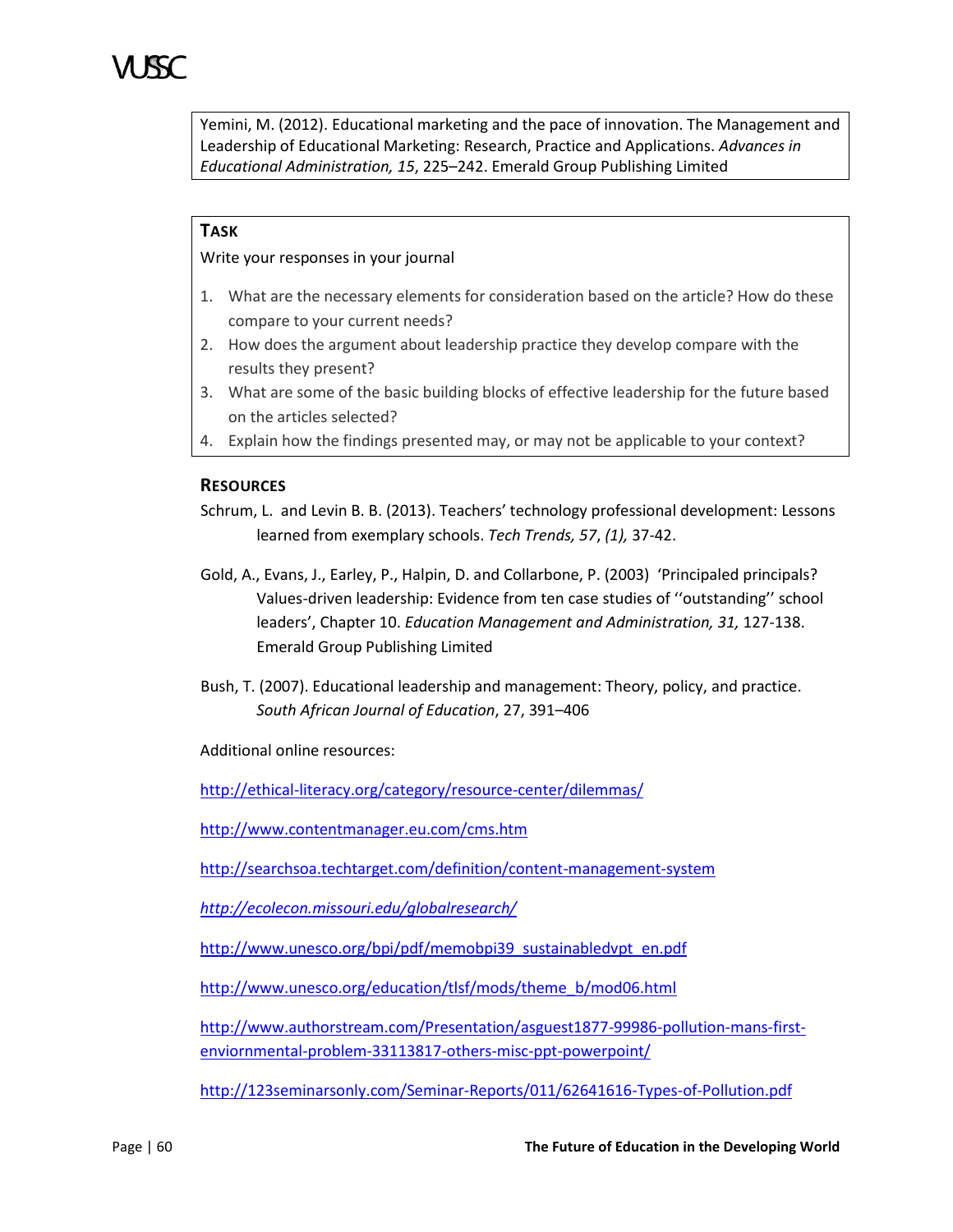

<http://www.ewenger.com/theory/>

<http://hbswk.hbs.edu/archive/2855.html>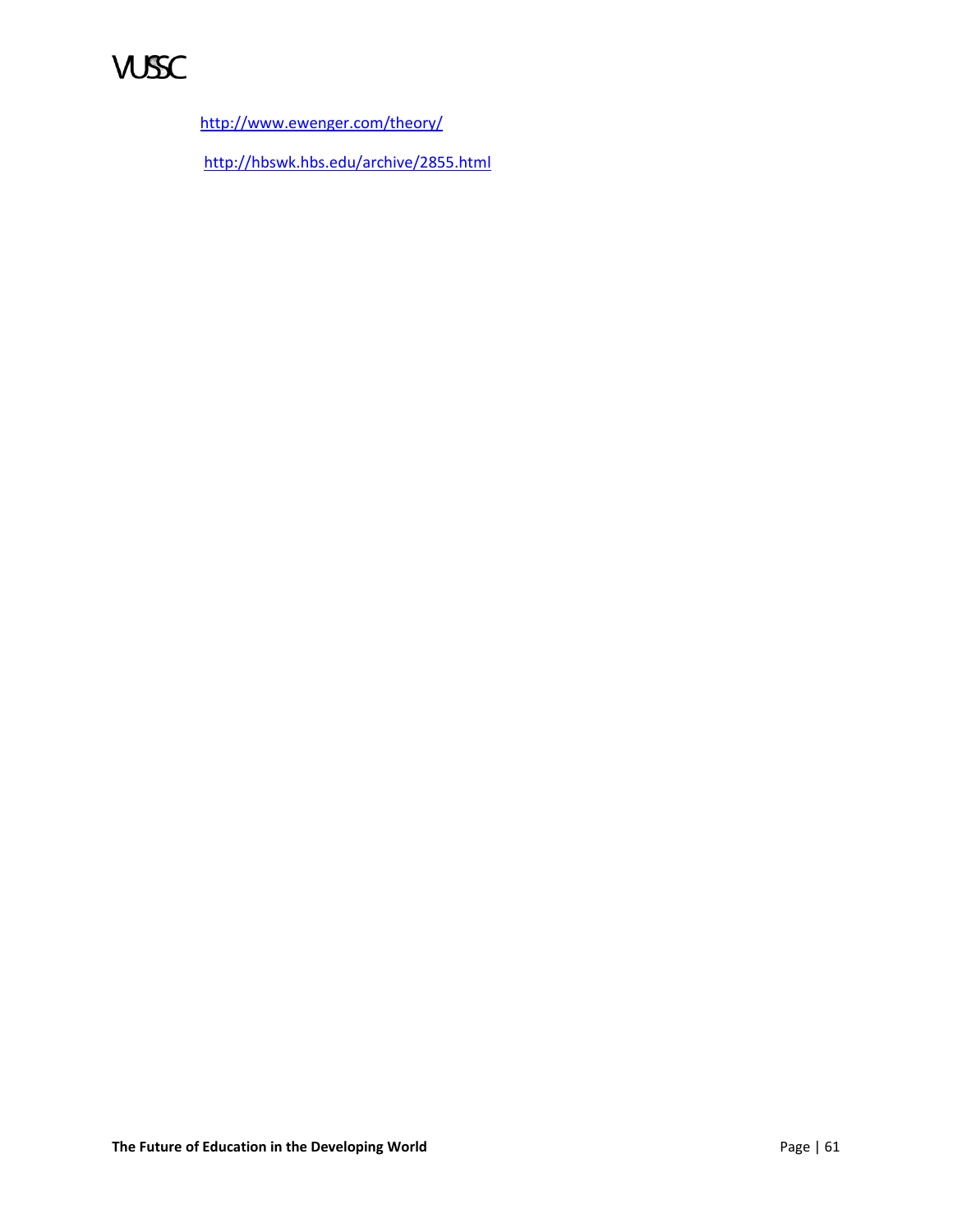# <span id="page-67-0"></span>**TOPIC 4.2 – COMMUNITIES OF PRACTICE**

# **TOPIC INTRODUCTION**

Learning is essential for the survival of human beings because social participation is its primary focus (Wenger, 2006). Any vehicle therefore that facilitates social interaction and active participation should therefore result in some form of learning. A community of practice is one such vehicle and has been used by professional organizations and business communities to make the connection between learning and practice. The recognition and use of communities of practice in education is one way of promoting lifelong learning and can be seen as progress toward future development in education

# **TOPIC OBJECTIVES**

Upon completion of this topic you will be able to:

- 1. Discuss the characteristics of communities of practice
- 2. Organize a community of practice in your place of work.

# **WHAT IS A COMMUNITY OF PRACTICE?**

According to Wenger 2006, "communities of practice are groups of people who share a concern or a passion for something they do and learn how to do it better as they interact regularly" (p.1). This implies that within the education sector a community of practice can be a group of educators or educational leaders coming together to improve their practice.

Such a community is a purposeful group of individuals who meet voluntarily to share a common goal. Wenger contends that effective communities of practice must have three components, a domain, a community and practice.

Read the articles provided by your tutor about communities of practice and write a summary of the characteristics of communities of practice. Write your summary in your journal.

Discuss at least four principles that you must embrace in order to experience successful communities of practice. Allow these principles to guide you as you craft a plan to organize a community of practice. Report on the proceedings of this community after two weeks to your tutor.

### **SELF-REFLECTION QUESTIONS**

- 1. Are my colleagues willing to share their knowledge in a community of practice?
- 2. Am I willing to share my knowledge in a community of practice?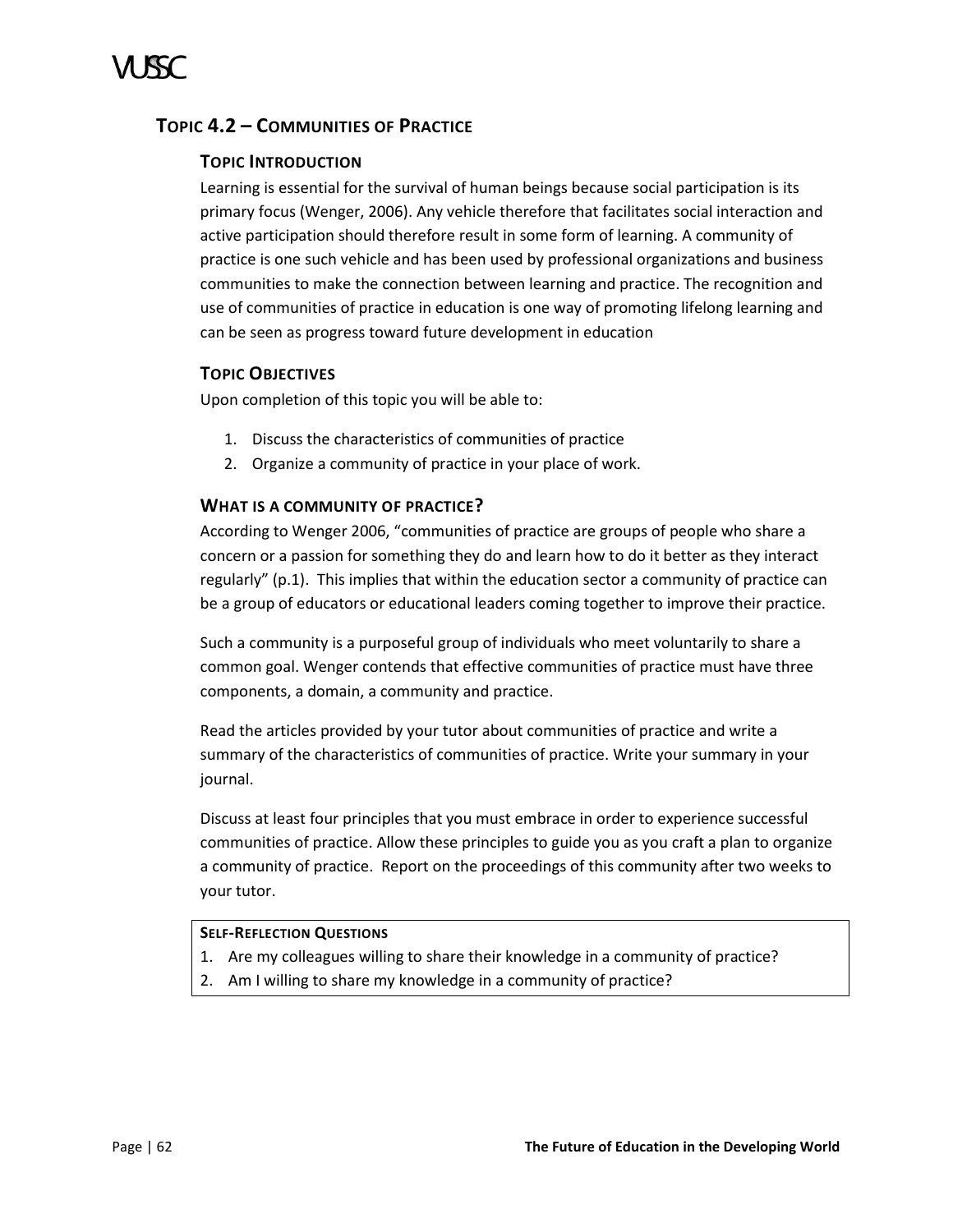# **TOPIC SUMMARY**

A community of practice is a purposeful group of persons who share a passion for what they do and desire to improve their practice.

Communities of practice have three main components, a domain, a community and practice.

In order to form an effective community of practice the proponents must embrace the principles of designing for evolution, opening dialogue between inside and outside perspectives, inviting participation at different levels , developing public and private community spaces, focusing on value, combining familiarity and excitement and creating a rhythm for the community.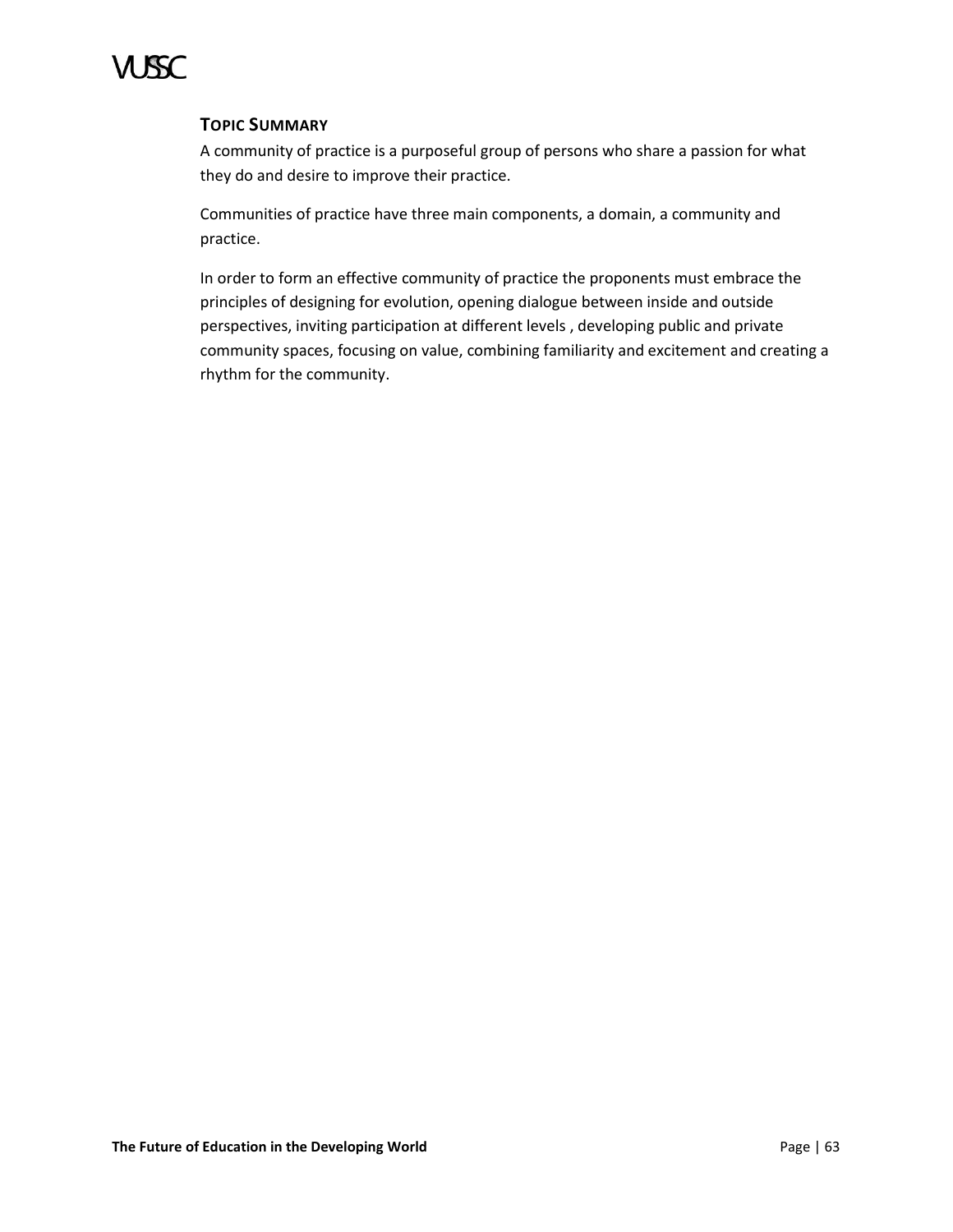# <span id="page-69-0"></span>**TOPIC 4.3: POSSIBILITIES [PROJECT]**

Incorporate the learning from all the topics in unit 3 to design a project to reflect the future education in the developing world. This 'possibility' project should highlight what education will look like in 5-10 years.

Your tutor will provide you with more detailed instructions for this project.